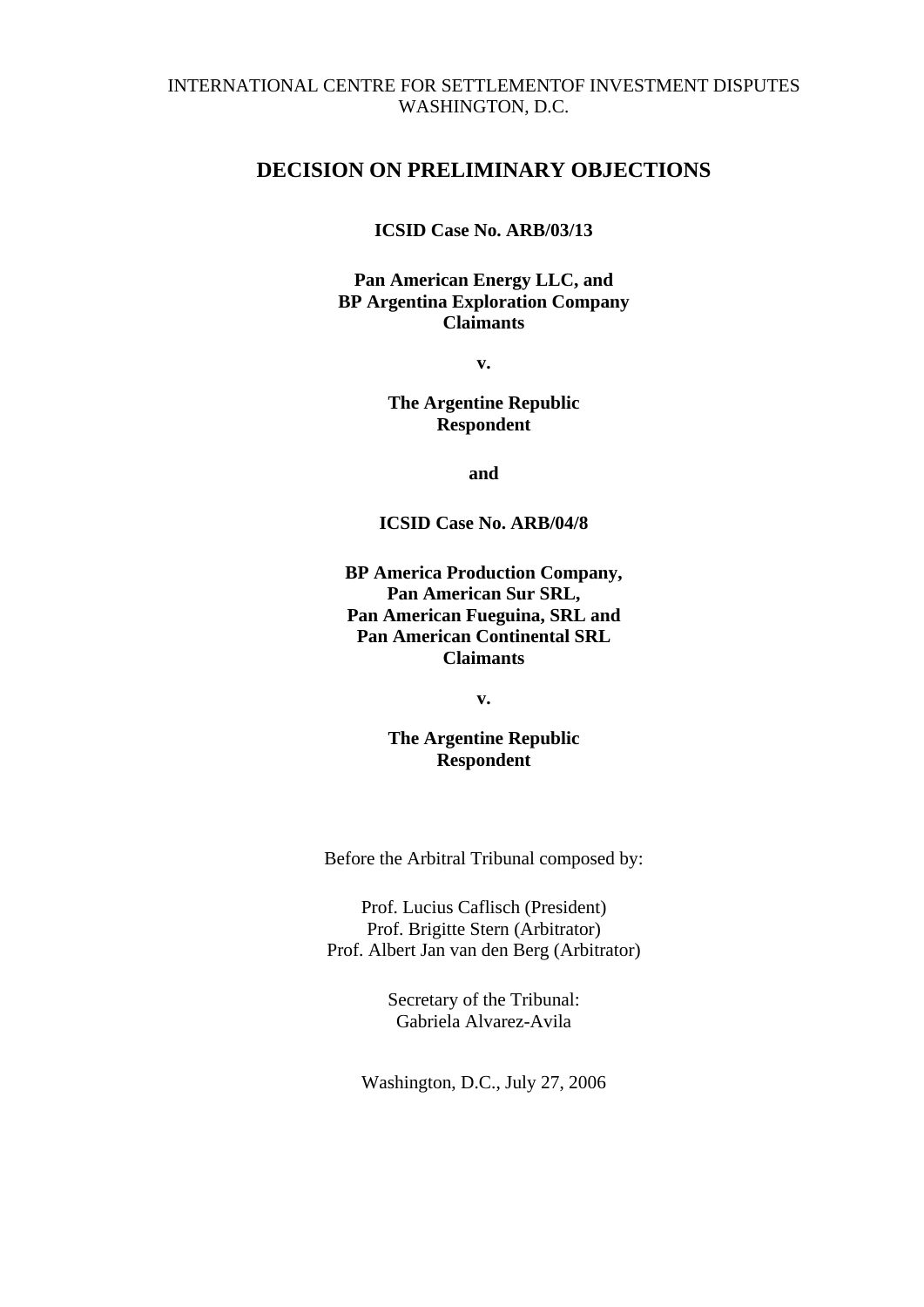# **Table of Contents**

|      | 1. |                                                                                           |                                                                                  |  |
|------|----|-------------------------------------------------------------------------------------------|----------------------------------------------------------------------------------|--|
|      | 2. |                                                                                           |                                                                                  |  |
| III. |    |                                                                                           |                                                                                  |  |
|      | 1. |                                                                                           |                                                                                  |  |
|      | 2. |                                                                                           |                                                                                  |  |
|      |    | (a)                                                                                       |                                                                                  |  |
|      |    | (b)                                                                                       |                                                                                  |  |
|      |    | (c)                                                                                       | Significance of the Case-law Developed by ICSID and Other Tribunals 13           |  |
|      |    | (d)                                                                                       |                                                                                  |  |
|      | 3. | First Preliminary Objection: The Dispute Does Not Arise Directly out of an Investment 17  |                                                                                  |  |
|      |    | (a)                                                                                       |                                                                                  |  |
|      |    | (b)                                                                                       |                                                                                  |  |
|      | 4. |                                                                                           |                                                                                  |  |
|      |    | (a)                                                                                       |                                                                                  |  |
|      |    | (b)                                                                                       |                                                                                  |  |
|      |    |                                                                                           | (i)                                                                              |  |
|      |    |                                                                                           |                                                                                  |  |
|      |    | (c)                                                                                       |                                                                                  |  |
|      |    |                                                                                           | (i)                                                                              |  |
|      |    | (d)                                                                                       | Does the Existence of an "Umbrella" Clause Modify the Tribunal's Conclusions? 28 |  |
|      |    |                                                                                           | (i)                                                                              |  |
|      | 5. | Third Preliminary Objection: The Claim Must Be Limited with Respect to Tax Measures 41    |                                                                                  |  |
|      |    | (a)                                                                                       |                                                                                  |  |
|      |    | (b)                                                                                       |                                                                                  |  |
|      | 6. | Fourth Preliminary Objection: According to the Doctrine of Estoppel, the Claimants Cannot |                                                                                  |  |
|      |    | (a)                                                                                       |                                                                                  |  |
|      |    | (b)                                                                                       |                                                                                  |  |
|      | 7. |                                                                                           |                                                                                  |  |
|      |    | (a)                                                                                       |                                                                                  |  |
|      |    | (b)                                                                                       |                                                                                  |  |
|      | 8. |                                                                                           |                                                                                  |  |
|      |    |                                                                                           |                                                                                  |  |
|      |    | (a)                                                                                       |                                                                                  |  |
|      | 9. | (b)                                                                                       |                                                                                  |  |
|      |    |                                                                                           |                                                                                  |  |
|      |    |                                                                                           |                                                                                  |  |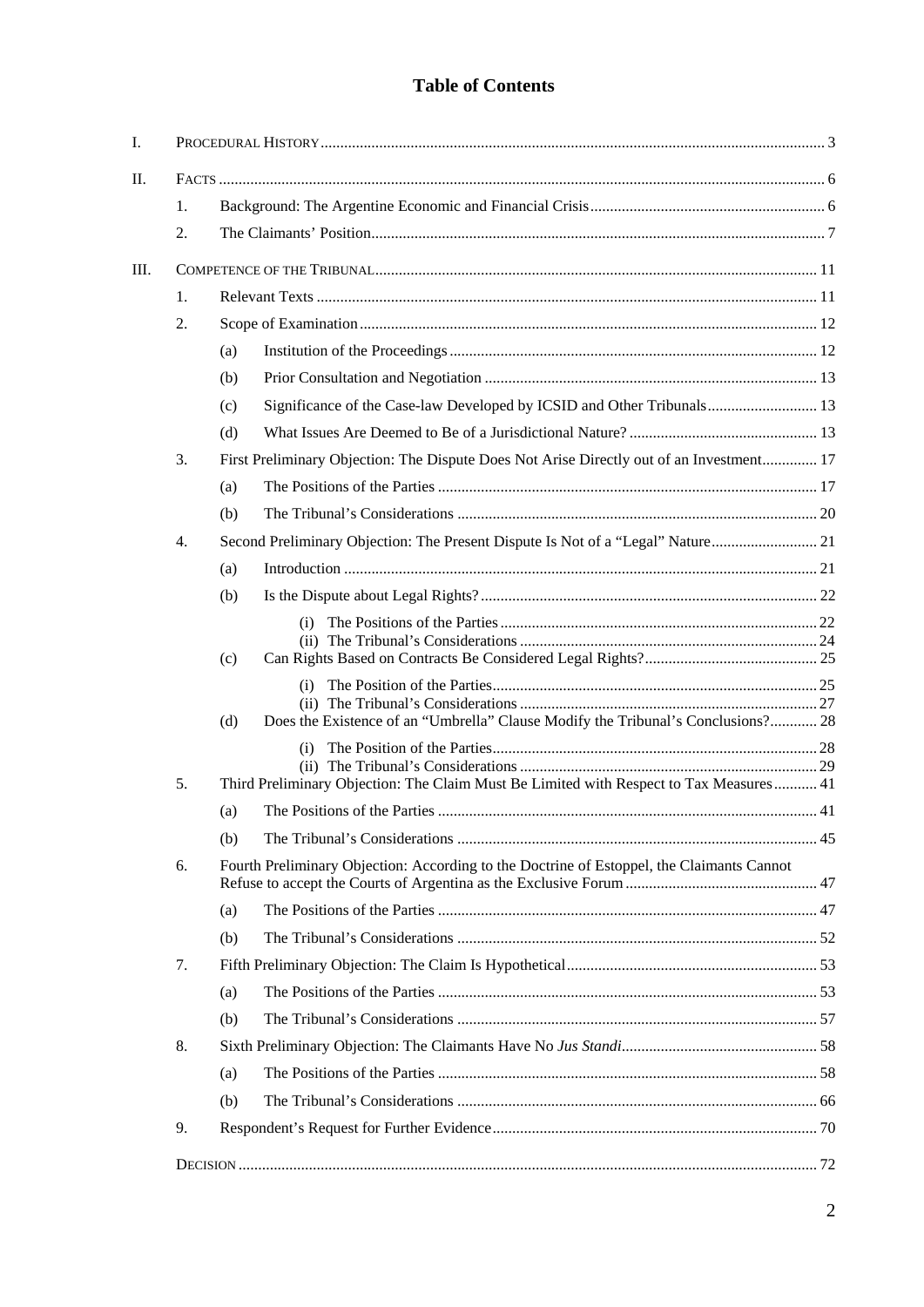## <span id="page-2-0"></span>**I. PROCEDURAL HISTORY**

1. On 23 May 2003, Pan American Energy LLC and BP Argentina Exploration Company, both companies incorporated in the State of Delaware of the United States of America (hereinafter "First Claimants"), filed a Request for Arbitration, dated 22 May 2003, against the Republic of Argentina (hereinafter "Government", "Argentina" or "Respondent") with the International Centre for Settlement of Investment Disputes (hereinafter "ICSID" or "Centre"). The First Claimants allege that Argentina, through its own actions and omissions and those of certain of its agencies, has violated several of its obligations under the Treaty Concerning the Reciprocal Encouragement and Protection of Investment between the Argentine Republic and the United States of America of [1](#page-2-1)4 November 1991 (hereinafter the "BIT"), as well as international law and Argentine law.

2. The Acting Secretary-General of the Centre registered the First Claimants' Request for Arbitration on 6 June 2003. The parties agreed that the Tribunal would consist of three arbitrators, one to be appointed by each party, the third arbitrator and President of the Tribunal to be appointed by the Chairman of the Administrative Council of the Centre. Accordingly, the First Claimants appointed Professor Albert Jan van den Berg (Dutch) as arbitrator and the Respondent appointed Professor Brigitte Stern (French) as arbitrator. The Chairman of the Administrative Council of the Centre, with the agreement of the parties, appointed Professor Lucius Caflisch (Swiss) as President of the Arbitral Tribunal. On 6 February 2004, the Tribunal was deemed to have been constituted, and the proceedings to have commenced. On the same date, in accordance with ICSID Administrative and Financial Regulation 25, the parties were notified that Ms. Gabriela Alvarez-Avila, Senior Counsel, ICSID, would serve as Secretary of the Arbitral Tribunal.

3. On 17 December 2003, BP America Production Company, a company incorporated under the laws of the State of Delaware, and Pan American Sur SRL, Pan American Fueguina SRL and Pan American Continental SRL, companies incorporated under the laws of Argentina (hereinafter "Second Claimants"), also submitted a Request for Arbitration against Argentina. The Second Claimants asked that their Request be considered jointly with the

<span id="page-2-1"></span>1

Bilateral investment treaties in general will be referred to as "BITs".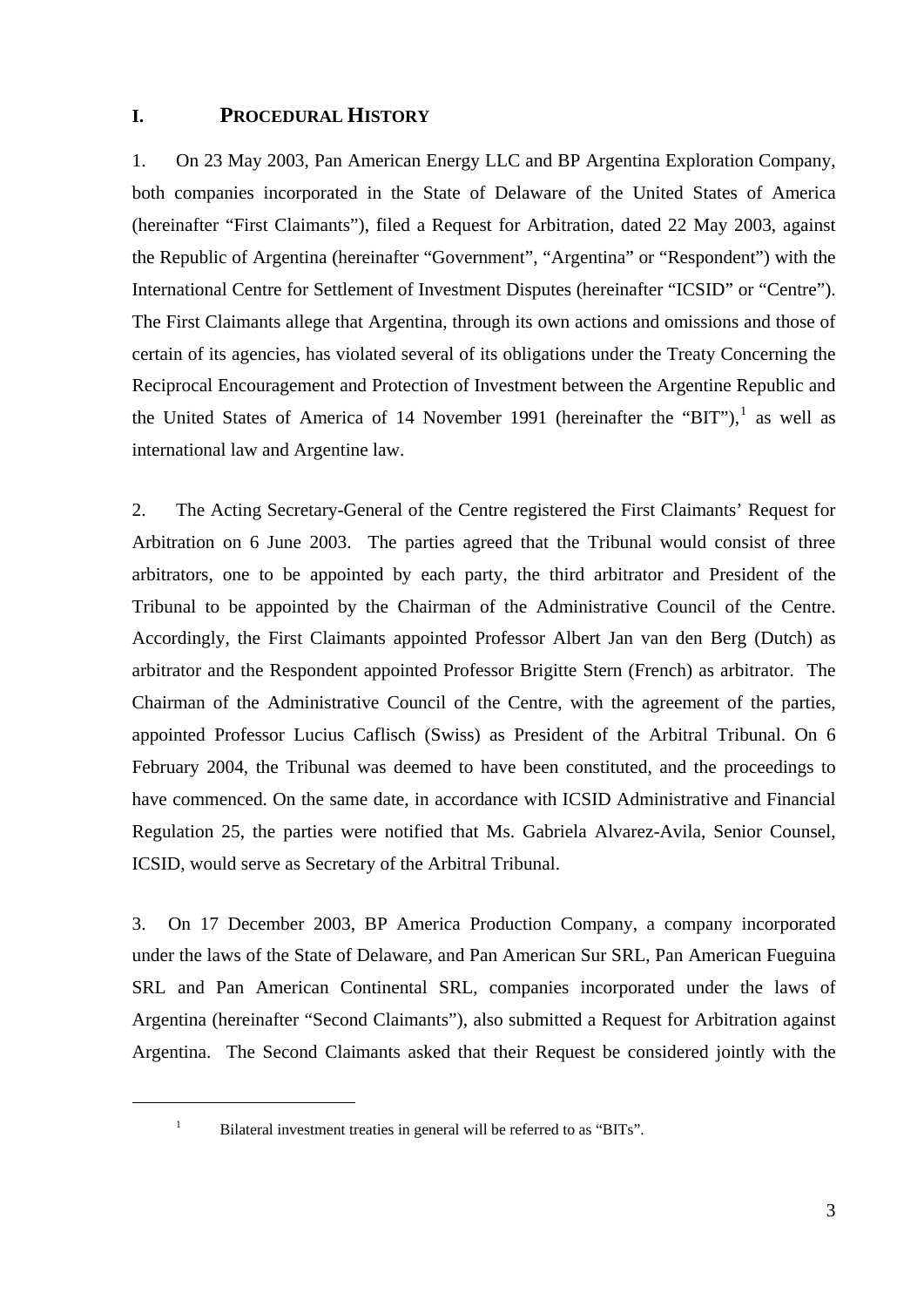Request for Arbitration dated 22 May 2003, filed by the First Claimants, arguing that the two cases were substantially identical and concerned investments in the hydrocarbon industry. They claimed also that the Respondent's actions and omissions and those of certain of its agencies violated the BIT, international law and Argentine law. The Acting Secretary-General registered the Second Claimants' Request for Arbitration on 27 February 2004.

4. By letters of 17 and 18 March 2004, the Respondent and the First and the Second Claimants (hereinafter collectively "the Claimants") agreed that the Tribunal should consist of the same members as the Tribunal in ICSID case No. ARB/03/13 and that both cases, *i.e.* ICSID case No. ARB/03/13 and ICSID case No. ARB/04/8 should be consolidated. Accordingly, the Tribunal was composed by Professor Albert Jan van den Berg, Professor Brigitte Stern, and Professor Lucius Caflisch as President of the Tribunal. On 25 March 2004, the Tribunal was deemed to have been constituted, and the proceedings to have commenced. On the same date, in accordance with ICSID Administrative and Financial Regulation 25, the parties were notified that Ms. Gabriela Alvarez-Avila, Senior Counsel, ICSID, would serve as Secretary of the Arbitral Tribunal.

5. Mr. R. Doak Bishop of King & Spalding, Mr. José A. Martinez de Hoz (Jr.) of Pérez Alati, Grondona Benites, Arntsen & Martínez de Hoz (Jr.) and Mr. Richard J. Spies represent the Claimants. Dr. Osvaldo César Guglielmino, *Procurador del Tesoro de la Nación Argentina*, represents the Respondent.

6. The first session in both cases was held on 21 April 2004 in Geneva (the "First Session"). The Claimants were represented at that session by Messrs. R. Doak Bishop, Gary Paulson, José A. Martínez de Hoz (Jr.), Javier Vinokurov and Martin Stanway Mayers. Mr. Jorge Barraguirre and Ms. María Vallejos Meana of the *Procuración del Tesoro de la Nación*, Buenos Aires, acting on instructions from the then *Procurador del Tesoro de la Nación*, Dr. Horacio Daniel Rosatti, represented the Respondent.

7. At the First Session, the parties agreed that the Tribunal had been properly constituted and that they had no objection to any of the members of the Tribunal. It was also noted that the proceedings would be conducted under the ICSID Arbitration Rules in force since 1 January 2003 (hereinafter "the Arbitration Rules"). The parties further agreed that the two cases would be considered to form one set of proceedings and that the Tribunal would issue a single decision on jurisdiction for both proceedings. In respect of the pleadings of the parties,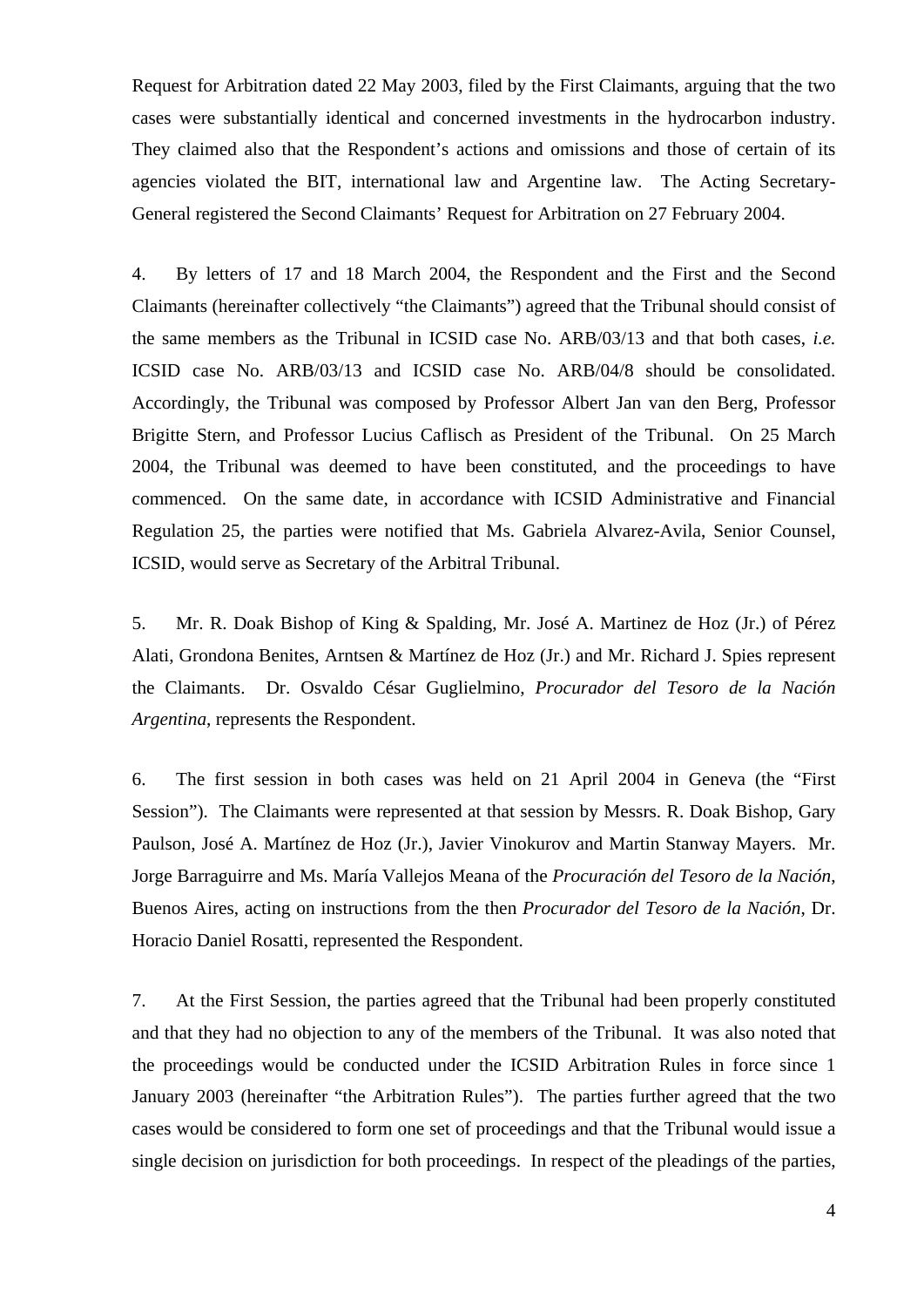their number, sequence and timing, the Tribunal announced, after consultation with the parties, that the Claimants would file their Memorial within 90 days of the date of the First Session, the Respondent its Counter-Memorial within 90 days of the date of receipt of the Memorial; the Claimants' Reply would be submitted within 45 days of the date of receipt of the Counter-Memorial, and the Respondent's Rejoinder within 45 days of its receipt of the Reply. It was further agreed that the Respondent had the right to raise any objections it might have to jurisdiction not later than 45 days from its receipt of the Claimants' Memorial. If such objections were made by the Respondent, the Claimants would be entitled to file a Counter-Memorial on Jurisdiction within 45 days from their receipt of the Respondent's Memorial on Jurisdiction. The Tribunal would decide at a later stage, after having consulted the parties, whether a second round of pleadings on jurisdiction would be necessary.

8. The Claimants filed their Memorial on the Merits on 21 July 2004. The Respondent filed its Memorial on Jurisdiction on 21 September 2004 and the Claimants their Counter-Memorial on Jurisdiction on 11 November 2004. After having considered the parties' views, the Tribunal decided on 2 February 2005 that a second round of pleadings on jurisdiction was not necessary and fixed the date for a hearing on jurisdiction on 18 March 2005.

9. The hearing on jurisdiction took place in Washington, D.C., on 18 March 2005. The Claimants were represented by Messrs. R. Doak Bishop, José Alfredo Martínez de Hoz (Jr.), Martin Sanway Mayers, Craig S. Miles, Ms. Valeria Macchia and Mr. Javier Vinokurov. Mr. Jorge Barraguirre and Ms. Gisela Makowski, from the *Procuración del Tesoro de la Nación*, represented the Respondent.

10. At the Respondent's request, Mr. Richard Spies testified at the hearing. The Claimants briefly presented the witness; this was followed by cross-examination from the Respondent and re-direct from the Claimants. The Tribunal also asked the witness some questions. Transcripts of the hearing were made in English and Spanish and were distributed to the Tribunal and the parties on 18 May 2005 (the "Transcript").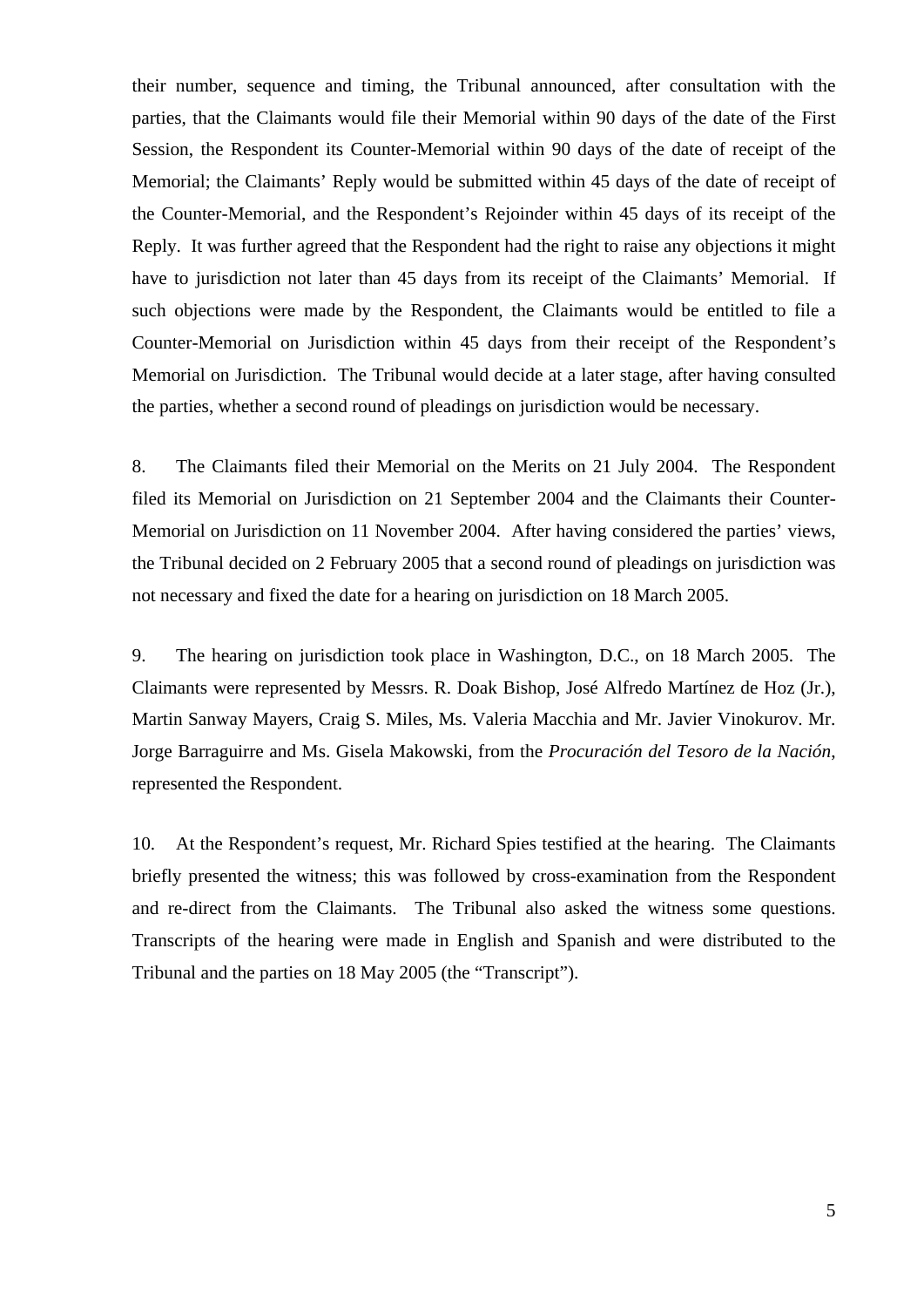<span id="page-5-1"></span>1

# <span id="page-5-0"></span>**1. Background: The Argentine Economic and Financial Crisis**

11. The background of the present case is the Argentine economic and financial crisis at the end of the 1990s. The Arbitral Tribunal in the *Gas Natural*<sup>[2](#page-5-1)</sup> case described it aptly as follows:

> In 1991, Argentina embarked on a program of economic expansion to be carried out in significant part through privatization of state-owned enterprises and attraction of foreign direct investment. Argentina concluded more than fifty bilateral investment agreements, and undertook by law to guarantee the convertibility of the Argentine peso. A currency board was created to maintain the parity between the peso and the United States dollar, by limiting the local money supply to the amount of Argentina's foreign exchange reserves. A major part of the privatization program concerned selling previously state-owned public utilities, including the entity involved in the present arbitration.

> For a variety of reasons beyond the scope of the present arbitration, the effort by the government of Argentina to maintain the parity of the peso and the U.S. dollar came under heavy pressure at the end of the decade of the 1990s. For a time Argentina was able to draw on foreign credits, but by December 2001 it had become clear that no further credits were available to Argentina in the near future, and that devaluation was inevitable.

> On December 2, 2001, President Fernando de la Rúa issued a decree prohibiting transfers of foreign exchange abroad over a nominal amount. In the following days the government limited cash withdrawals from banks, a general strike and riots broke out, and President de la Rúa declared a state of siege. On December 20, 2001, President de la Rúa resigned. On December 23, 2001, his successor, Adolfo Rodriguez Saá, declared a default on Argentina's public debt, estimated at 132 billion U.S. dollars. President Rodriguez Saá resigned one week later, and (skipping one brief interim designation), the presidency was assumed on January 1, 2002 by Eduardo Duhalde. President Duhalde remained in office until an election in May 2003, and many of the measures relevant to the present arbitration were taken in his administration.

> On January 6, 2002, with the consent of Congress in a Ley de Emergencia (Emergency Law), President Duhalde repealed the legal requirement that 1

 $\overline{2}$  *Gas Natural SDG, S.A.* v. *Argentine Republic,* Decision of the Tribunal on Preliminary Questions on Jurisdiction, of 17 June 2005, ICSID case No. ARB/03/10, §§ 11-15, http://ita.law.uvic.ca/documents/GasNaturalSDG-DecisiononPreliminaryQuestionsonJurisdiction.pdf.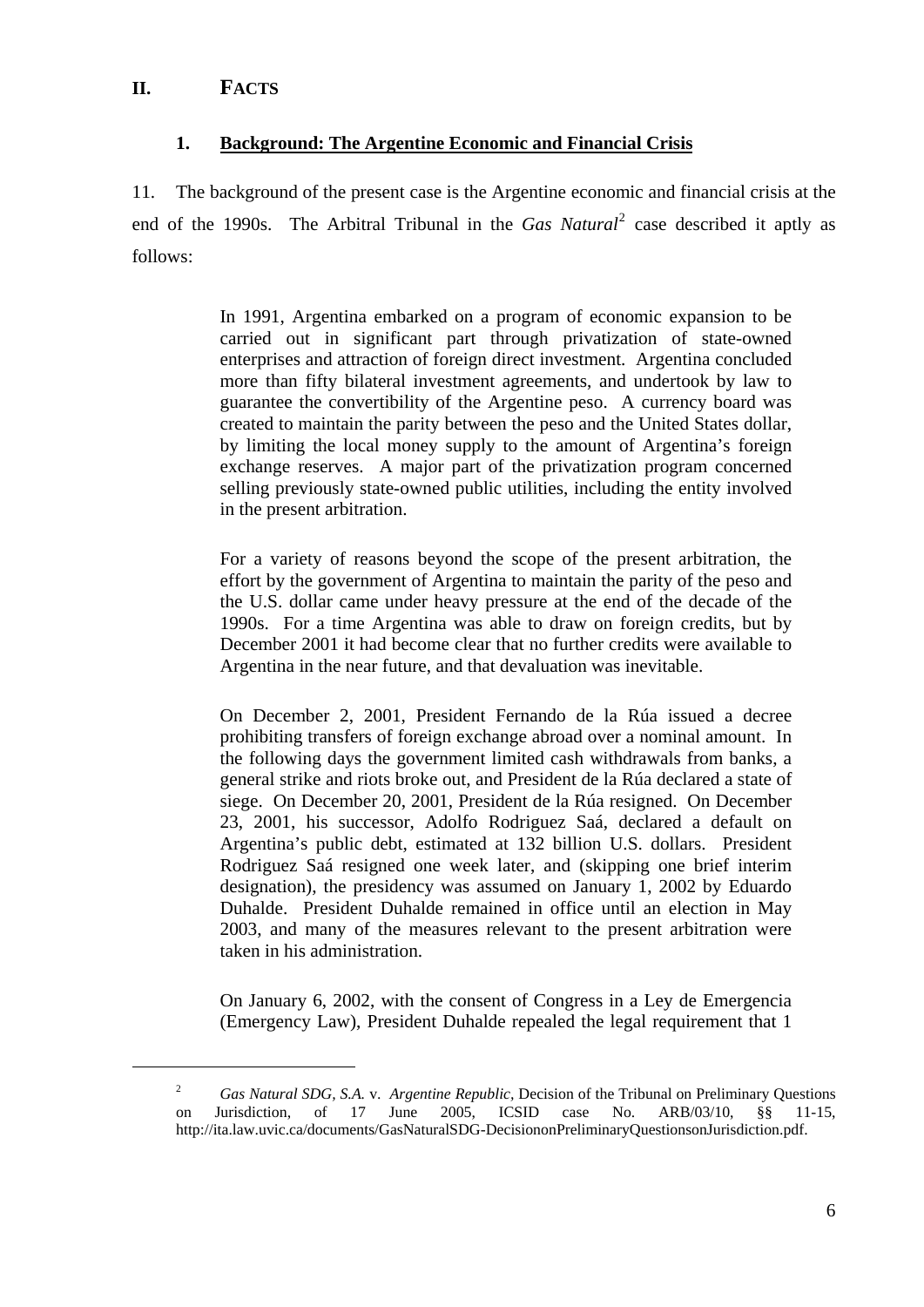<span id="page-6-0"></span> $p\neso = 1$  U.S. dollar and set a new rate at 1.40  $p\nesos = 1$  U.S. dollar. Banks, which had been closed on December 23, 2001, remained closed. The new rate did not hold, and by mid-January, the unofficial rate was close to 2 pesos = 1 U.S. dollar. The prohibition on remittances abroad remained in effect.

On February 2, 2002, the government ordered all banks to turn over their U.S. dollars to the Central Bank. The prohibition on transfers of foreign exchange abroad without authorization from the Central Bank was reconfirmed, with no indication as to how long the prohibition would last or whether any transfers might be authorized.

### **2. The Claimants' Position**

12. Pan American Energy LLC ("PAE") is a company incorporated under the laws of the State of Delaware, United States of America, with a branch registered in the Republic of Argentina ("PAE Branch").

13. BP Argentina Exploration Company ("BP Argentina") is also a company incorporated under the laws of the State of Delaware.

14. BP America Production Company ("BP America") is an entity incorporated under the laws of the State of Delaware, as well; it owns and controls BP Argentina.

15. BP America and BP Argentina are hereafter collectively referred to as "BP".

16. BP America indirectly, and BP Argentina directly, own the majority of the equity interests of PAE.

17. PAE owns all of the equity interests of: Pan American Continental SRL ("PAE Continental"), Pan American Sur SRL ("PAE Sur") and Pan American Fueguina SRL ("PAE Fueguina"). Each of these entities is a limited liability company (*sociedad de responsabilidad limitada*) incorporated under Argentine law. Together with PAE Branch, the three companies will be referred to as the "Argentine Companies".

18. The Claimants own close to 20% of the shares of Central Dock Sud SA ("Dock Sud") and 16% of Gas Nea SA. PAE is also engaged in electric power generation by having acquired a non-controlling interest in Dock Sud, which had built and operated a thermal power plant in Buenos Aires.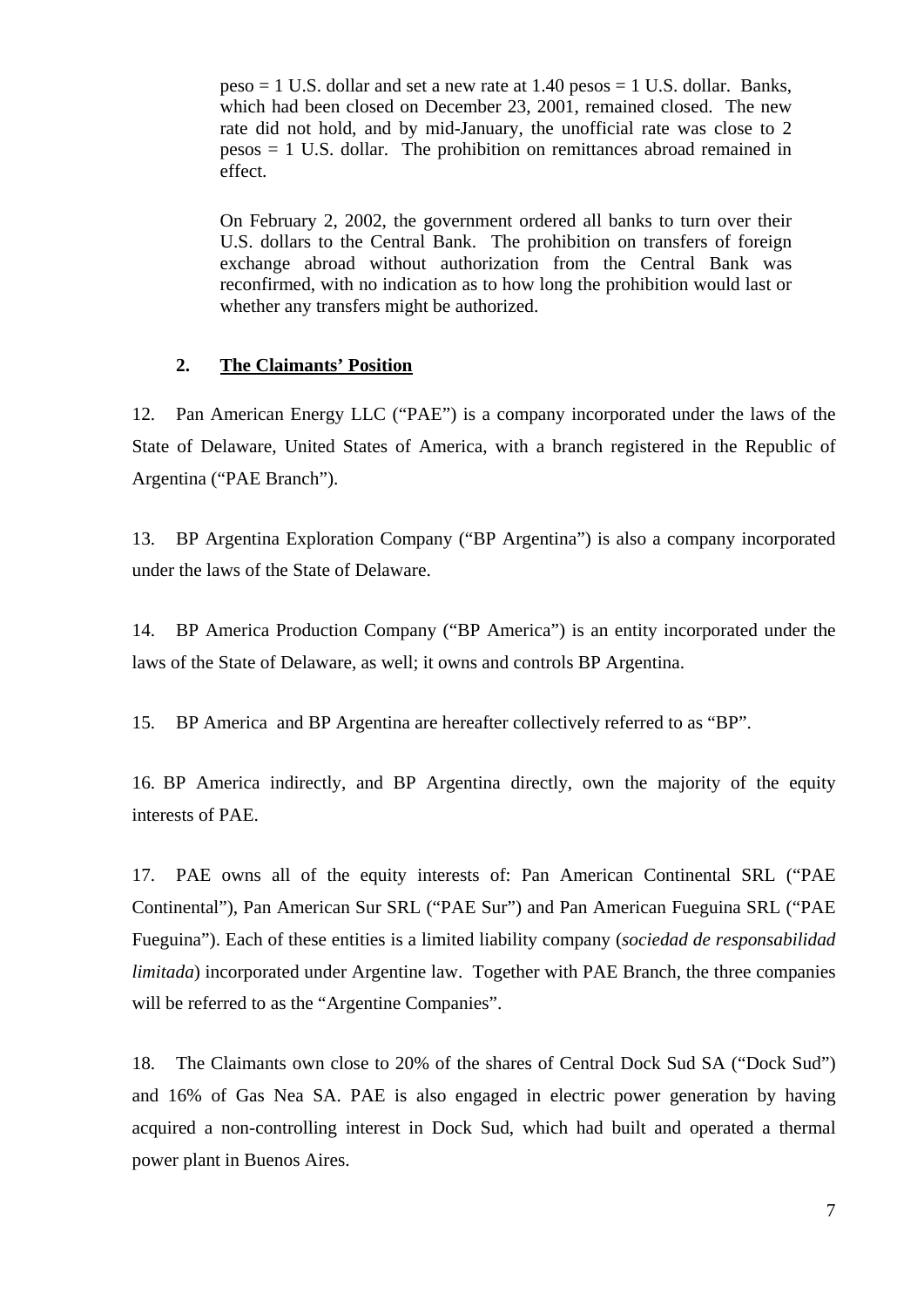19. The Claimants' claims have arisen from their investments in Argentina. The Argentine Companies were the second largest oil and gas producer in Argentina, and their production was sold domestically and abroad. The Argentine Companies are holders of a number of hydrocarbon (*i.e.* oil and gas) production concessions, exploration permits and production contracts in Argentina (the "Hydrocarbon Concessions and Contracts"), listed in Annex B to Claimants' Memorial on the Merits, as well as natural gas export permits, listed in Annex C to the Memorial. The Argentine Companies carry out operations in the Argentine Provinces of Tierra del Fuego (both on-shore and off-shore), Santa Cruz, Chubut, Neuquén and Salta, as well as off-shore Argentina in the South Atlantic.

<span id="page-7-0"></span>20. The Claimants allege that the Respondent, through actions and omissions of the Government and its agencies, violated the BIT, general international law and Argentine law.

21. Among the standards set by the BIT, the following are alleged to have been infringed: (i) fair and equitable treatment of investments; (ii) full protection of and security for the latter; (iii) treatment not less favourable than that prescribed by international law; (iv) abstention from arbitrary or discriminatory interference with the management, operation, maintenance, use, enjoyment, acquisition, expansion or disposal of investments; (v) compliance with all obligations undertaken towards investors, including those relating to tax matters; (vi) freedom of transfers of currency at the prevailing market rate of exchange; (vii) prohibition of nationalisation or expropriation, directly or indirectly, except in accordance with certain conditions (public purpose; absence of discrimination; payment of prompt, adequate and effective compensation; due process).

22. The BIT standards correspond to those resulting from general international law. In addition, the Claimants allege that Argentina, by not respecting BIT standards, infringed other rules of international law, such as *pacta sunt servanda.*

23. Finally, the Claimants maintain that Argentina, by its conduct, violated rules of its own law, such as those on: the inviolability of ownership except under certain conditions (Article 17 of the Constitution); the entitlement of all persons to work, trade, make use and dispose of property (Article 14 of the Constitution); the guarantee that the rights established by the Constitution will not be altered by laws governing their exercise (Article 28 of the Constitution); treaties forming part of Argentine law and prevailing over domestic legal enactments (Articles 31 and 75(22) of the Constitution). Similarly, the Claimants allege that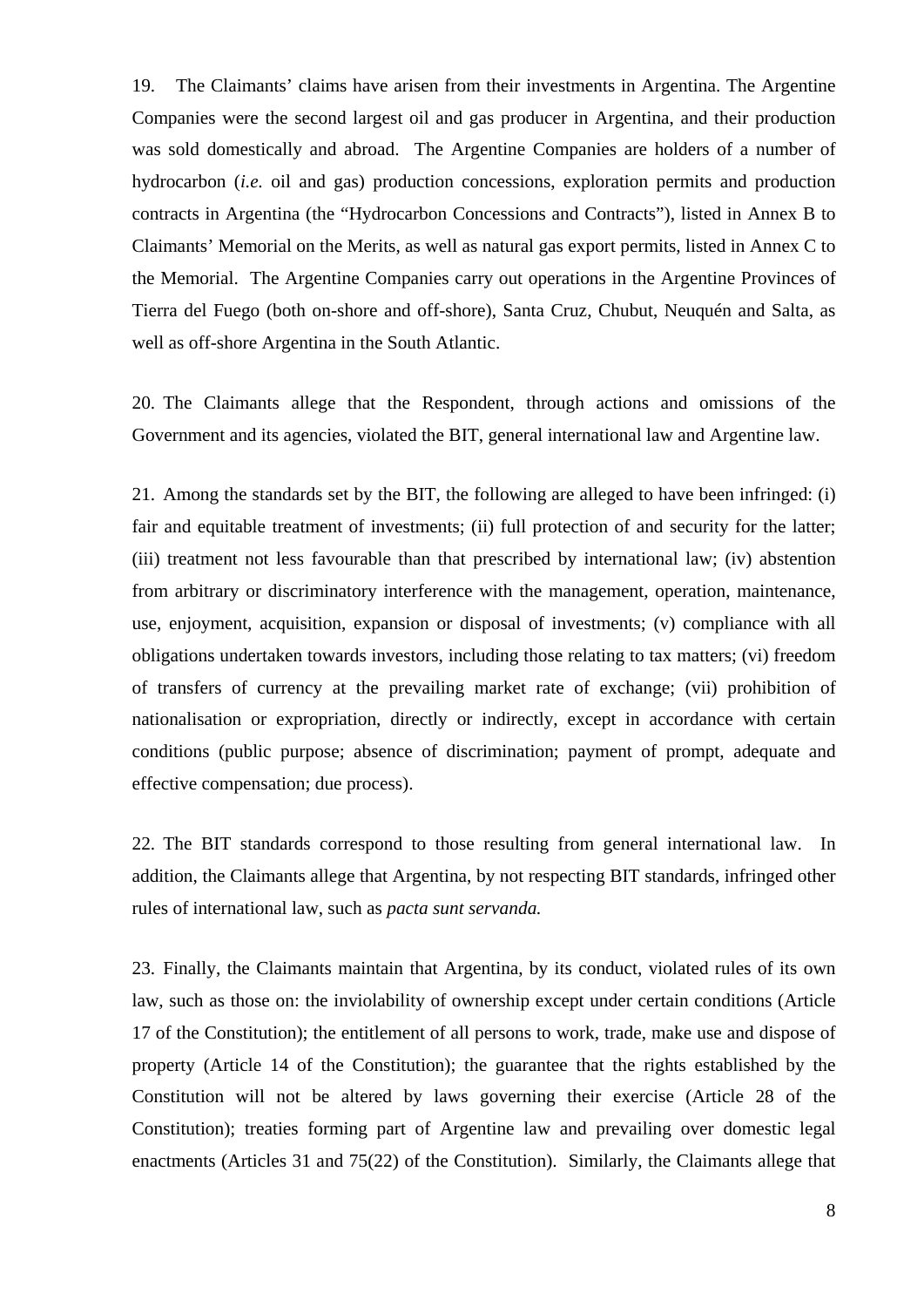Argentina violated the Regulatory Frameworks for Oil and Gas and for Electricity, consisting of various laws, decrees, regulations and model licenses that were adopted in the early 1990s.

24. The Regulatory Framework for Oil and Gas provides, according to the Claimants, conditions for export by the producers; an exemption from existing or future fees, duties, rights or withholdings, as well as a prohibition of discriminatory taxes on them, their businesses and assets; a right freely to dispose of their production; maximum royalties on the sales proceeds; and protection against discriminatory taxes. These guarantees were incorporated, directly or by reference, into the production concessions, exploration permits and production contracts. Moreover, the prices of crude oil and natural gas were de-regulated in 1991 and 1994, respectively, thus ensuring the freedom to choose the terms of the transactions agreed upon by the producers. The contractual rights entered into by the exploration and production companies enjoyed the same protection by the Constitution as that extended to property rights. Tariffs for the distribution of natural gas were to be calculated in dollars and expressed in pesos, at the exchange rate applicable on the date of invoicing, adjustable periodically to ensure a reasonable return, and subject to review every five years. The aims of all these measures were to encourage competition, to open access to pipelines and distribution networks, and to induce foreign investors to participate in the oil and gas industry.

25. The Regulatory Framework for Electricity consisted of a series of laws, decrees and regulations to implement the privatisation of part of the State electricity sector, in particular with a view to reducing the public debt, to improving the efficiency of services and to increasing tax revenues. To achieve these aims, the Framework provided, notably, the regulations and standards according to which producers were to participate in the Wholesale Electricity Market (WEM), including the following: segregation of different types of activities (generation, transportation, distribution); promotion of competition in electricity production, and promotion of investments to guarantee long-term supply; and furtherance of competitiveness and cost efficiency.

26. The rights and guarantees established in the Oil and Gas Regulatory Framework and in the Electricity Framework were, according to the Claimants, part of the investment conditions and accepted as such by the Argentine Companies and the Claimants. They were, according to the latter, central to their investment decisions.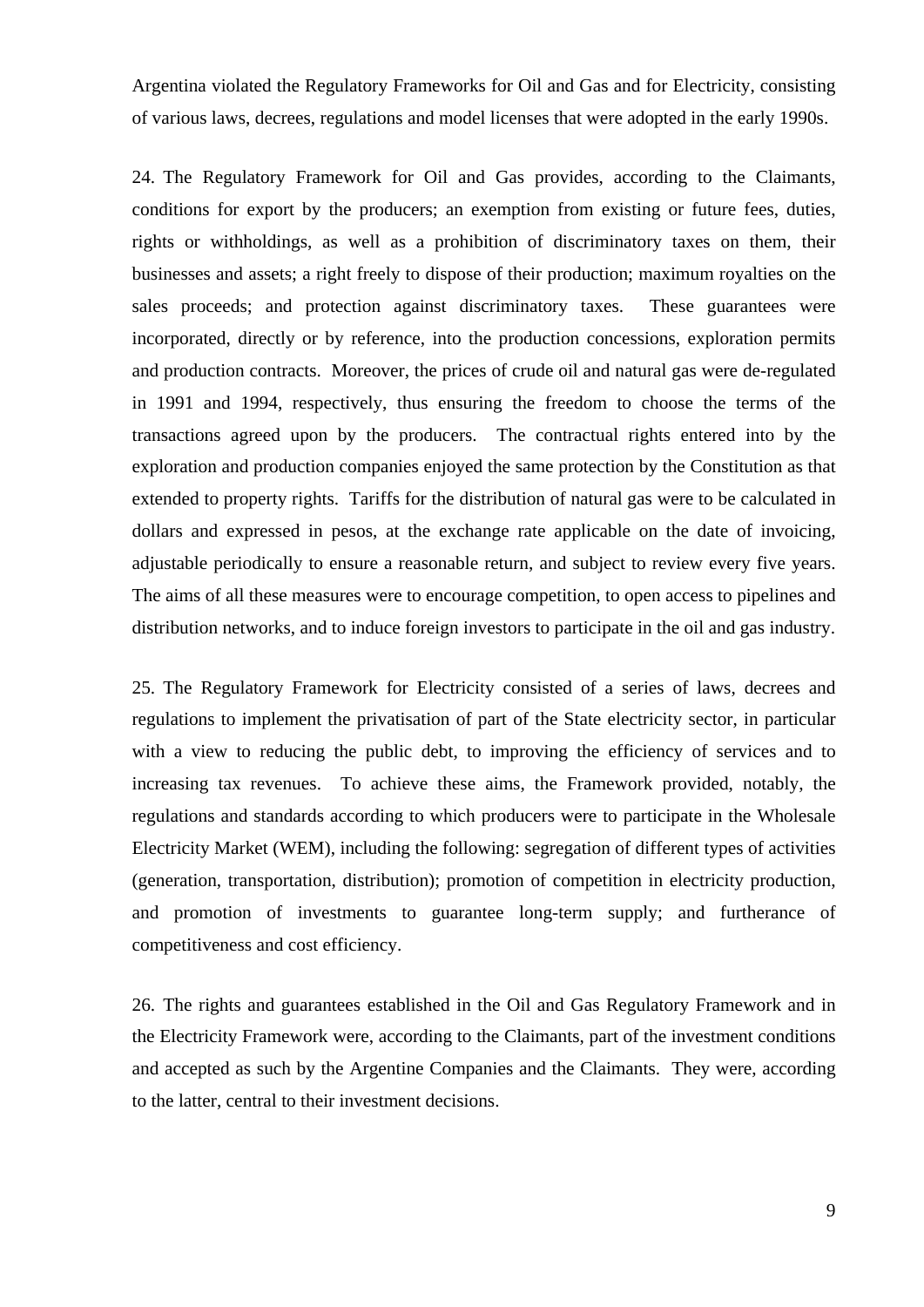27. It is unnecessary, at this stage of the proceedings, to enter into the details of the measures taken in the hydrocarbons and electricity sector by the Government. According to the Claimants, the measures included a series of laws, decrees, resolutions and communications, listed in paragraph 32 of the Request for Arbitration and affecting: the exemption of hydrocarbon exports from export dues, with the express purpose to compensate the banking sector for asymmetrical "pesification", *i.e.* the mandatory conversion of dollar obligations into peso-denominated ones at a rate of 1:1; the limitation of the royalty rate to 12%; the right freely to export hydrocarbons and to transfer funds abroad; the right to effect sales and purchases in dollars, terminated by "pesification"; the freedom to contract impeded by the elimination of adjustment mechanisms; the ability to depreciate, for tax purposes, investments funded in dollars at the same level as prior to "pesification"; and, more generally, the possibility to mitigate losses caused by that process through tax measures.

28. The measures taken by the Government and outlined above are alleged by the Claimants to have violated the BIT, general international law and Argentine law, as pointed out earlier (§ [20](#page-7-0)).

29. Regarding the BIT, the Government allegedly infringed its Article II(2)(a), which requires Argentina to grant investments made by US nationals fair and equitable treatment, full protection and security, and treatment not less favourable than that required by international law, the same rule applying to Argentine nationals in the US.

30. These measures were also, according to the Claimants, contrary to Article II(2)(b) in that were arbitrary or discriminatory and impaired the Claimants' investments.

31. Article II(2)(c) of the BIT prescribes that each Contracting Party shall observe "any obligation it may have entered into with regard to investments' (so-called "umbrella clause"), and Article XII contains certain guarantees in tax matters. The Claimants contend that both provisions have been violated, as well as Article IV of the BIT, the measures taken by Argentina being equivalent to expropriation of the Claimants' investments in Argentina and their equity interest in the Argentine Companies without prompt, adequate and effective compensation. The same is true of the measures of interference with contractual rights which, under Argentina's Constitution, amount to a taking of property rights. Finally, those measures allegedly infringed Article V of the BIT guaranteeing the freedom of all transfers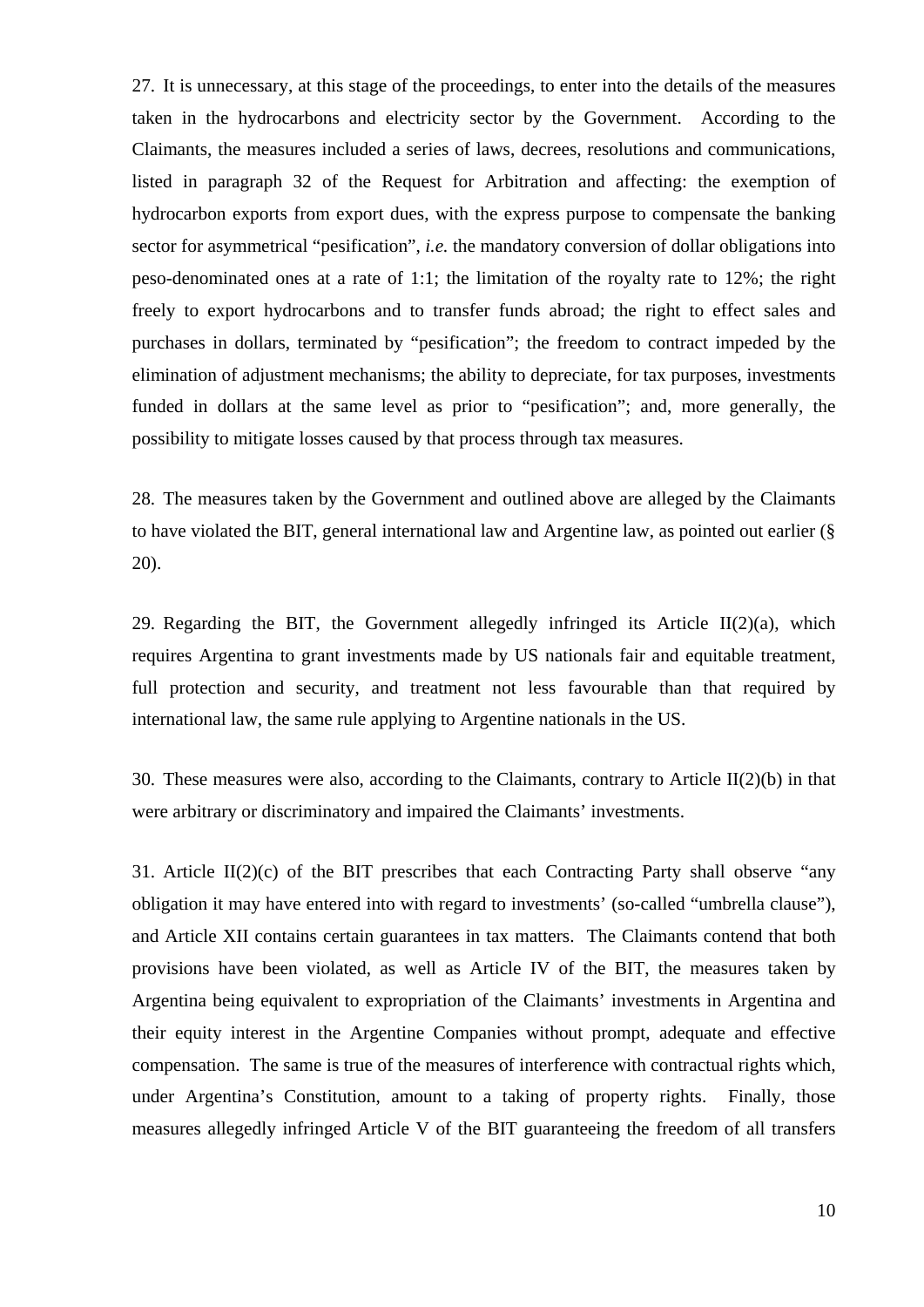<span id="page-10-0"></span>related to an investment in and out of the territory of a State Party, including returns, compensation, payments made in settlement of an investment dispute, and so on.

32. The measures taken against vested legal and contractual rights of the Claimants are also, according to the latter, violations of property rights protected by Sections 14 and 17 of the Argentine Constitution. By the fact that the BIT was approved pursuant to that Constitution, and thus became part of domestic law though prevailing over the latter, the measures at issue are alleged to be in violation of Sections 31 and 75(22) of the Constitution as well.

# **III. COMPETENCE OF THE TRIBUNAL**

# **1. Relevant Texts**

33. The Centre can only have jurisdiction if there is mutual consent. It is now well established that a general reference to an ICSID arbitration in a bilateral investment treaty can be considered to form the written consent of a State, within the meaning of Article 25 of the Convention of 18 March 1965 on the Settlement of Investment Disputes between States and Nationals of Other States (hereafter "Washington Convention" or "ICSID Convention"), to jurisdiction of the Centre, and the filing of a request by the investor is considered to form the investor's consent.

<span id="page-10-1"></span>34. The BIT came into force between the two States on 20 October 1994.

35. Article VII(4) of the BIT provides:

Each Party hereby consents to the submission of any investment dispute for settlement by binding arbitration in accordance with the choice specified in the written consent of the national or company under paragraph 3. Such consent, together with the written consent of the national or company when given under paragraph 3, shall satisfy the requirement for:

(a) written consent of the parties to the dispute for purposes of Chapter II of the ICSID Convention (Jurisdiction of the Centre) and for purposes of the Additional Facility Rules; and . . .

36. Pursuant to paragraph 3 of the same Article, the national or company concerned, *i.e.* the Claimants, may fulfil that requirement by choosing to consent in writing to the submission of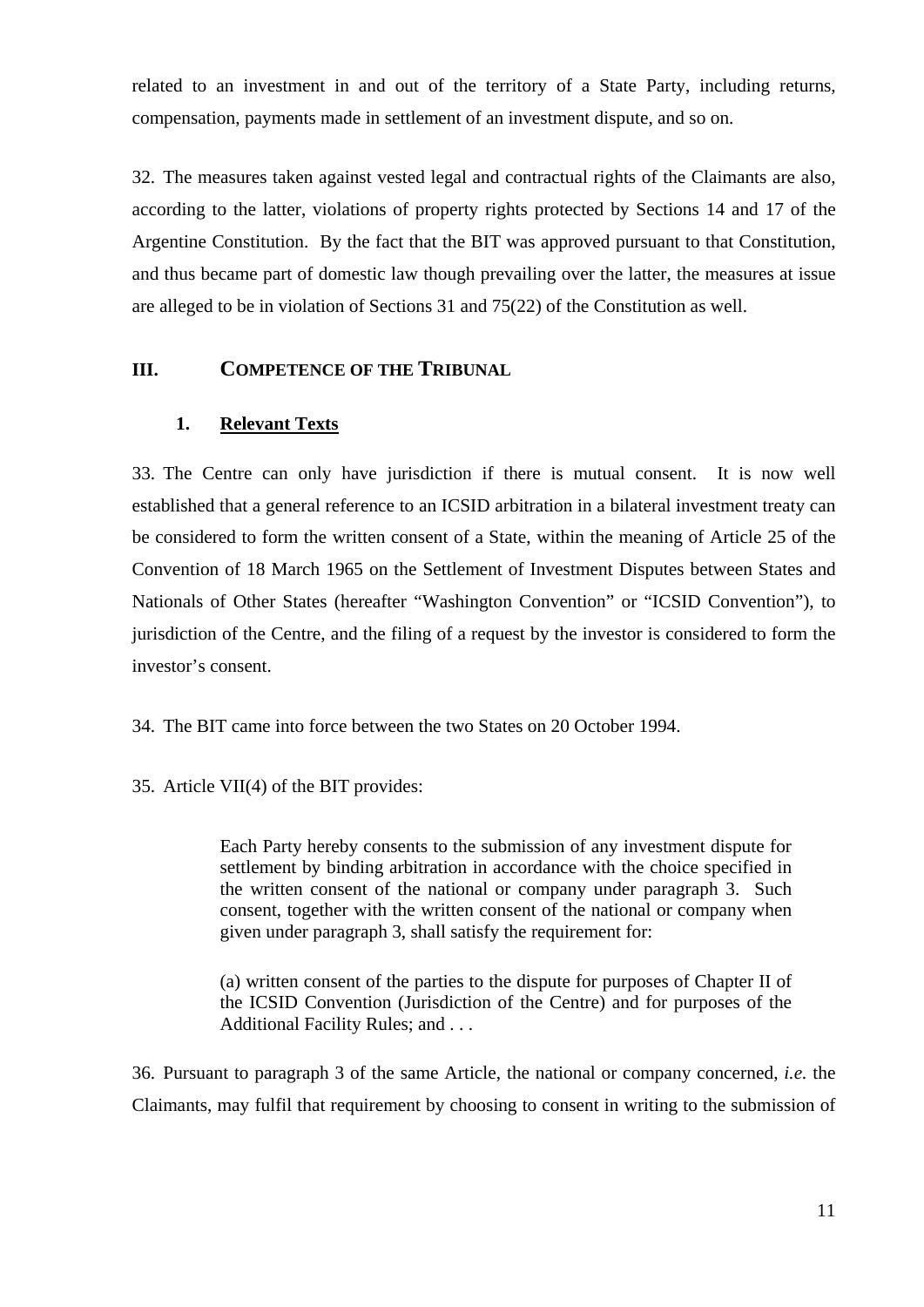<span id="page-11-0"></span>the dispute for settlement by binding arbitration "(i) to the International Centre for the Settlement of Investment Disputes …".

<span id="page-11-1"></span>37. Argentina has consented by becoming a Party to the BIT (Article VII(4)). Pursuant to Article VII(3)(a)(i), on 20 May 2003, PAE and BP Argentina delivered a letter to the Government, and on 21 May 2003 to the Secretary-General of ICSID, consenting to ICSID jurisdiction over the present dispute. On 27 November 2003, BP America, PAE Sur, PAE Fueguina and PAE Continental delivered a letter to the Government, and on 4 December 2003 to the Secretary-General of ICSID, also consenting to ICSID jurisdiction over the present dispute.

38. Article VII(2) of the BIT provides:

In the event of an investment dispute, the parties to the dispute should initially seek a resolution through consultation and negotiation. If the dispute cannot be settled amicably, the national or company concerned may choose to submit the dispute to resolution . . .

<span id="page-11-2"></span>39. In the present case, initial consultation and negotiation were initiated by the Claimants, which advised the Government on 16 August 2002 formally of the dispute, informing it that they would solicit international arbitration under the BIT, and seeking settlement by consultation and negotiation. This communication was followed by several letters to the President of the Republic of Argentina and the President of its National Bank. The Claimants repeatedly requested the Argentine authorities, to no avail, to adopt measures preserving the Claimants' investments. The six-month period of consultation and negotiation lapsed on 16 February 2003, more than three months before the institution of arbitration proceedings (Request for Arbitration, §§ 59-60, 62-64).

### **2. Scope of Examination**

(a) Institution of the Proceedings

40. As mentioned, the BIT entered into force on 20 October 1994 (see above, [§34](#page-10-1)) and, accordingly, Argentina consented to ICSID arbitration on that same date. The Claimants gave consent by the letters mentioned in § [37](#page-11-1) above. The Secretary-General of ICSID registered the Requests for Arbitration dated 22 May 2003 and 4 December 2003, respectively, on 6 June 2003 and 27 February 2004. The proceedings were therefore instituted on 6 February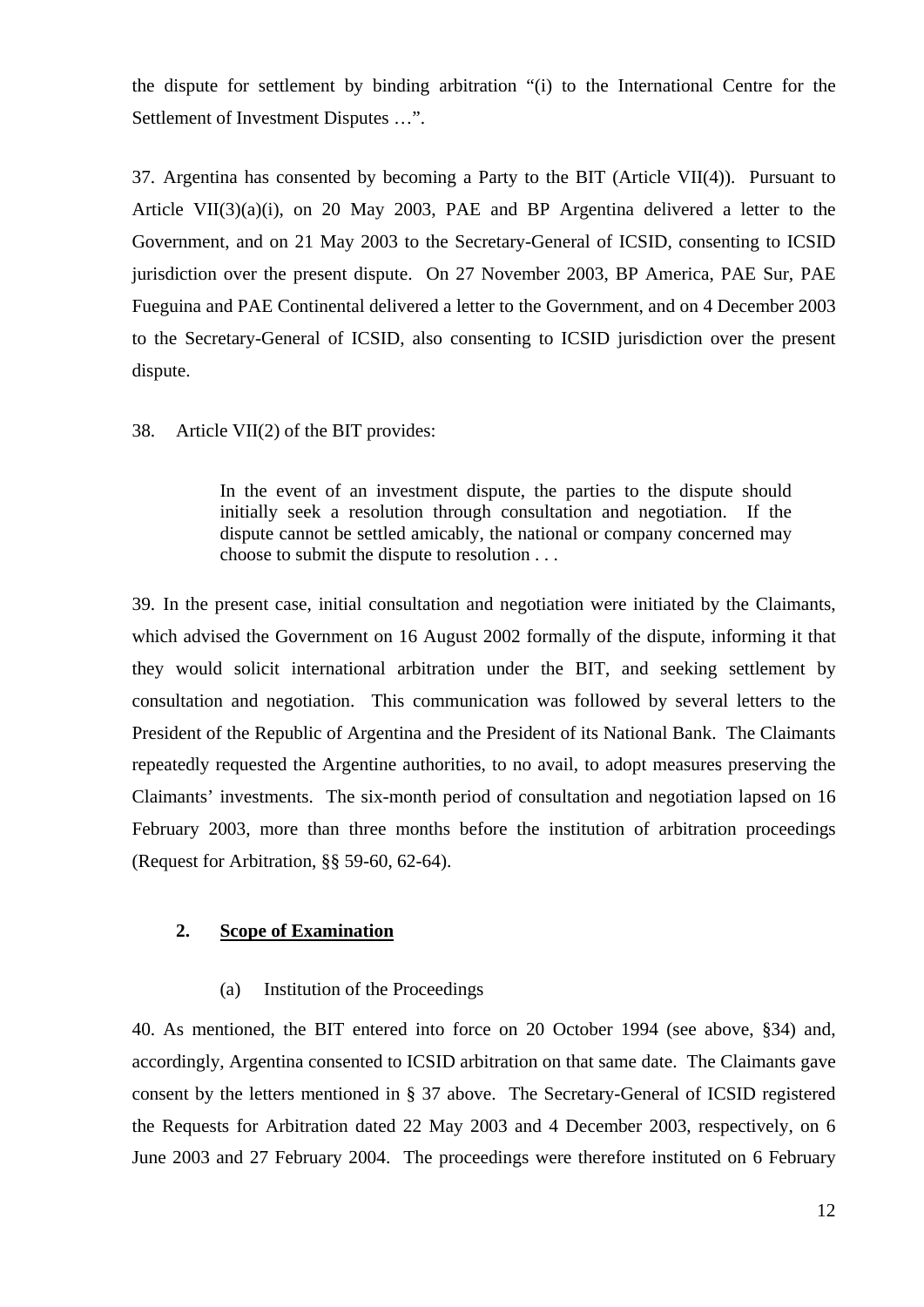<span id="page-12-0"></span>2004 and 25 March 2004, respectively, pursuant to Rule 6(2) of the ICSID Rules of Procedure for the Institution of Conciliation and Arbitration Proceedings.

#### (b) Prior Consultation and Negotiation

41. Under Article VII(2) of the BIT the parties to an investment dispute "should initially seek a resolution through consultation and negotiation". The provision goes on to say that, "[i]f the dispute cannot be settled amicably, the national or company concerned may choose to submit the dispute for resolution", *inter alia*, to ICSID arbitration. This text could give rise a question of interpretation: is it mandatory to have consulted and negotiated unsuccessfully prior to submitting a case to arbitration? The conditional "should" in the first phrase of Article VII(2) suggests that it is not, a view adhered to by the Claimants (Request for Arbitration, § 87). The second phrase, however, seems to view consultation and negotiation as a condition for submitting cases, a view supported by the Respondent. The question does not have to be answered in the present case, however, as the Claimants have made an adequate effort to consult and negotiate, as is shown by the facts related above (see above, § [39\)](#page-11-2).

#### (c) Significance of the Case-law Developed by ICSID and Other Tribunals

42. ICSID arbitral tribunals are established *ad hoc,* from case to case, in the framework of the Washington Convention, and this Tribunal is not aware of any provision, either in that Convention or in the relevant BIT, establishing an obligation of *stare decisis.* It is nonetheless a reasonable assumption that international arbitral tribunals, including those set up within the ICSID, will generally take into account the precedents set by other international tribunals. The present Tribunal will follow that same approach, especially since Claimants and Respondent, in the written pleadings and oral arguments have heavily relied on those precedents.

#### (d) What Issues Are Deemed to Be of a Jurisdictional Nature?

43. The parties disagree as to which questions are to be addressed as jurisdictional ones at this stage of the present proceedings. The Respondent has generally taken an extensive view of what belongs to the jurisdictional sphere. The Claimants, by contrast, have been restrictive on that same point, often contending that certain objections to jurisdiction made by Argentina belong to the merits of the case.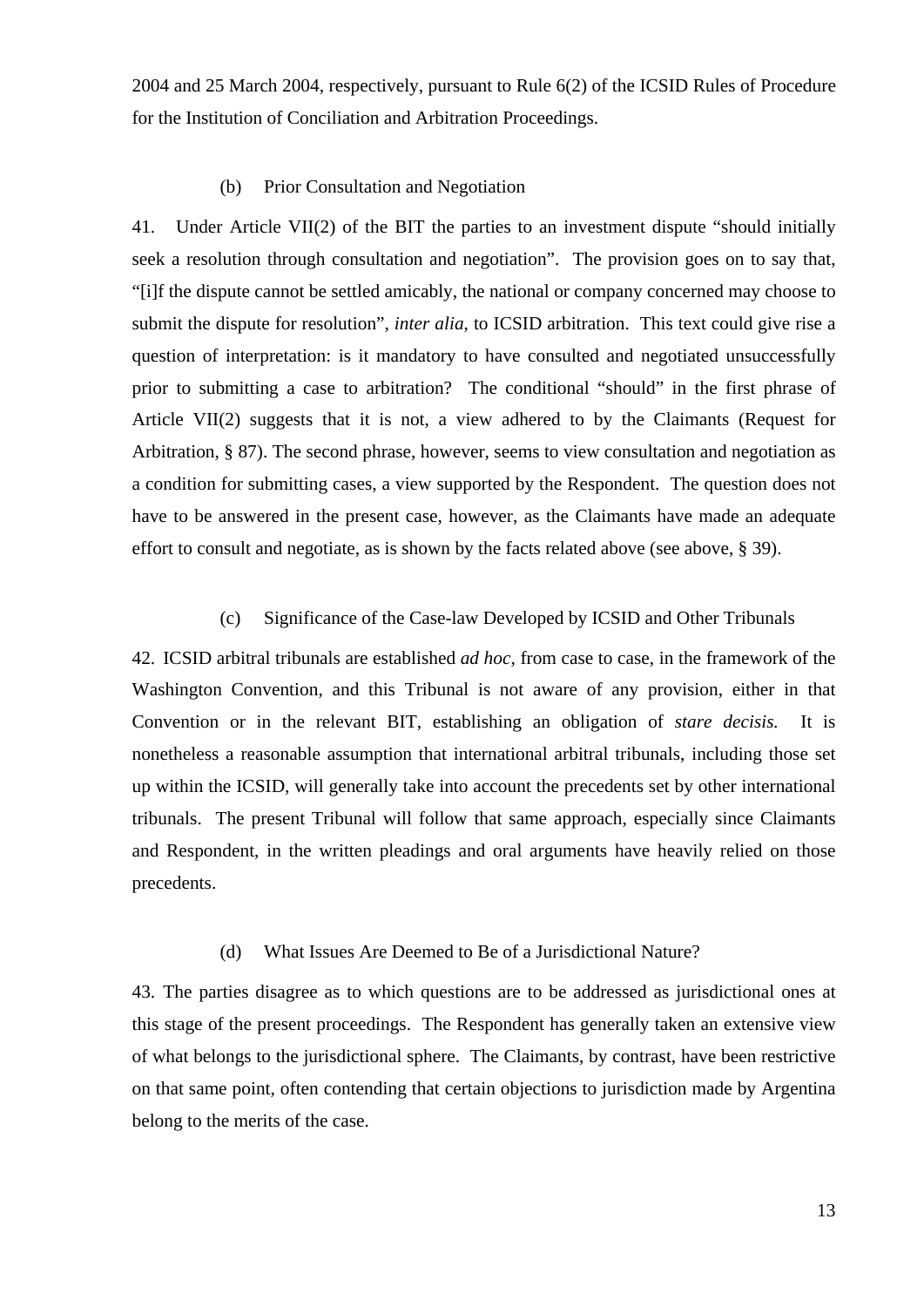44. In the *Oil Platforms* case, the International Court of Justice (hereafter "ICJ") defined its task at the jurisdictional level by pointing out that it

> must ascertain whether the violations … pleaded do or do not fall within the provisions of the [1955] Treaty [of Amity] and whether, as a consequence, the dispute is one which the Court has jurisdiction *ratione materiae* to entertain  $(\S 16)$ .<sup>[3](#page-13-0)</sup>

45. It is, in other words, a question of whether the issues to be considered fall within the parameters of jurisdiction as defined by the enabling treaty, and not one of examining whether the Claimants' allegations should succeed on the merits.

46. As early as in *Amco* v. *Indonesia,*[4](#page-13-1) the ICSID Arbitral Tribunal had held that

[t]he Tribunal must not attempt at this stage to examine the claim itself in any detail, but the Tribunal must only be satisfied that prima facie the claim, as stated by the Claimant when initiating the arbitration, is within the jurisdictional mandate of ICSID arbitration, and consequently of this Tribunal (at p. 405).

47. Here again, the gist of the Tribunal's decision is that essentially the issue is not whether the claim is well-founded on the merits, but whether, in the way in which it is stated, it fits into the jurisdictional framework designed by the relevant arbitration clause.

48. The question examined here has also come up in a recent case involving the Respondent. In *Siemens AG* v. *Argentina*<sup>[5](#page-13-2)</sup> the Tribunal observed:

> At this stage of the proceedings, the Tribunal is not required to consider whether the claims under the Treaty [between Germany and Argentina Concerning the Reciprocal Encouragement and Protection of Investments of 9 April 1991] made by Siemens are correct. This is a matter for the merits. The Tribunal simply has to be satisfied that, if the Claimants' allegations would be proven correct, then the Tribunal has jurisdiction to consider them (§180).

<span id="page-13-0"></span><sup>3</sup> (Iran v. United States), Jurisdiction, Judgment of 12 December 1996, ICJ Reports 1996, pp. 809- 810.

<span id="page-13-1"></span><sup>4</sup> Decision on Jurisdiction of 25 September 1983, ICSID case No. ARB/81/1, ICSID Reports, Vol. 1, p. 390.

<span id="page-13-2"></span><sup>5</sup> Decision on Jurisdiction of 3 August 2004, ICSID case No. ARB/02/8, *ILM*, Vol. 44, 2005, p. 137.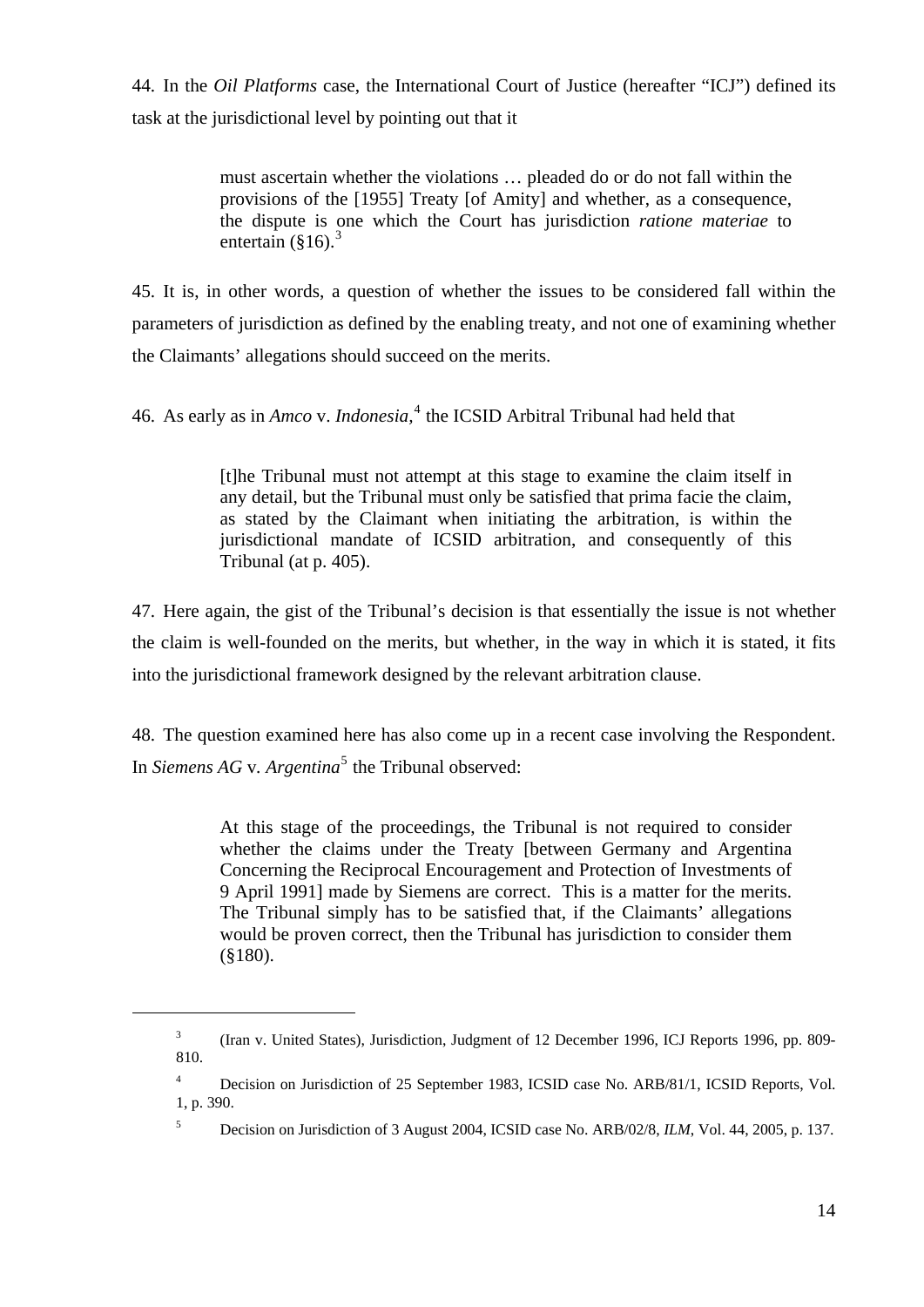49. The question arises whether the Tribunal should go further in its inquiry at this stage of the proceedings. In *Enron*  $I<sub>i</sub><sup>6</sup>$  $I<sub>i</sub><sup>6</sup>$  $I<sub>i</sub><sup>6</sup>$  the Tribunal observed:

> The fact that the Claimants have argued and demonstrated *prima facie* that they have been adversely affected by the tax measures complained of is sufficient for the Tribunal to consider that the claim, as far as this matter is concerned, is within its jurisdiction to examine such claim on the merits under the provisions of the Bilateral Investment Treaty (§ 99).

50. The present Tribunal does not retain the requirement that a claimant has the burden of proof that it has a *prima facie* claim against the respondent in the sense of such a requirement for, for example, obtaining interim measures. On the other hand, and that is the manner in which this Tribunal understands the above-quoted paragraph in *Enron I*, a claimant should demonstrate that *prima facie* its claims fall under the relevant provisions of the BIT for the purposes of jurisdiction of the Centre and competence of the tribunal (but not whether the claims are well founded). In that respect, labelling is not enough. For, if everything were to depend on characterisations made by a claimant alone, the inquiry to jurisdiction and competence would be reduced to naught, and tribunals would be bereft of the *compétence de la compétence* enjoyed by them under Article 41(1) of the ICSID Convention.

51. As a consequence, the claims made in the present case must be taken as they are by the Tribunal at this stage of the proceedings, whose only task it is, in the present phase of the proceedings, to determine whether, as formulated, they fit into the jurisdictional parameters set out by the relevant treaty instrument or instruments. This is so because in that phase, tribunals deal with the nature and scope of claims and not with the question of whether they are to succeed. If it were otherwise, questions of jurisdiction would have to be addressed at the same time as, or even subsequently to, the examination of the merits of the case. Accordingly, the question is here whether the Claimants' claims, if well founded, a matter to be examined at the following stage, may denote violations of the BIT and therefore fall within the Centre's jurisdiction and this Tribunal's competence under the relevant provisions of the BIT and Article 25 of the ICSID Convention. This is the perspective from which Argentina's objections must be viewed.

<span id="page-14-0"></span><u>.</u>

<sup>6</sup> *Enron and Ponderosa Assets* v*. Argentine Republic*, Decision on Jurisdiction of 14 January 2004, ICSID case No. ARB/01/3, http://ita.law.uvic.ca/documents/Enron-Jurisdiction.pdf.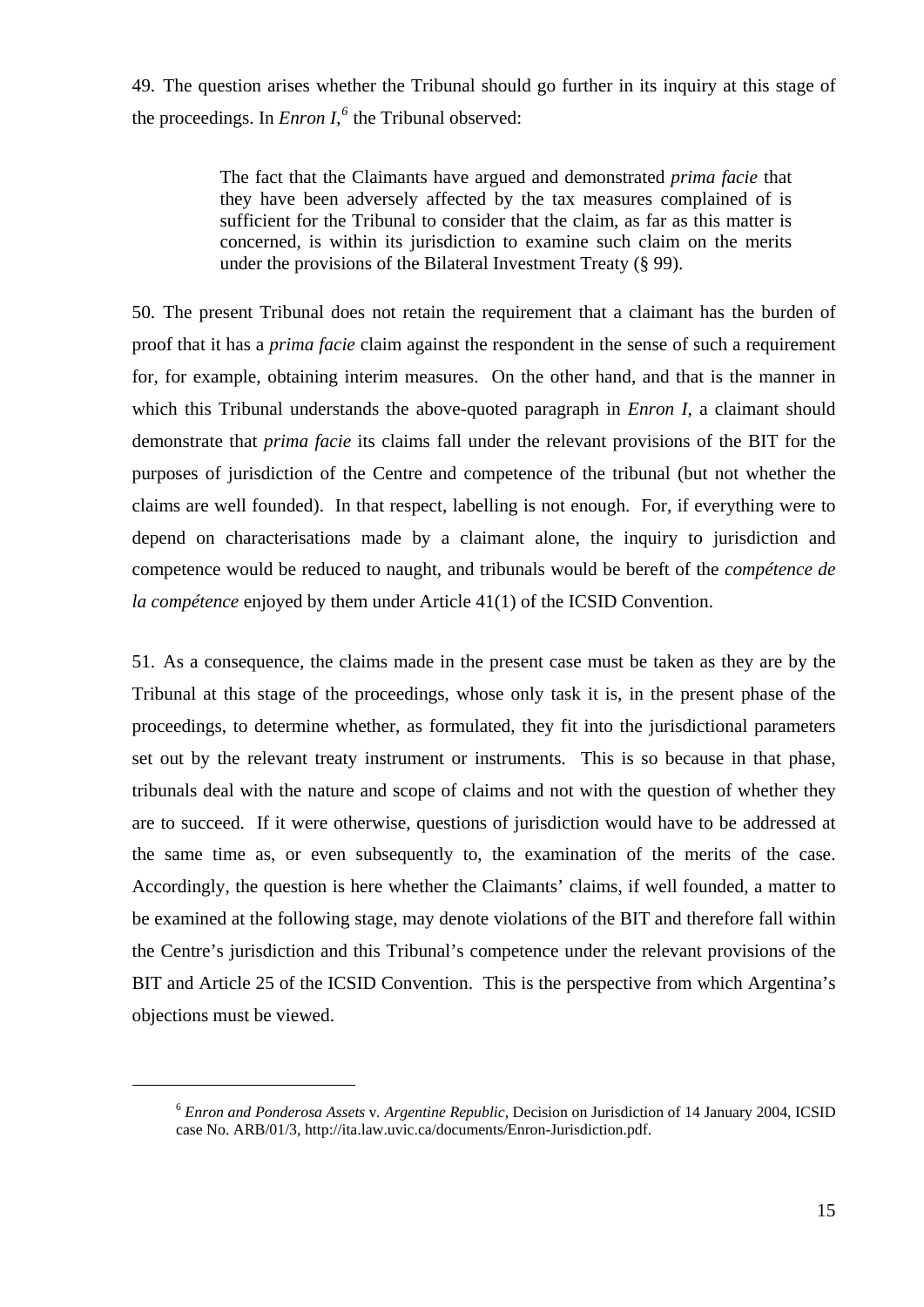52. In theory, the inquiry by the Tribunal at the present stage of the proceedings would also extend to the question of whether they are not frivolous or abusive. As no objection has been raised by Argentina, the Tribunal need not engage in that type of inquiry.

53. Argentina has raised six preliminary objections: (i) the dispute does not, contrary to what is required by Article 25(1) of the ICSID Convention, "arise directly out of an investment"; (ii) it is not a "legal" dispute as prescribed by that same provision; (iii) the claim must be limited with regard to tax measures; (iv) the Claimants are estopped from addressing organs other than Argentine tribunals; (v) the claims relate to conjectural rather than real damages; and (vi) the Claimants have no right of action (*jus standi*).

54. As a matter of terminology, Rule 41(1) of the ICSID Arbitration Rules contains the following formulation: "Any objection that the dispute or any ancillary claim is not within the *jurisdiction* of the Centre or, for other reasons, is not within the *competence* of the Tribunal..." (emphasis added; see also Article 41(2) of the Washington Convention).<sup>[7](#page-15-0)</sup> In the present Decision, the terms "jurisdiction" and "competence" shall be used interchangeably, having regard to the preliminary objections raised by Respondent and debated between the parties. For the same reason, there is no need to go into the possible – and somewhat controversial – distinction between jurisdiction and admissibility. Whatever the labelling, the parties have presented their case on the basis of the six objections raised by the Respondent.

<span id="page-15-0"></span><u>.</u>

<sup>7</sup> The Report of the Executive Directors on the Convention on the Settlement of Investment Disputes between States and Nationals of Other States (18 March 1965), Doc. ICSID/2 states at § 22: "The term 'jurisdiction of the Centre' is used in the Convention as a convenient expression to mean the limits within which the provisions of the Convention will apply and the facilities of the Centre will be available for conciliation and arbitration proceedings. The jurisdiction of the Center is dealt with in Chapter II of the Convention (Articles 25-27)." At § 38 the Report pursues: "Article 41 reiterates the well-established principle that international tribunal are to be the judges of their own competence . . . It is to be noted in this connection that the power of the Secretary-General to refuse registration of a request for conciliation or arbitration . . . is so narrowly defined as not to encroach on the prerogative of the Commissions and Tribunals to determine their own competence and, on the other hand, that registration of a request by the Secretary-General does not, of course, preclude a Commission or Tribunal from finding that the dispute is outside the jurisdiction of the Centre."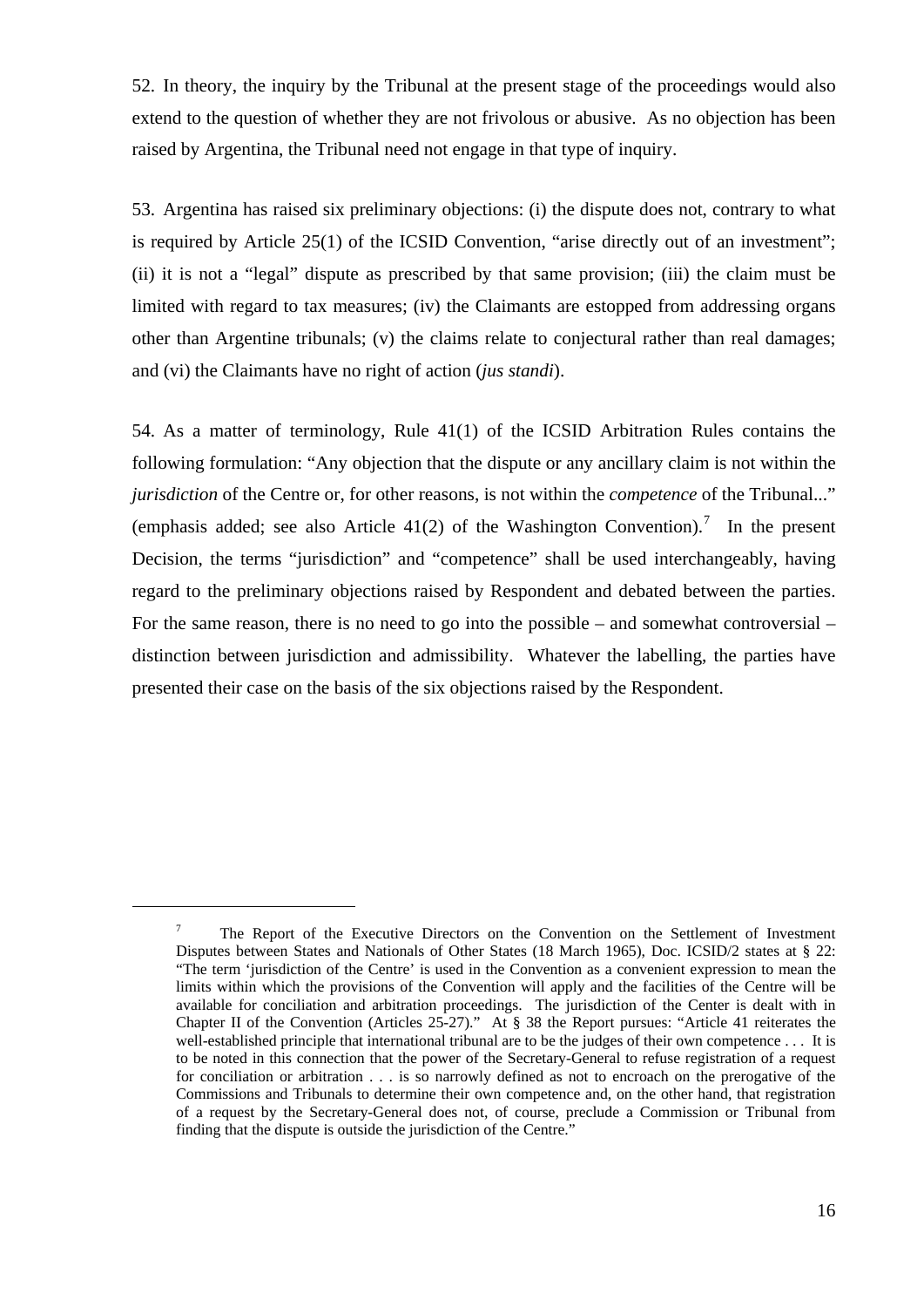# <span id="page-16-0"></span>**3. First Preliminary Objection: The Dispute Does Not Arise Directly out of an Investment**

# (a) The Positions of the Parties

55. According to Article 25(1) of the ICSID Convention,"[t]he jurisdiction of the Centre shall extend to any legal dispute arising directly out of an investment . . .". The Respondent argues that the Claimants' claims do not meet Article 25(1) in that they do not arise "directly" out of an investment.

56. To support its objection, Argentina invokes the *travaux préparatoires* of Article 25(1), which initially was intended to refer to "disputes arising *out of or in relation to* an investment" (emphasis added), a very wide formula that was subsequently reduced to the present language, proposed by the Central African Republic and commented on, first by the Portuguese delegation, according to which the changes made restricted ICSID jurisdiction to claims for damages suffered as a consequence of certain acts by the State that were *directed particularly* at the investor, and, second, by the delegation of Spain, which explained that the purpose of the new text was "to avoid the triumph of excesses, both of positions that would inappropriately close the Centre's jurisdiction, and of positions that would open it excessively". "Directly", according to Argentina, may be equalled to "*specifically*" (Memorial on Jurisdiction, §§ 21-22; see also Transcript, p. 8).

57. According to Argentina, it is not enough for an investor to have been adversely affected by measures of the host State, even at the jurisdictional stage. The investor must also show that the adverse measures were directed against him and were not just mere general measures aimed at everybody: according to the Respondent, if universal measures were considered by ICSID tribunals, "[t]his would be judging a public policy and not a legal conflict" (Respondent's Memorial on Jurisdiction, § 22). However, the Respondent admits that general measures can, exceptionally, justify ICSID jurisdiction – when "those … measures are adopted in violation of specific commitments given to the investor in treaties, legislation or contracts", as the Arbitral Tribunal said in its Decision on Jurisdiction of 17 July 2003 in *CMS Gas Transmission Co.* v. *Argentina:[8](#page-16-1)* "What is brought under the jurisdiction of the Centre",

<span id="page-16-1"></span>8

ICSID case No. ARB/01/8, *ILM*, Vol. 42, 2003, p. 788.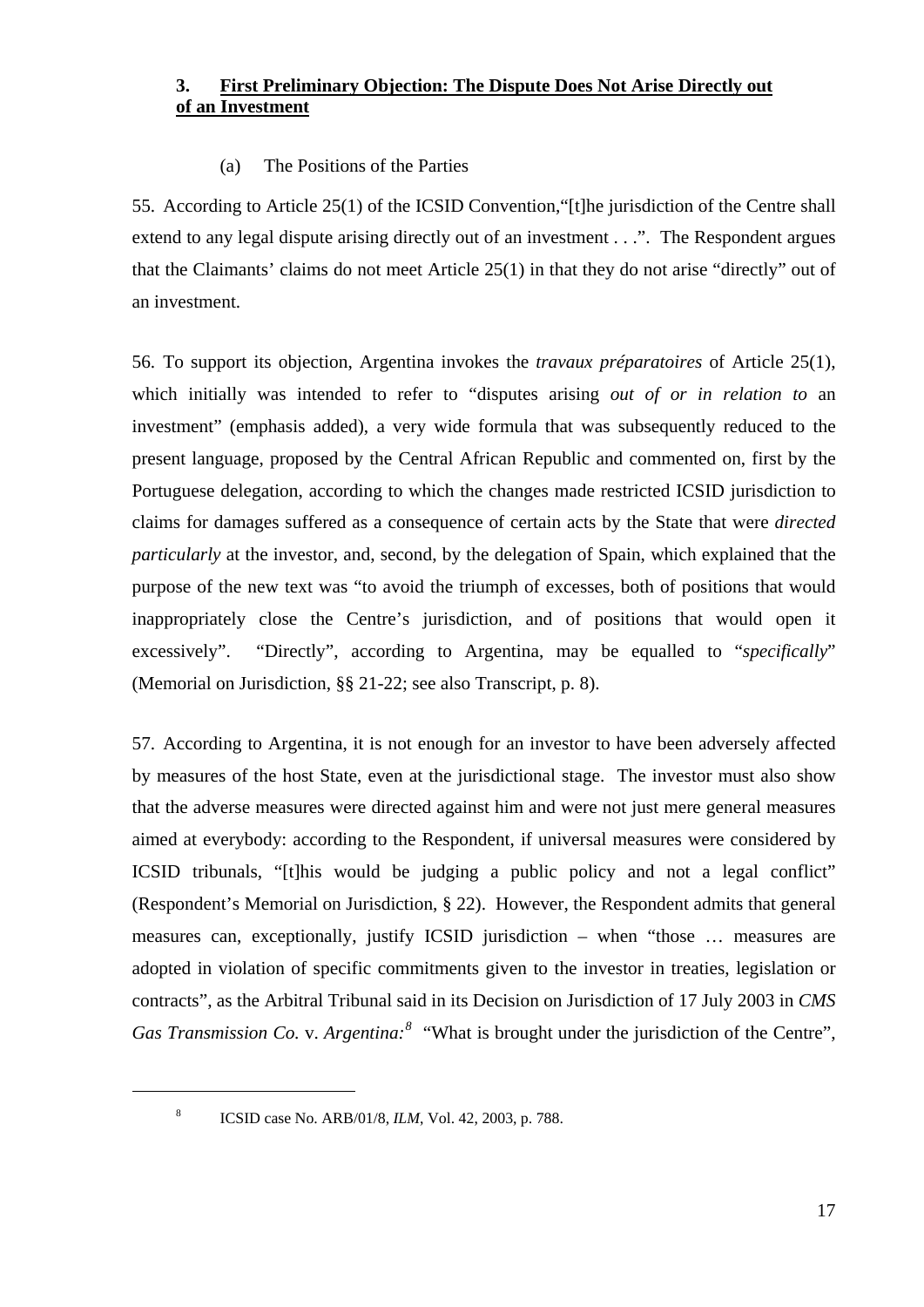the Tribunal continues, "is not the general measures in themselves but the extent to which they may violate those specific commitments" (§ 27). Thus, a "clear and reasonable interpretative line" on this would be, according to the Respondent, that Claimants must show specific commitments made to them, negotiated with them and "promised particularly, specifically and exclusively" to them, allegedly violated by Argentina's measures: devaluation of the *peso*, establishment of a new exchange parity, temporary conversion of obligations and tariffs into pesos, new fiscal policy.

58. To illustrate its point, Argentina invokes *Methanex* v. *United States of America,[9](#page-17-0)* where a NAFTA rule similar to Article 25(1) of the ICSID Convention was discussed, namely, Article 1101 of the NAFTA relating to protection against "measures adopted or maintained by a Party relating to (a) investors of another Party; (b) investments of investors of another Party in the territory of the Party". As none of the measures taken by the defendant, the United Sates, were expressly aimed at *Methanex*, the question arose whether they were "related" to that company and, in particular, whether it was sufficient that they *were susceptible of affecting* the claimant. On that point the Tribunal, in its Partial Award of 7 August 2002, came to the conclusion that there had to be a significant threshold to NAFTA arbitration and that the criterion of any economic impact on the investor did not amount to such a threshold. In other words, and to quote Argentina's Memorial on Jurisdiction (§ 34), "[s]imple impact does not mean legal impact"; the Claimants should have established a "direct, proximate and immediate connection between the measure and their alleged investment" (*ibid.*).

<span id="page-17-1"></span>59. The Claimants respond that they do not complain of "general" measures, but of violations of specific commitments entered into by Argentina *vis-à-vis* the Claimants and subsequently violated by Argentina. These acts cannot, according to the Claimants, be hidden behind the label of "general" measures prompted by Argentina's financial situation. The "generalmeasures" argument had been raised already by Argentina, and rejected by the Tribunal, in the above-mentioned and quoted *CMS* case (above, § [57\)](#page-17-1). The Claimants contend that, contrary to the inferences made by Respondent, there have not been, in *CMS* or in any other instance, "specific commitments" negotiated directly with the State; nor was there a requirement to show the existence of such commitments, except if they resulted from treaty

<span id="page-17-0"></span><sup>9</sup> UNCITRAL (NAFTA) Arbitration, First Partial Award of 7 August 2002, http://www.state.gov/documents/organization/12613.pdf.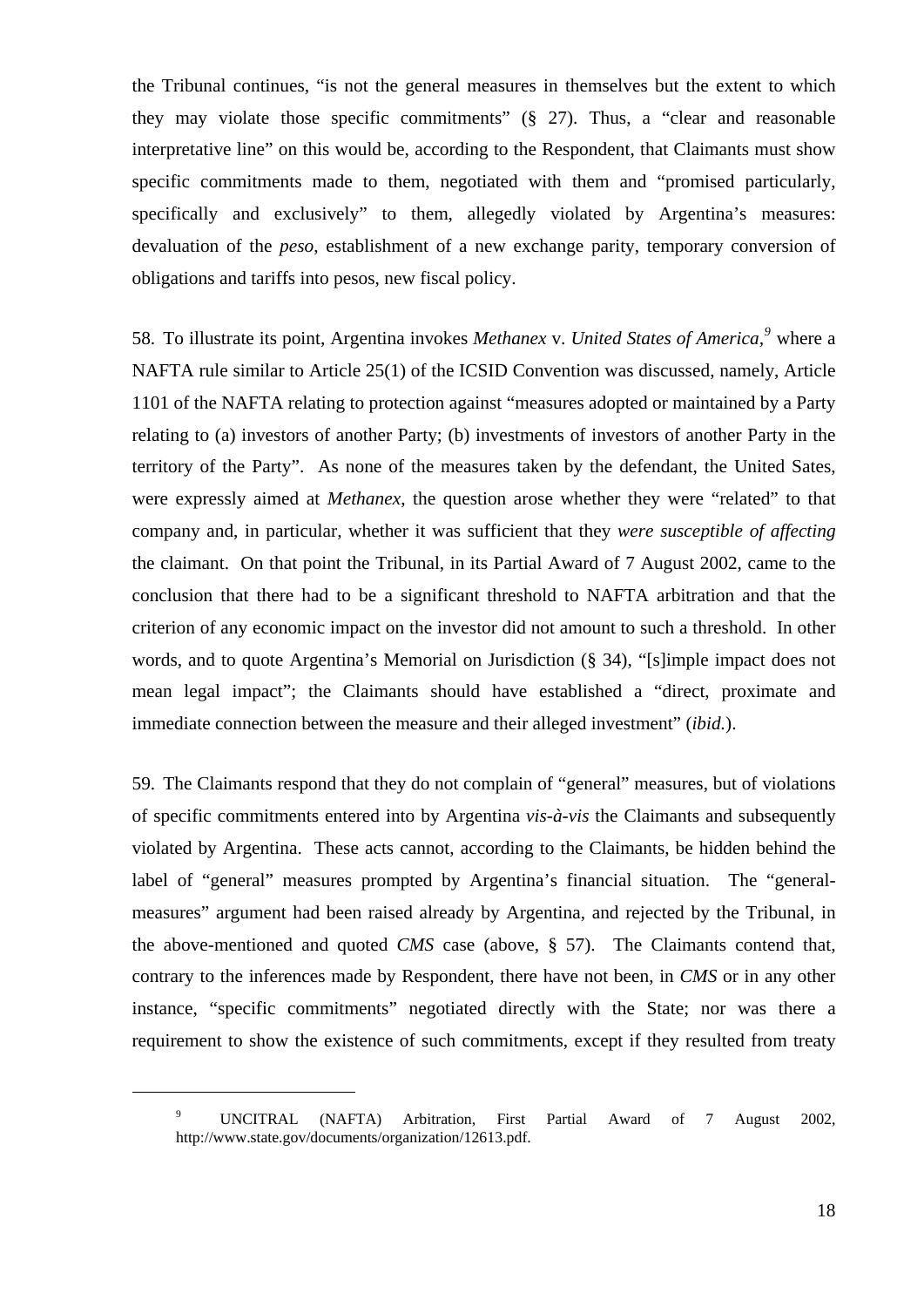provisions applicable to the States concerned. The Claimants then refer to the passages in *CMS* and contend that the measures resorted to violated legally binding commitments made to them as investors under the BIT, the Regulatory Frameworks, the hydrocarbon concessions and contracts, the export permits, the Argentine Constitution and Argentine law. These were general measures directly bearing on the Claimants' investments and contrary to the BIT; in the oil and gas sector, there were also a number of measures specifically addressed to that sector.

60. According to the Claimants, Argentina misinterprets the *Methanex* decision when it contends that it stands for the proposition that a "general measure must be directed against specific commitments undertaken with the investor" and that the Claimants must establish "a direct, proximate and immediate connection between the measure and the alleged investment" (Memorial on Jurisdiction, § 34). The Claimants point out; (i) that the *Methanex* decision does not pertain to matters covered by the BIT between Argentina and the United States; and (ii) that *Methanex* actually supports the Claimants' views.

61. According to the Claimants, in the *Methanex* case, the measures taken by the State of California were aimed at a methanol-based ingredient of gasoline, California having issued an executive order against using that ingredient. Methanex*,* the claimant, did not manufacture the ingredient in question, but produced, transported and marketed methanol, from which that ingredient was made. Thus California's Executive Order was not immediately directed at methanol and had but an indirect impact on Methanex's investment in methanol. By contrast, in the present case, the Respondent's measures were aimed directly at the oil and gas industry in Argentina. The Government specifically targeted that industry, whereas in *Methanex*, the contested Executive Order did not even mention "methanol".

62. Furthermore, the Claimants contend that, in the *Methanex* case, the United States objected to the Tribunal's jurisdiction under Article 1101 of the NAFTA, alleging that the measures taken by the State of California were not "related to" Methanex's investment. The Tribunal in that case saw a "relation" between a measure and an investment where there was a "legally significant connexion" between the former and the latter. The (Canadian) claimant tried to prove such a connexion by alleging collusion between the lobbyists of the (American) methanol industry and the Governor of California. The Tribunal found the evidence tendered by the claimant to be insufficient; it did not however refuse to take jurisdiction but asked the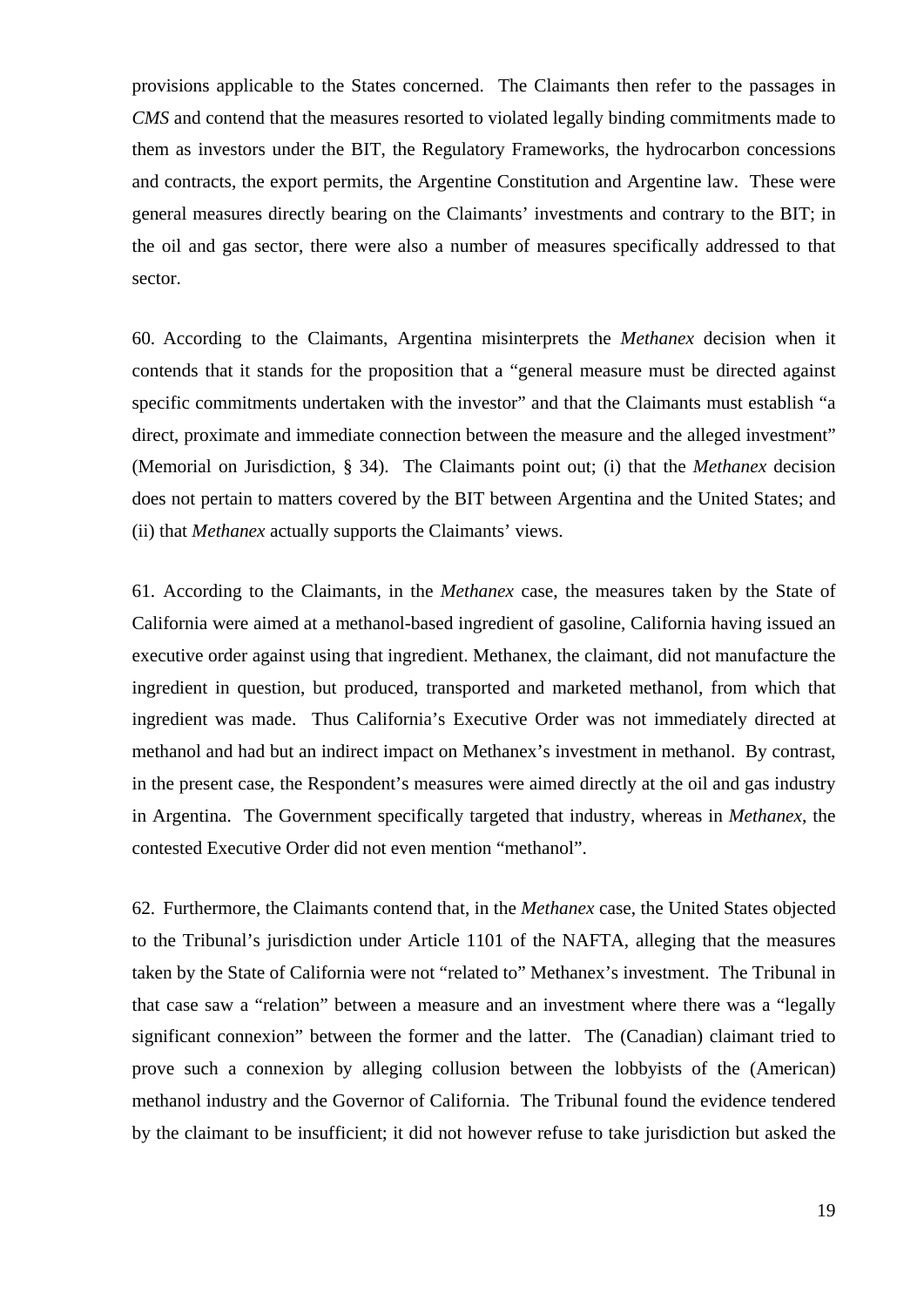<span id="page-19-0"></span>claimant to adduce more evidence. In the present instance, according to the Claimants, the relation between the investments and the measures complained of is a straightforward one. The measures were open ones, specifically aimed at the oil and gas industry, and, contrary to *Methanex*, the evidence in the instant case points to a clear "legally significant connexion" between Argentina's measures, the BIT and the Claimants' investments in Argentina.

#### (b) The Tribunal's Considerations

63. In this Tribunal's judgment, general measures of economic policy taken by the host State are in principle not within the purview of Article 25(1) of the ICSID Convention. In that sense, and even if the present legal context differs from that of *Methanex*, it is obvious that general measures often do not result in a dispute "arising directly out of an investment" in the sense of Article 25(1).

64. It may well be, however, that, in the context of the commitments assumed by the host State, "general" measures have a "specific" effect if they appear to violate specific commitments – as pointed out by Argentina – or if they have a specific impact on the investment – as emphasised by the Claimants. The expression "arising directly out of an investment" (Article 25(1)) cannot, therefore, be interpreted as "directed to".

65. In the *CMS* case (see above, § [57,](#page-17-1) cited by both parties), the Tribunal rightly observed that:

> [I]t does not have jurisdiction over measures of a general economic policy adopted by the Republic of Argentina and cannot pass judgment on whether they are right or wrong. The Tribunal also concludes, however, that it has jurisdiction to examine whether specific measures affecting the Claimant's investment or general measures of economic policy having a direct bearing on such investment have been adopted in violation of legally binding commitments made to the investor in treaties, legislation or contracts (§ 33).

66. The "direct" relationship between the measure and the investment can be established, according to that Tribunal, "if those general measures are adopted in violation of specific commitments given to the investments in treaties, legislation or contracts" (§ 27).

67. In the Tribunal's judgment, it is not enough for the Respondent to state that general measures are complained of to exclude the Centre's jurisdiction: the core question is the existence of specific commitments that these general measures might violate.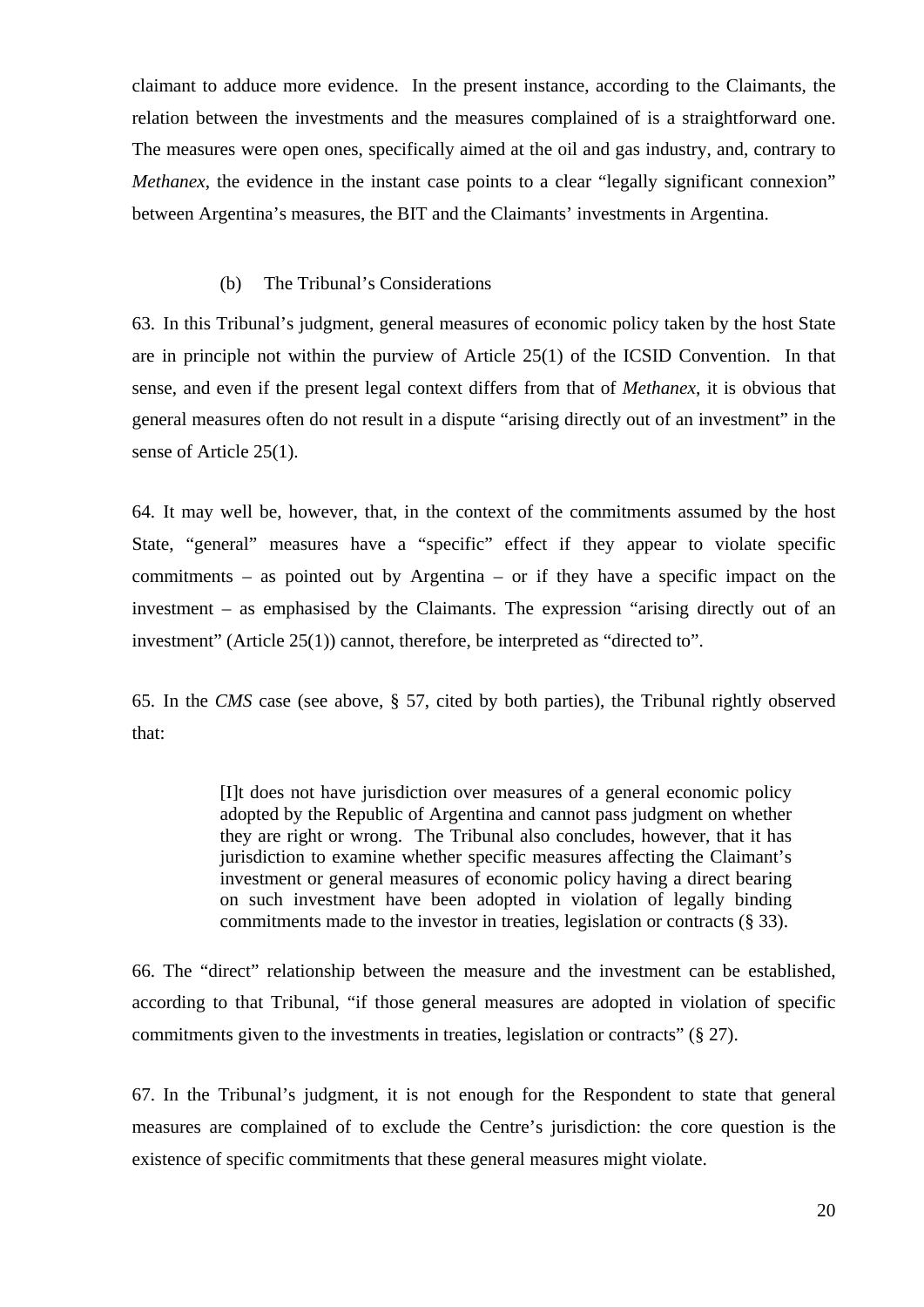<span id="page-20-0"></span>68. At the present stage of the proceedings, which pertains to jurisdictional questions, the examination of the issues discussed above can only be of a preliminary character. In essence, it will be enough for the Claimants to contend that some specific commitments related to their investments were violated by specific or general measures.

69. The standard to be used, therefore, is whether the Claimants have made out, *prima facie,* a good case for there being a "dispute arising directly from an investment". In the present instance, the Tribunal is of the view that they have. It is, indeed, in the nature of the mechanism of preliminary objections that, whenever the latter are somehow connected with the substance, as is the case here, the matter can only form the subject of a preliminary review.

70. Thus, the Tribunal finds that the present dispute has arisen directly from an investment in the sense of Article 25(1) of the ICSID Convention and, accordingly, rejects Argentina's First Preliminary Objection.

## **4. Second Preliminary Objection: The Present Dispute Is Not of a "Legal" Nature**

#### (a) Introduction

71. This objection aims at establishing that the present dispute is not of a "legal" nature as required by Article 25(1) of the ICSID Convention. In addition to the basic argument that the dispute is not about the determination of legal rights and duties, the Respondent contends that the claims are not related to rights but to "commercial flow" and that the rights claimed, being contractual in nature (see also Transcript, p. 15), are not of an international character and do not qualify as rights protected by Article  $I(1)(a)$  of the BIT; nor are they the object of an investment agreement under Article VII(1) of that Treaty. Instead, the claim is about the alleged non-performance of contractual obligations under Argentine law. And the BIT's "umbrella clause" (Article  $II(2)(c)$ ) cannot be reasonably interpreted as meaning that breaches of contract are automatically elevated from the domestic to the international level by the effect of that clause. Finally, the Respondent points to arbitral precedents which bar jurisdictional access to ICSID tribunals for purely contractual claims.

72. In fact, this Second Preliminary Objection is presented under different aspects. According to the Respondent, the dispute is not a legal dispute under the Washington Convention for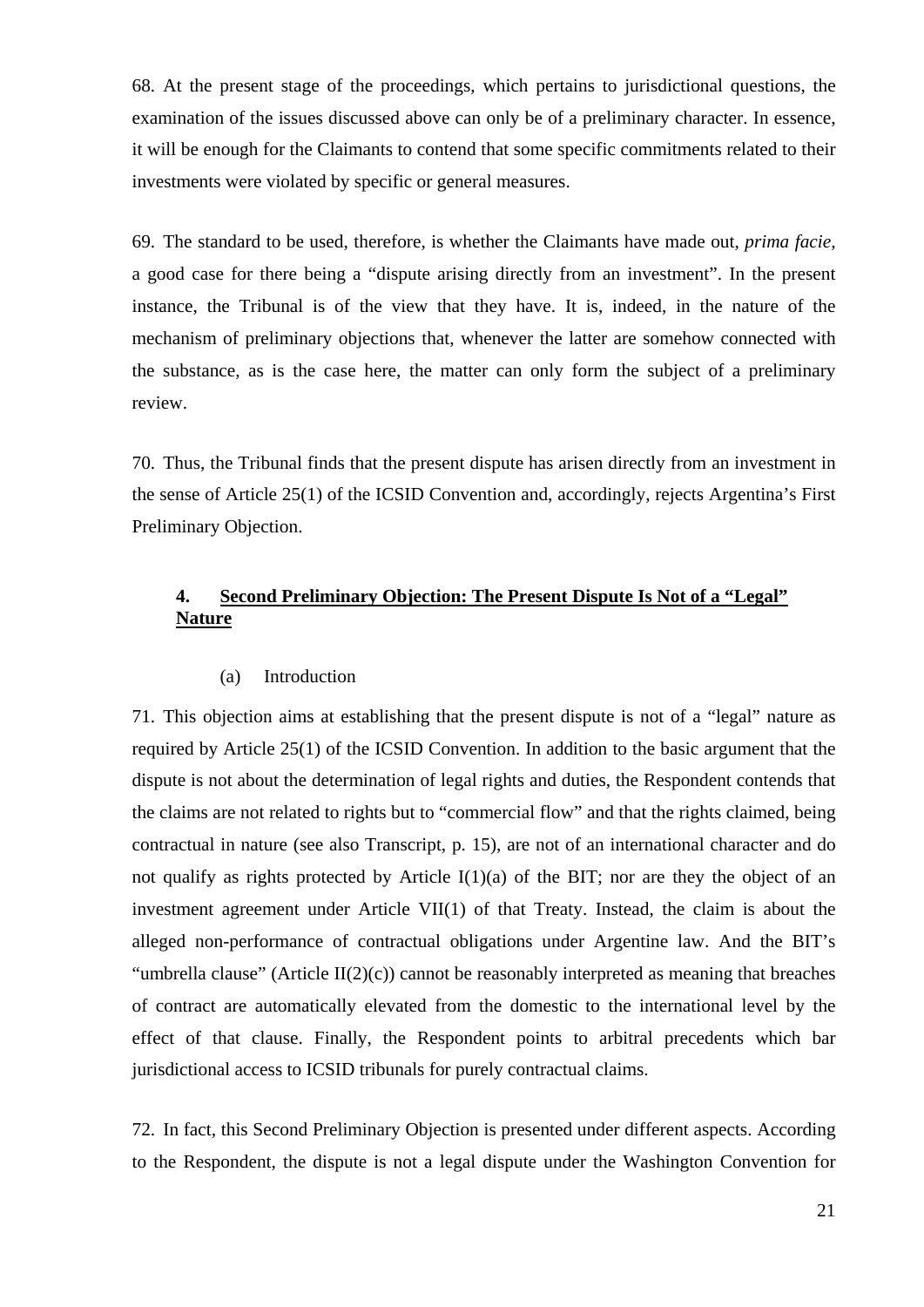<span id="page-21-0"></span>several reasons: the first is that that the dispute is not about the determination of legal rights and duties, because it merely relates to commercial flows; the second is that it is not legal but purely contractual, because it only asserts rights and obligations based on agreements and contracts; the third reason for denying a legal character to the claims presented by the Claimants is that the existing contractual claims have not been transformed into treaty claims by the so-called "umbrella clause". The Tribunal will now endeavour to examine these different contentions.

### (b) Is the Dispute about Legal Rights?

#### (i) *The Positions of the Parties*

73. According to the Respondent, under Article 25(1) of the Washington Convention, the controversy has to be about rights and duties, *i.e.* legal titles, and not simply one "regarding certain undesirable consequences". This, according to Argentina (Memorial on Jurisdiction, §§ 36-37), is meant to exclude from the Centre's jurisdiction "mere commercial or political disputes". In the framework of the Convention's *travaux préparatoires*, the President (sic) of the IBRD explained that the expression "legal disputes" had the purpose of encompassing those cases involving differences of opinion with respect to a legal right. This would exclude cases like, for example, if a company wanted to challenge a system of price control, which implies issues of equity and not of legal rights." And, later on, the President (sic) added that "legal disputes" were those "referring to a legal right or obligation, or referring to a fact related to the determination of such legal right or obligation".

<span id="page-21-1"></span>74. The Respondent concludes that the legal nature of a dispute cannot depend on the characterisation made by the Claimants but is, in the words of the ICJ, "a matter for objective determination" (Advisory Opinion of 30 March 1950 on the *Interpretation of Peace Treaties*).<sup>[10](#page-21-1)</sup> (Memorial on Jurisdiction, § 42; it will be noted, in passing, that the Court's *dictum* pertains to the term "international dispute" rather than to the expression "legal dispute"). Accordingly, the Respondent alleges that this Tribunal has no competence, in the absence of a legal dispute, within the international framework established by Article 25(1) of the 1965 Convention, and that it is for the Tribunal to determine what is a legal dispute.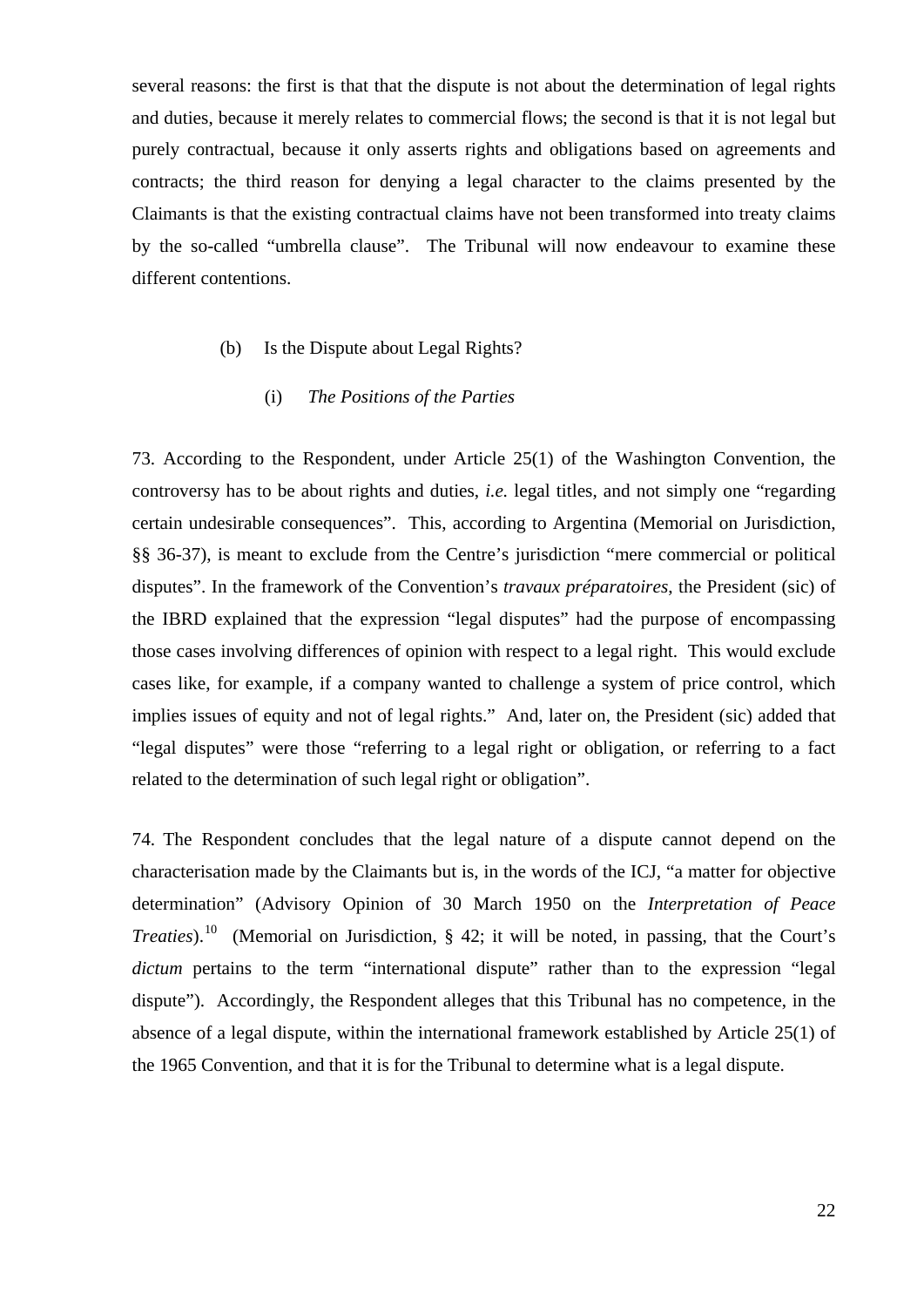<span id="page-22-0"></span>75. To this line of argument Argentina adds another, related consideration. Under the above treaty provision, disputes (or, rather, "legal" disputes) "are in relation to rights, not with respect to commercial flows". Yet the Claimants focus the dispute on commercial flows, *i.e.*  on the freedom of exercising their production and trading activities, rather than on assets owned or controlled by them. But under Article  $I(1)(a)$  of the BIT, protected investments are conceived as consisting in rights *in personam* and *in rem,* as becomes evident from subparagraphs (i), (iv) and (v) of that provision: tangible and intangible ownership rights, intellectual property, and rights, licences and permits granted pursuant to law. The issue "is not what happened to such things, but what happened to the investor's rights on such things" (Memorial on Jurisdiction, §§ 45-47).

76. Regarding this first part of the Second Preliminary Objection, the Claimants recall that a legal dispute is "a disagreement on a point of law or fact, a conflict of legal view or interests between parties" (ICJ, *East Timor* case).<sup>[11](#page-22-0)</sup> And the Claimants add that a dispute is legal if "legal remedies such as restitution or damages are sought and if legal rights based on, for example, treaties or legislation are claimed"(Counter Memorial on Jurisdiction,  $\S 22$ ).<sup>[12](#page-22-1)</sup>

77. That is the case here, according to the Claimants, the issue being whether the measures taken by Argentina were in violation of the latter's obligations under the BIT, including the question of whether those measures in effect amounted to the expropriation of specific legal and contractual rights and revenue, to unfair and inequitable treatment of the Claimants' investment, to unfair and discriminatory impairment of that investment, to a failure to provide full security and protection to the investment, and to a violation of the BIT and other rules of international law. The case also involves the amount of reparations due and, hence, clearly is a legal dispute (Counter-Memorial on Jurisdiction, § 24). In this connexion, the Claimants invoke a series of six precedents, all involving Argentina, among which *Azurix Corp*. [13](#page-22-2) and

<sup>&</sup>lt;sup>10</sup> ICJ Reports 1950, p.65, at §74.

<sup>&</sup>lt;sup>11</sup> (Portugal v. Australia), Jurisdiction, Judgment of 30 June 1995, ICJ Reports 1995, p. 89, at § 22.

<span id="page-22-1"></span><sup>&</sup>lt;sup>12</sup> C. Schreuer, *The ICSID Convention: A Commentary*, Cambridge, Cambridge University Press, 2001, p. 105*)*; see also *Fedax* v. *Venezuela*, Decision on Jurisdiction of 11 June 1997, ICSID case No. ARB/96/3, *ILM*, Vol. 37, 1998, p. 1378.

<span id="page-22-2"></span><sup>&</sup>lt;sup>13</sup> Decision on Jurisdiction of 8 December 2003, ICSID case No. ARB/03/30, *ILM*, Vol. 43, 2004, p. 262, at § 58.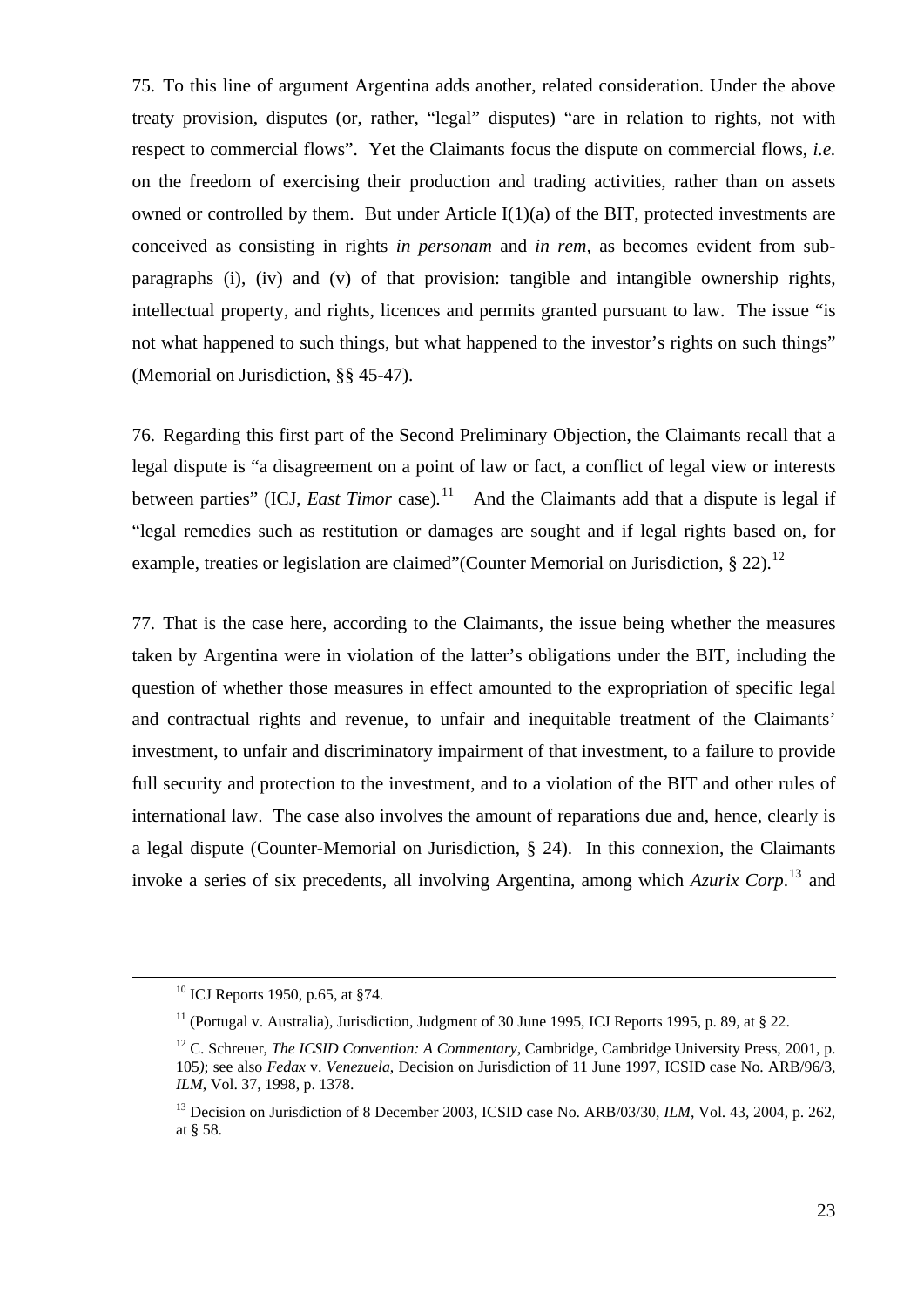<span id="page-23-0"></span> $LGAE$ <sup>[14](#page-23-1)</sup> As was the case in these precedents, the Claimants have sufficiently demonstrated, in their Memorial, that they were adversely affected by measures of the Respondent against their "legitimate legal and contract rights", damaging the Claimants' investment in Argentina. There is, accordingly, a controversy over the existence and scope of legal rights or obligations and over the extent of the reparation due, which means that there is a legal dispute under Article 25(1) of the ICSID Convention.

78. Regarding Argentina's "commercial-flow" argument (see above, § 71), the Claimants' reply is that it has been shown that genuine investments were made under the BIT, which consisted of interests in the Argentine Companies, capital contributions, legal and contractual rights under the Oil and Gas Regulatory Framework, concessions and contracts, private hydrocarbon supply contracts, exports permits, and so on. The Claimant Companies in the US allege that they made substantial capital contributions to allow the Argentine Companies to exploit the concession areas in Argentina and to export the products thereof. All these items constitute "investments" within the meaning of the BIT and the Washington Convention; thus the present instance is an "investment dispute" under Article 25(1) of the latter.

#### (ii) *The Tribunal's Considerations*

79. The Tribunal agrees with the Respondent that it is for it and not for the parties to determine whether there is a legal dispute. It will now deal with the first argument at the basis of the Second Preliminary Objection against ICSID jurisdiction, to the effect that the present dispute is indeed not a "legal" one, as required by Article 25(1) of the Washington Convention, because it does not involve the determination of rights and obligations, and is merely a commercial dispute.

80. The Tribunal recalls that the notion of "dispute" generally has been accurately defined by the Permanent Court of International Justice (PCIJ) in the *Mavrommatis* case, <sup>[15](#page-23-2)</sup> where the Court said that "[a] dispute is a disagreement on a point of law or fact, a conflict of legal views or interests between two persons" (p.11). This definition was more recently confirmed

<span id="page-23-2"></span><span id="page-23-1"></span><u>.</u>

<sup>&</sup>lt;sup>14</sup> Decision on Jurisdiction of 30 April 2004, ICSID case No. ARB/02/1, http://www.worldbank.org/icsid/cases/lge-decision-en.pdf.

<sup>&</sup>lt;sup>15</sup> (Greece v. Great Britain), Judgment of 30 August 1924, PCIJ, Series A,  $N^{\circ}$  2.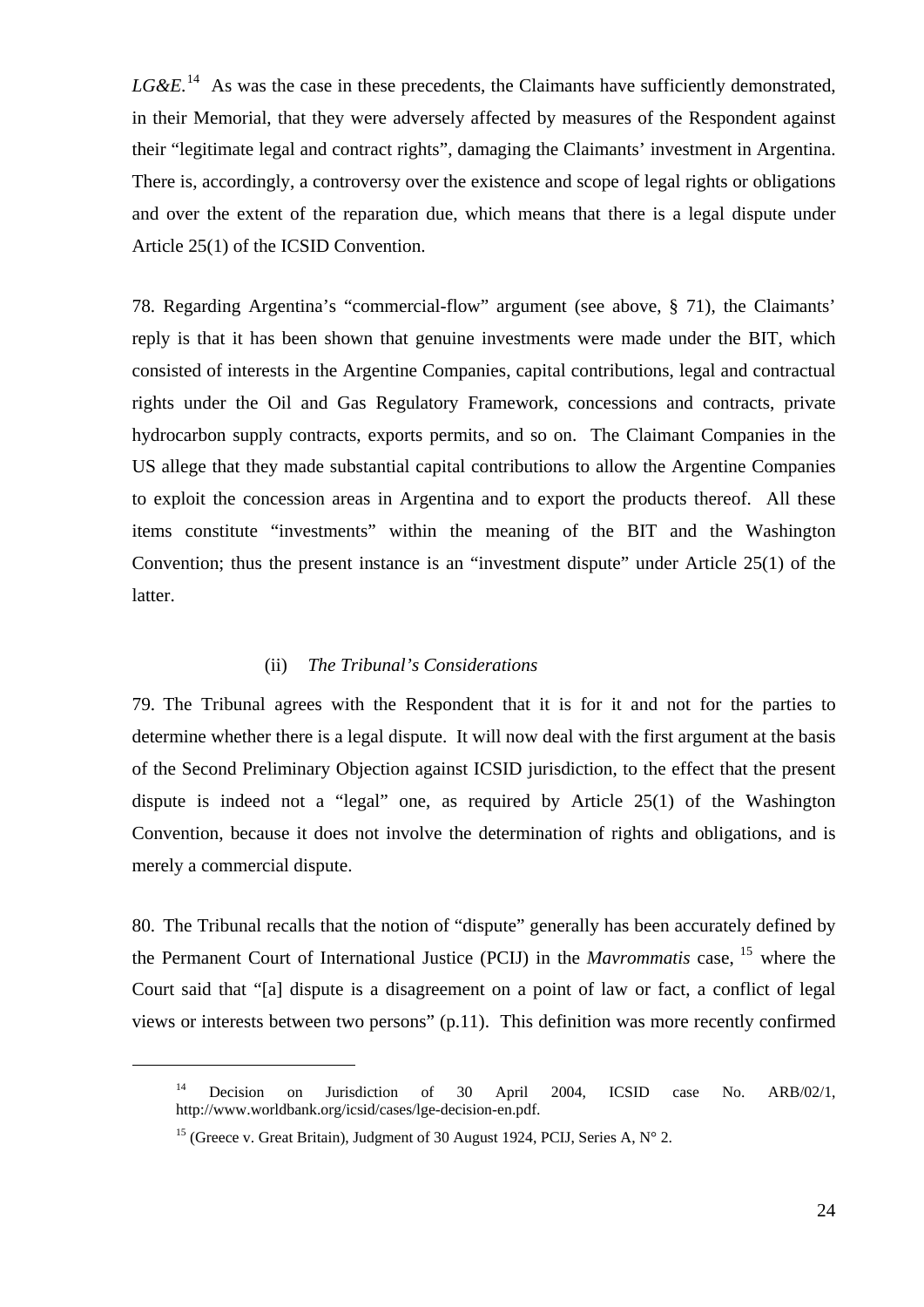<span id="page-24-0"></span>by the ICJ in the *East Timor case* (§ 22).<sup>[16](#page-24-1)</sup> It covers all "disputes", legal or political, national or international. "Legal" disputes have generally been defined as "controversies in which the Parties are in disagreement over a right", see for example Article 1 of the Locarno Arbitration Conventions between Germany, on the one hand, and Belgium, France, Poland and Czechoslovakia, on the other. What matters here is whether the pretentions of the Claimants and the arguments of the Respondent are formulated as being based on existing law. This is what is, in the words of the ICJ (see above, § 74), "a matter for objective determination".

81. Although the Respondent in the present case has contended that the Claimants were concerned with "commercial flow" and that their claims were of an economic and political, rather than legal, nature, it seems evident to this Tribunal that the Claimants have framed their pretentions in legal terms and on the basis of law, and have been answered by Respondents in legal terms. According to what has been recalled above, what matters at this stage, to determine whether the dispute is "legal" under Article 25(1) of the 1965 Convention, is whether the Parties, to justify their claims, are basing themselves on law. Another question, to be decided at the merits stage, is whether those claims are well-founded in substance. This Tribunal finds that the present disagreement is clearly a legal dispute.

82. In conclusion, it is beyond doubt, in the Tribunal's view, that the present dispute involves the determination of legal rights and obligations of the Claimants as well as of the Argentine Republic, and that it is not a mere political or commercial dispute.

(c) Can Rights Based on Contracts Be Considered Legal Rights?

83. The second question relates to the second contention of the Respondent, to the effect that the present dispute is excluded from the Centre's jurisdiction because it involves only contractual rights.

### (i) *The Position of the Parties*

<span id="page-24-1"></span>84. According to Argentina, the opposition of legal theses and interests, to fit the definition provided for in Article 25(1) of the Washington Convention, should furthermore pertain to the

<sup>&</sup>lt;sup>16</sup> See above, § 76 and note 11.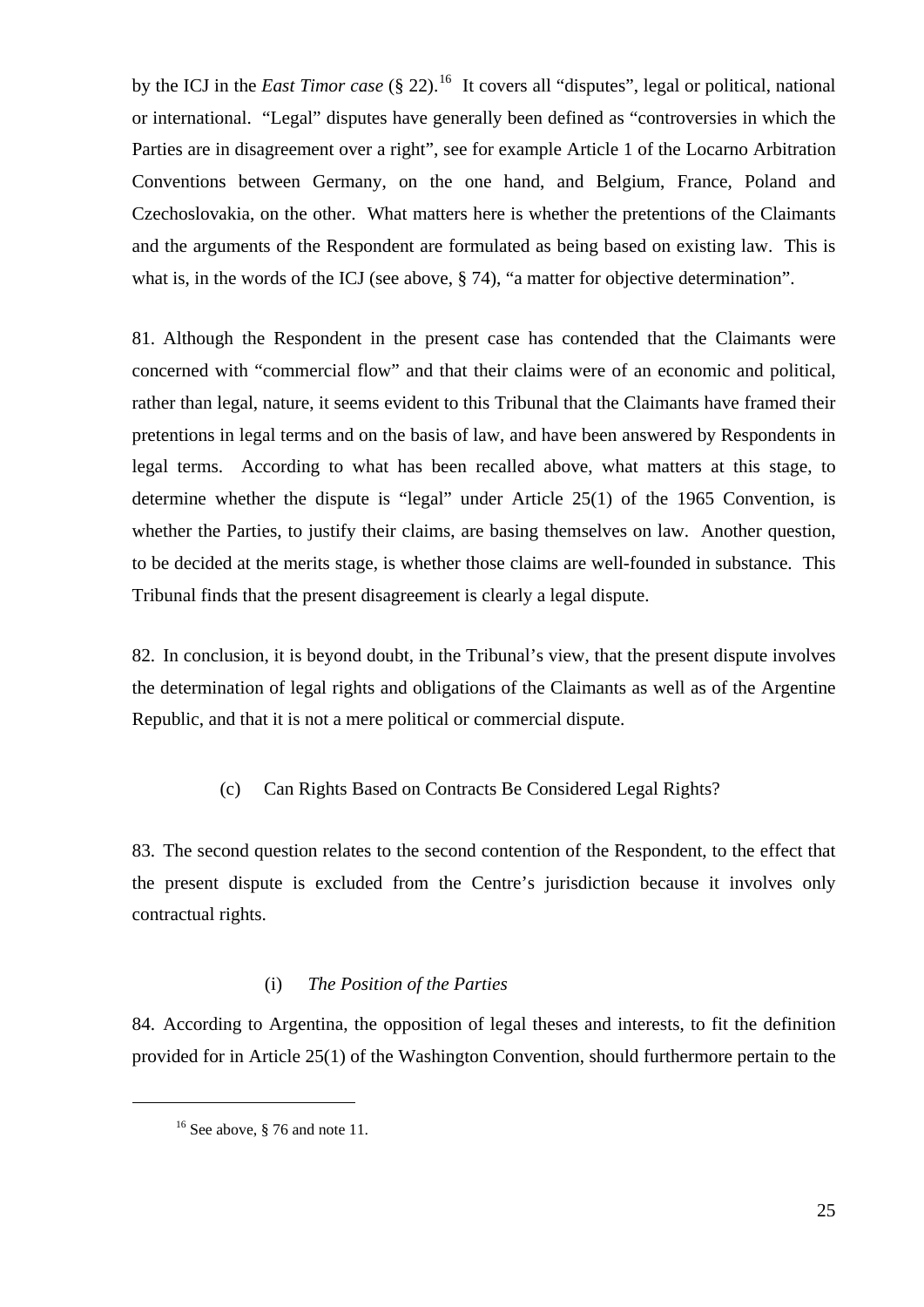"provisions establishing international obligations of the State receiving the investment" (Memorial on Jurisdiction, § 39). This is not the case here, for the rights claimed arise out of provisions of concessions, exploration permits, contracts and export permits. Disagreements of this type do not, for the Respondent, qualify as "legal disputes" under Article 25(1) of the ICSID Convention and must be brought before the national courts to the jurisdiction of which the "relevant parties" have "freely consented" (*ibid.,* § 40). The fact that the Claimants assert that Argentina has breached obligations established by the BIT is not enough to turn their contractual claims into "legal disputes" under Article 25(1) of the 1965 Convention.

85. Always according to the Respondent, the dispute brought by the Claimants pertains to alleged violations by Argentina of obligations under contracts and concessions, and not, as alleged by the Claimants, to violations under the BIT. Hence the appropriate jurisdiction is that open to the contracts and concessions. This is why the Respondent's consent to ICSID jurisdiction under Article VII of the BIT is of no relevance.

86. Thus the Tribunal lacks jurisdiction, as the dispute does not pertain to a violation of the BIT but to the alleged non-performance of contractual obligations under Argentine law (*ibid.,*  $§ 64$ ).

87. To be protected under the BIT, contractual relationships must be in the form of an investment agreement, says the Respondent, and this is not the case here, for all the claims here are of a contractual nature and subject to general laws. The host State has not assumed obligations *vis-à-vis* a specific investment, so that, pursuant to the Decision on Jurisdiction of 29 January 2004 in *SGS* v. *Philippines,*[17](#page-25-0) there is no investment agreement in the sense of Article VII(1) of the BIT (p. 46).

88. Regarding the issue of whether their contractual rights qualify as "investments", the Claimants refer to both *CMS* and *Azurix* (above, §§ 57 and 77), where it was found, despite Argentina's objections, that direct or indirect ownership of shares, interests or concession gave the US investor a claim under the BIT for its proportionate share of the destruction of the value of the local company. The former case was about measures taken by the host State regarding the investment made by CMS in a license for the transportation of natural gas. In

<span id="page-25-0"></span><sup>&</sup>lt;sup>17</sup> ICSID case No. ARB/02/6, www.worldbank.org/icsid/cases/SGSvPhil-final.pdf.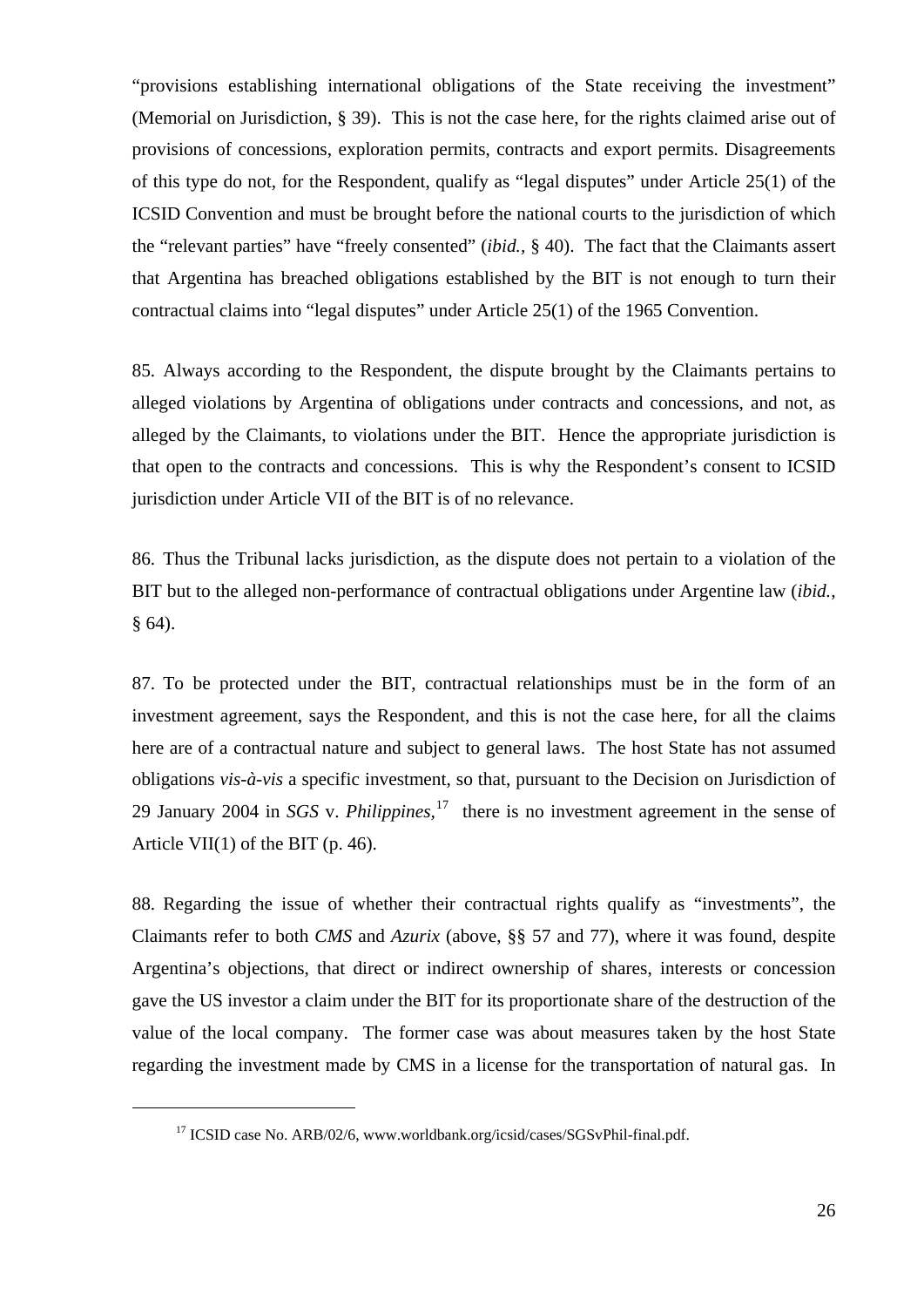<span id="page-26-0"></span>*Azurix*, the issue was that company's indirect investment in a water concession through a local subsidiary. In both instances it was held that the US interests qualified as investments under the BIT. The passage extracted by the Claimants from the *Azurix* decision seems particularly noteworthy: "a concession contract, such as that entered by ABA [the *Azurix* subsidiary in Argentina], qualifies as an investment for purposes of the [Argentina-US] BIT given the wide meaning conferred upon this term in the BIT that includes 'any right conferred by law or contract'  $(\S 62)$ .

89. Moreover, the Claimants do not simply invoke breach of contract, they invoke a breach of the BIT. As is shown in the above-cited passage, the right in issue is, in addition, protected by the BIT. Always in the *Azurix* decision, the Tribunal disagreed with Argentina's argument that that company's claim was a purely contractual nature:

> The investment dispute which the Claimant has put before this Tribunal invokes obligations owed by the Respondent to Claimant under the BIT and it is based on a different cause of action from a claim under the Contract Documents. Even if the dispute as presented by the Claimant may involve the interpretation or analysis of facts related to performance under the Concession Agreement, the Tribunal considers that, to the extent that such issues are relevant to a breach of the obligations of the Respondent under the BIT, they cannot *per se* transform the dispute under the BIT into a contractual dispute (§ 76).

90. This means, according to the Claimants, that in *Azurix*, as in the present case, there is, in addition to a contractual claim, a cause of action under the BIT because the measures taken in the host State amount to an expropriation of rights held by the Claimants and protected by that Treaty.

# (ii) *The Tribunal's Considerations*

91. In this Tribunal's view, it is not enough to state that a dispute is a contractual one to disqualify it as a legal dispute. It is well known that ICSID tribunals have been dealing over the years with contractual as well as non-contractual disputes. The question here is, rather, the extent of the jurisdiction of this Tribunal, on the basis of the BIT and not of an arbitration clause in a contract. The Tribunal wishes to make it clear that, at first sight, it has only jurisdiction over treaty claim, and cannot entertain purely contractual claims which do not amount to a violation of the BIT.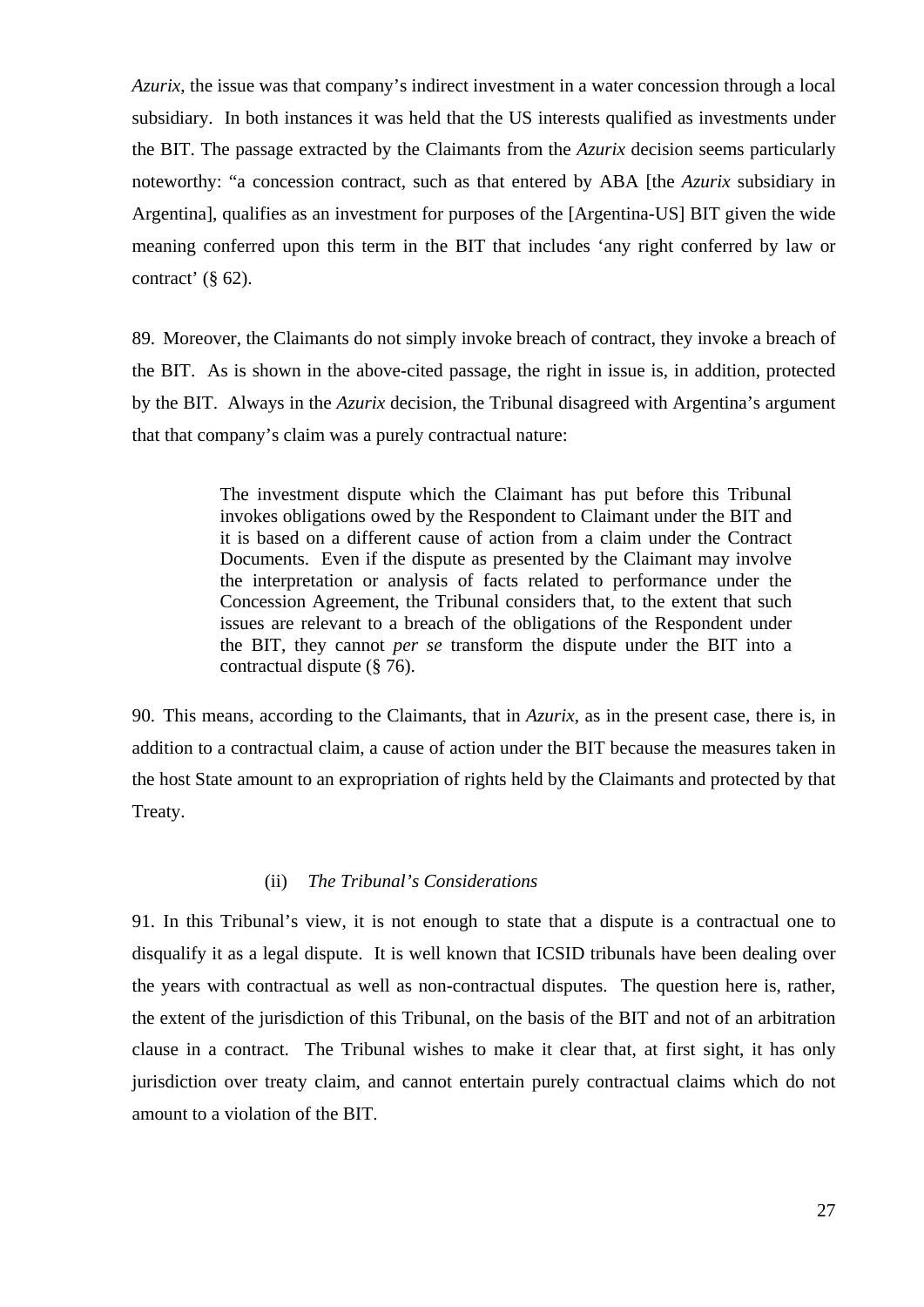<span id="page-27-0"></span>92. In this connexion, it is necessary to decide whether this statement concerning the second aspect of the Second Preliminary Objection will have to be corrected on account of the existence of an "umbrella clause" in Article II(2)(c) of the BIT.

93. Article II(2)(c) of the BIT provides that "[e]ach Party shall observe any obligation it may have entered into with regard to the investments". In *SGS* v. *Pakistan,*[18](#page-27-1), it had been alleged by the Claimant that that clause "elevated" breaches of contract from the municipal to the BIT level and brought them within the scope of that Treaty. This construction was rejected by the Tribunal, as it is by the Respondent in the instant case, for it would "entail the incorporation of many public contracts as well as other municipal law under the umbrella of BITs". It would also render nugatory the other protection clauses in the BITs and do away with any forum-selection and dispute-settlement clauses that may have been agreed upon (Memorial on Jurisdiction, §§ 67-68).

### (d) Does the Existence of an "Umbrella" Clause Modify the Tribunal's Conclusions?

94. The next issue to be considered is therefore that of the "umbrella clause" contained in Article  $II(2)(c)$  of the BIT.

### (i) *The Position of the Parties*

<span id="page-27-1"></span><u>.</u>

95. The effect of the umbrella clause is, according to the Claimants, to place contracts and other commitments between the investor and the host State under the protection of the Treaty; according to the Respondent, it cannot have such an effect. In *SGS* v. *Pakistan* (above, § 93), it was held that the umbrella clause of the BIT between Switzerland and Pakistan could not be taken to convert mere contractual claims into BIT-protected ones. But, according to the Claimants, the present case is different, involving as it does: the expropriation of legal and contractual rights; the failure to treat investments fairly and equitably and to comply with obligations assumed toward the Claimants' investments; arbitrary and discriminatory measures taken by the Respondent and resulting in the impairment of the management and enjoyment of the investments; and the failure to provide full protection and security to those

<sup>18</sup> Decision on Jurisdiction of August 27, 2003, ICSID case No ARB/01/13, *ILM*, Vol. 42, 2003, p. 1290, §§ 163 and 165.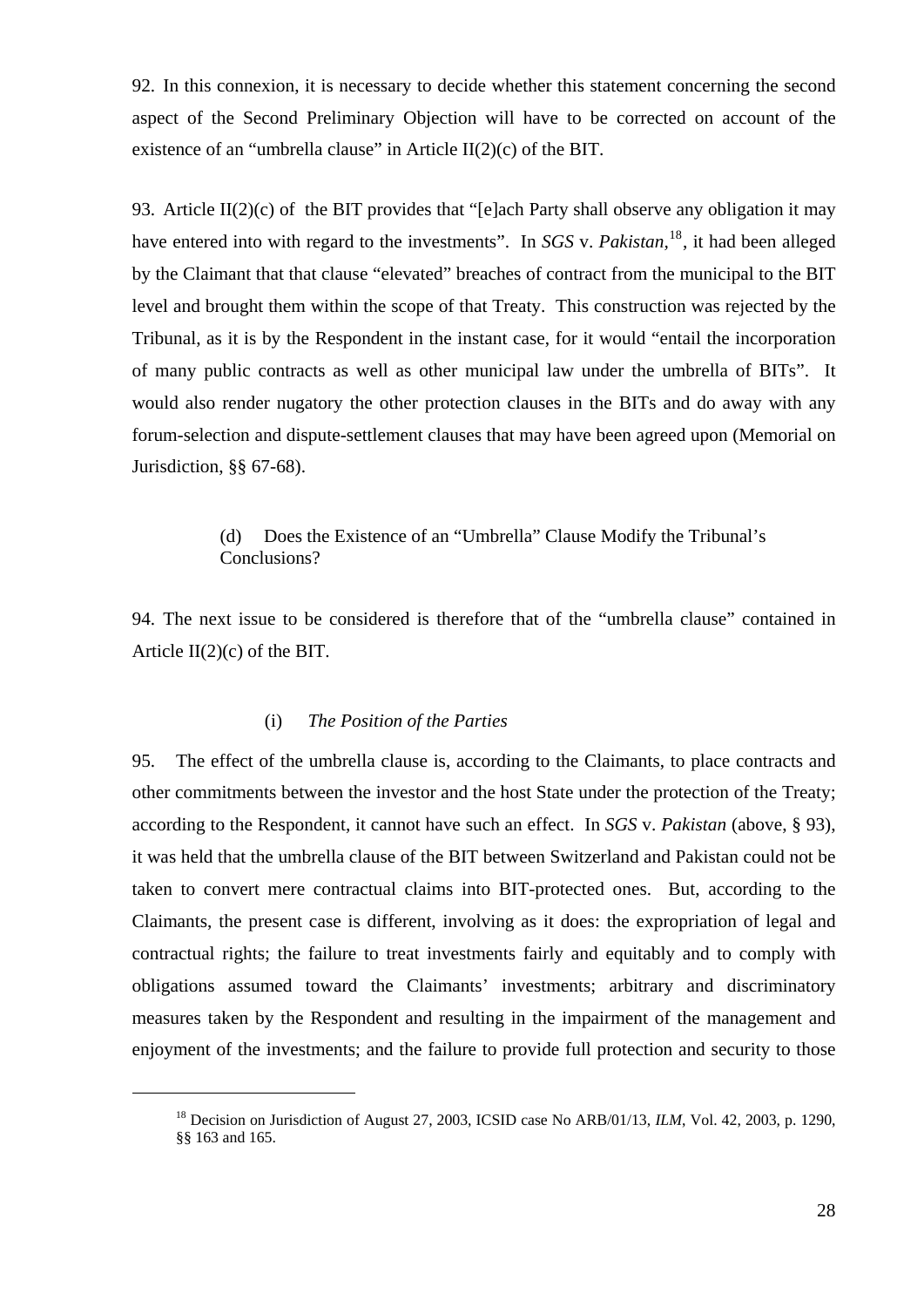<span id="page-28-0"></span>investments. The Claimants further rely on the position of the umbrella clause within the Treaty which, unlike what was the case in the Swiss-Pakistani context, is placed among the "first-order standard obligations". This proves, according to the Claimants, that it was the intention of the Contracting Parties to convert claims based on mere contractual relations between investors and the host State into treaty claims. This view would seem, in the Claimants' view, to be confirmed by the *travaux préparatoires*. Accordingly, the above caselaw cannot be applied to the present instance. Moreover, the interpretation given to the umbrella clause in *SGS* v*. Pakistan* has been strongly criticised in *SGS* v*. Philippines* (above, § 87) (Counter-Memorial on Jurisdiction, §§ 79-91).

#### (ii) *The Tribunal's Considerations*

96. Considering that the Claimant's case comprises some claims which concern breaches of contractual relationships purportedly existing between the foreign investor and the Respondent – whose existence will be determined at the merits level –, the question for the Tribunal is whether Article  $II(2)(c)$  of the U.S.-Argentina BIT is an umbrella clause whose effect would be, according to the Claimants, to transform all contractual undertakings into international law obligations and, accordingly, to turn breaches of the slightest such obligation by the Respondent into breaches of the BIT.

97. This Tribunal wishes to state clearly at the outset the standards of interpretation of a BIT, which is an international treaty between two States whose purpose it is to protect the investments made by the nationals of each of the two States on the territory of the other, as this question has often been settled through different approaches. On the one hand, some contend that the treaty should be interpreted so as to favour State sovereignty; on the other, it has been argued that the interpretation should favour the protection of investors. An example of the first approach is the position adopted by the United States in the *Methanex* case. As stated by the ICSID Tribunal in its Partial Award on Jurisdiction (above, § 58): "The USA contends that a doctrine of restrictive interpretation should be applied in investor-state disputes. In other words, wherever there is any ambiguity in clauses granting jurisdiction over disputes between states and private persons, such ambiguity is always to be resolved in favour of maintaining state sovereignty" (§ 103). The Tribunal did not accept this approach. Conversely, investors often contend that, as a BIT's purpose is to protect them, the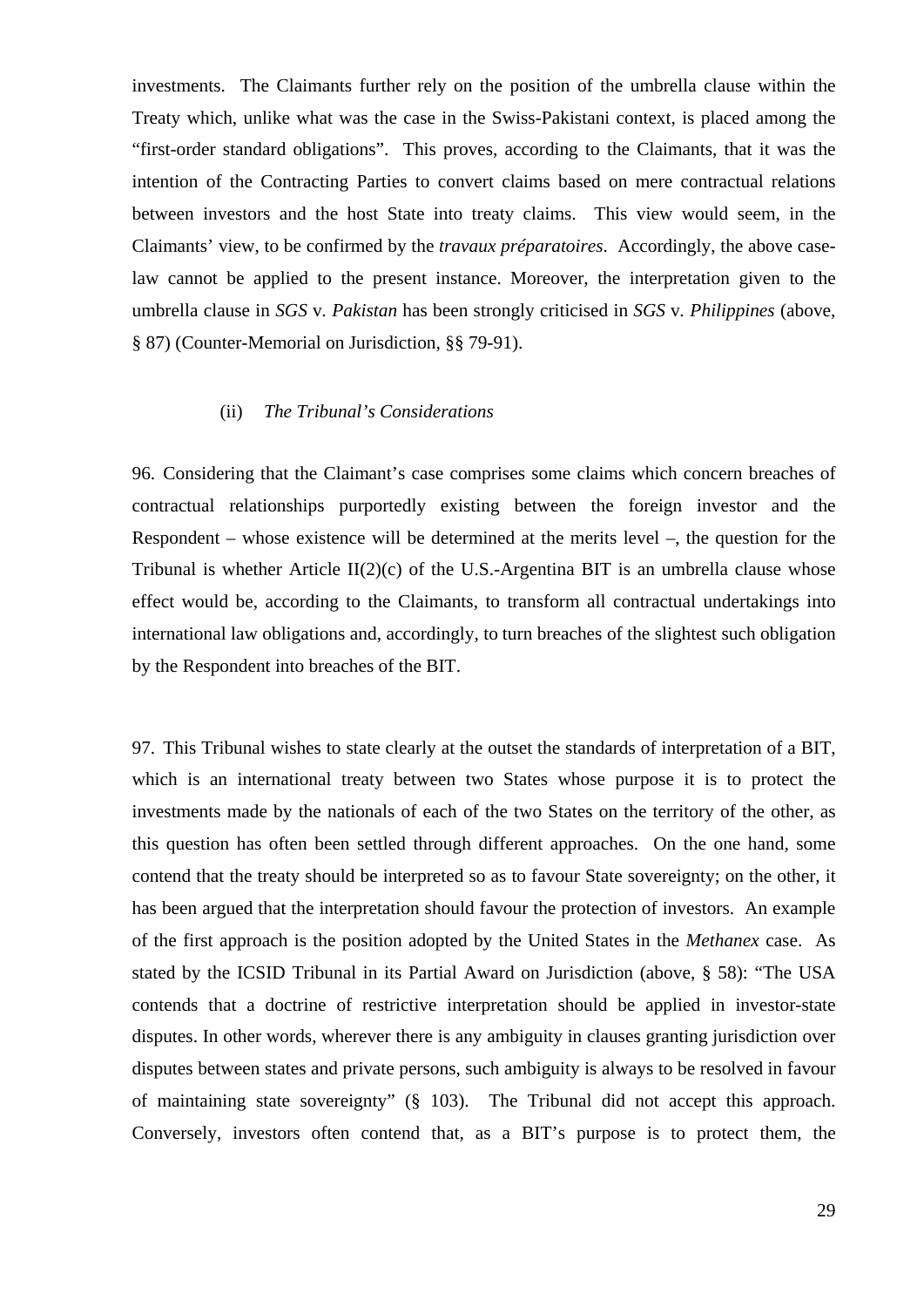interpretation of their treaties for the promotion and the protection of investments, viewed in their context and according to their object and purpose, leads to an interpretation in favour of the investors. For example, in the case just cited, the Tribunal underscored that "[f]or Methanex, the phrase 'relating to' should be interpreted in the context of a treaty chapter concerned with the protection of investors; and hence, a broad interpretation is appropriate" (§ 137), a broad interpretation being here in favour of the investor, as it opened more broadly the possibilities to present an international claim. The Tribunal also rejected that broad interpretation which imposed no limitation on the right of investors to sue the State. It stated that such an unbalanced interpretation cannot prevail, and adopted instead a balanced approach. In the Tribunal's own words, "the provisions of Chapter 11 [of the NAFTA] should be interpreted in good faith in accordance with their ordinary meaning (in accordance with Article 31(1) of the Vienna Convention), without any one-sided doctrinal advantage built into their text to disadvantage procedurally an investor seeking arbitral relief" (§ 105).

98. The position as presented by Methanex, and more generally by investors, has sometimes been accepted by arbitral tribunals, such as the ICSID Tribunal in the case of *SGS* v*. Philippines* (above, § 87), which stated:

> "The BIT is a treaty for the promotion and reciprocal protection of investments. According to the preamble it is intended "to create and maintain favourable conditions for investments by investors of one Contracting Party in the territory of the other". It is legitimate to resolve uncertainties in its interpretation so as to favour the protection of covered investments" (§ 116).

Other tribunals have rejected this approach, as a general approach. One may mention here the Tribunal in *Noble Ventures Inc.* v*. Romania*[19](#page-29-0) which declared that "it is not *permissible, as is*  too often done regarding BITs, to interpret clauses exclusively in favour of investors"(§ 52, underlined in the Award), although it used this kind of interpretation in a specific instance.

99. This Tribunal considers that a balanced interpretation is needed, taking into account both the State's sovereignty and its responsibility to create an adapted and evolutionary framework for the development of economic activities, and the necessity to protect foreign investment

<span id="page-29-0"></span><u>.</u>

<sup>&</sup>lt;sup>19</sup> Award of 12 October 2005 ICSID, case No.  $ARB/01/11$ , http://www.investmentclaims.com/decisions/Noble-Ventures-Final-Award.pdf.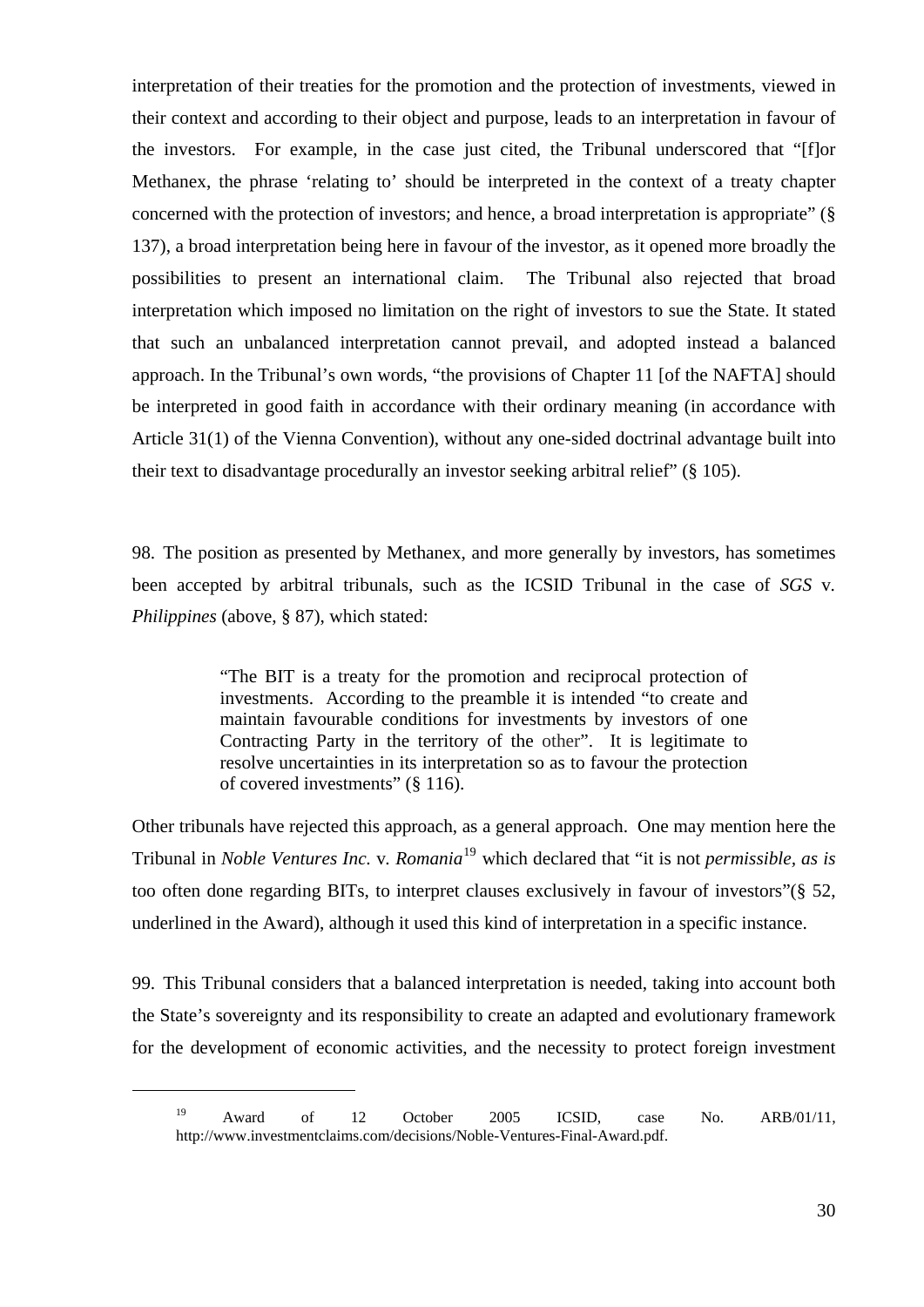and its continuing flow. It is bearing this in mind that the Tribunal will deal with the controversial question of the so-called "umbrella clause"; as stated recently by Emmanuel Gaillard, "[t]his question has divided practitioners and legal commentators and remains unsettled in the international arbitral case law".<sup>[20](#page-30-0)</sup> The question is whether, through an "umbrella clause", sometimes also called an "observance-of-undertakings clause", in a BIT, contract claims of an investor having a contract either with the State or with an autonomous entity are automatically and *ipso jure* "transformed" in treaty claims benefiting from the dispute settlement mechanism provided for in the BIT. There is an ongoing debate on that question, as divergent positions have been adopted by different ICSID tribunals. Umbrella clauses are not always drafted in the same manner, and some decisions insist on the variations in the drafting in order to explain different analyses. This Tribunal is not convinced that the clauses analysed so far really should receive different interpretations. The broadest clauses read like the one contained in the relevant clause of Article II(2)(c) in the U.S-Argentina BIT, which provides: "Each Party shall observe any obligation it may have entered into with regard to investments."

100. The first tribunal to be faced with the interpretation of such a clause on the availability of international arbitration based on the BIT for purely contractual claims was the Tribunal in *SGS* v*. Pakistan*; in the Tribunal's own words, "[i]t appears that this is the first international arbitral tribunal that has had to examine the legal effect of a clause such as Article 11 of the BIT. We have not been directed to the award of any ICSID or other tribunal in this regard, and so it appears we have here a case of first impression" (§ 164). Indeed, the "umbrella clause" in the Swiss-Pakistan BIT was Article 11, which stated: "Either Contracting Party shall constantly guarantee the observance of the commitments it has entered into with respect to the investments of the investors of the other Contracting Party." The Tribunal did not consider, as is well known, that this clause "elevates" all contract claims stemming from a contract with the State to the level of claims for a breach of the Treaty, in other words that it transforms any contract claim into a treaty claim. The arguments put forward by the SGS v. Pakistan Tribunal are, in the view of this Tribunal, more than conclusive. These arguments can be summarised in the following manner.

<span id="page-30-0"></span><sup>20</sup> *New York Law Journal*, Thursday, 6 October 2005.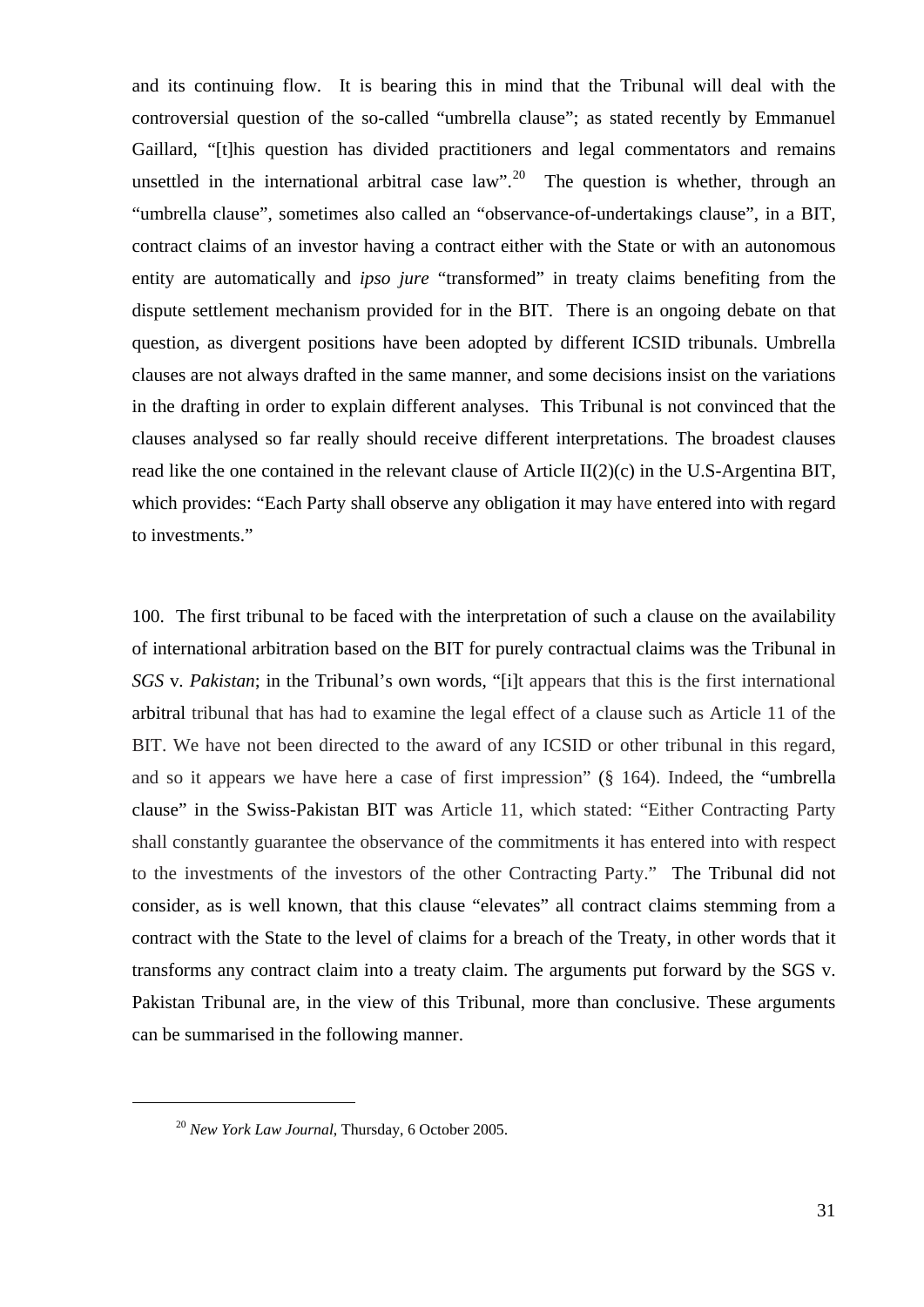101. Firstly, Article 11 refers to commitments in general and not only to contractual commitments. Therefore, if one considers that it elevates the contract claims to the status of treaty claims, it should result as an unavoidable consequence that all claims based on any commitment in legislative or administrative or other unilateral acts of the State or one of its entities or subdivisions are to be considered as treaty claims:

> "The 'commitments' the observance of which a Contracting Party is to 'constantly guarantee' are not limited to *contractual* commitments. The commitments referred to may be embedded in, *e.g.,* the municipal legislative or administrative or other unilateral measures of a Contracting Party. The phrase 'constantly [to] guarantee the observance' of some statutory, administrative or contractual commitment simply does not to our mind, necessarily signal the creation and acceptance of a new international law obligation on the part of the Contracting Party, where clearly there was none before. Further, the 'commitments' subject matter of Article 11 may, without imposing excessive violence on the text itself, be commitments of the State itself as a legal person, or of any office, entity or subdivision (local government units) or legal representative thereof whose acts are, under the law on state responsibility, attributable to the State itself. As a matter of textuality therefore, the scope of Article 11 of the BIT, while consisting in its entirety of only one sentence, *appears susceptible of almost indefinite expansion*" (Decision, § 166, emphasis by this Tribunal).

102. Secondly, and consequently, if any violation of any commitment of the State is a violation of the Treaty, this renders useless all substantive standards of protection of the Treaty:

> "Secondly, the Claimant's view of Article 11 tends to make Articles 3 to 7 of the BIT substantially superfluous. There would be no real need to demonstrate a violation of those substantive treaty standards if a simple breach of contract, or of municipal statute or regulation, by itself, would suffice to constitute a treaty violation on the part of a Contracting Party and engage the international responsibility of the Party." (Decision, § 168).

103. A last point to be made, however, which brings some nuances to its findings in the *SGS*  v. *Pakistan* case, is that the Tribunal does not exclude the possibility that States decide to consider, in a BIT, that the slightest violation of a contract between a State and a foreign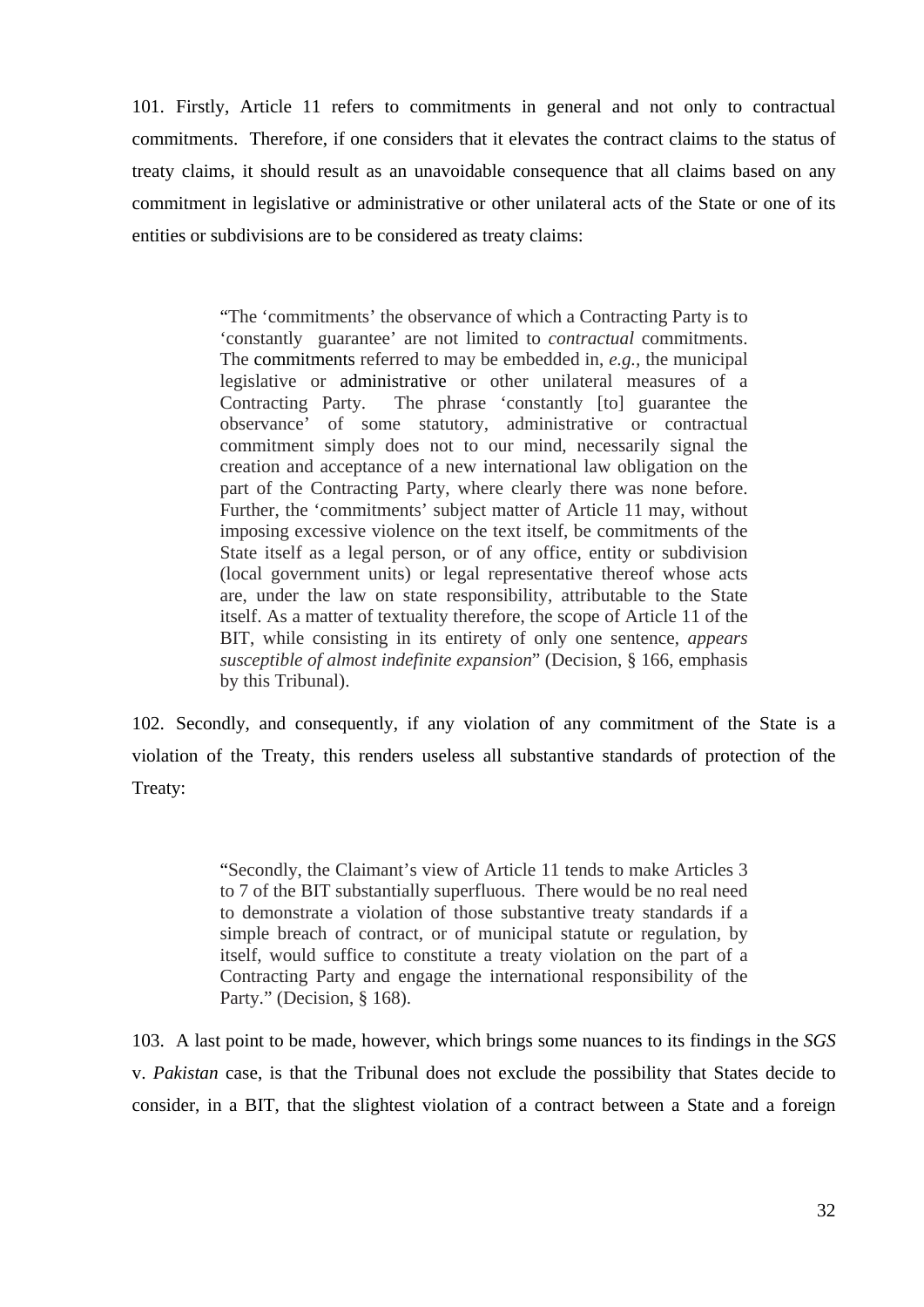investor amounts to a violation of the Treaty, but then this has to be stated clearly and unambiguously:

> "The Tribunal is not saying that States may not agree with each other in a BIT that henceforth, all breaches of each State's contracts with investors of the other State are forthwith converted into and to be treated as breaches of the BIT. What the Tribunal is stressing is that in this case, there is no clear and persuasive evidence that such was in fact the intention of both Switzerland and Pakistan in adopting Article 11 of the BIT" (Decision, § 173).

This general reasoning is quite convincing, keeping in mind that the words "contract" or "contractual obligations" do not even appear in the so-called umbrella clause.

104. As is also well known, this analysis was strongly criticised by another ICSID Tribunal, in a similar case, *SGS* v. *Philippines*, in its decision on jurisdiction in 2004 (above, § 87), in which it had also to deal with a so-called "umbrella clause" embodied in Article  $X(2)$  of the BIT: "Each Contracting Party shall observe any obligation it has assumed with regard to specific investments in its territory by investors of the other Contracting Party." Here too, it seems useful to this Tribunal to summarise the main steps of the reasoning followed. Firstly, the Tribunal *SGS* v. *Philippines* indeed considered that this general provision transformed any contractual obligation of the State into a treaty obligation:

> "It uses the mandatory term 'shall', in the same way as substantive Articles III-VI. The term 'any obligation' is capable of applying to obligations arising under national law, e.g., those arising from a contract  $\ldots$  Interpreting the actual text of Article  $X(2)$ , it would appear to say, and to say clearly, that each Contracting Party shall observe *any legal obligation* it has assumed, or will in the future assume, with regard to specific investments covered by the BIT (Decision, § 115, emphasis by this Tribunal)."

Second, after having underscored the difference in the language of the umbrella clauses in *SGS* v. *Pakistan* and *SGS* v. *Philippines*, the Tribunal criticised the reasoning of its predecessor and emphasised that if it does not elevate the contract claims into treaty claims the umbrella clause has no really such a far-reaching meaning.

105. This Tribunal should like to stress, on the contrary, that the interpretation given in *SGS*  v. *Philippines* does not only deprive one single provision of far-reaching consequences, but renders the whole Treaty completely useless : indeed, if this interpretation were to be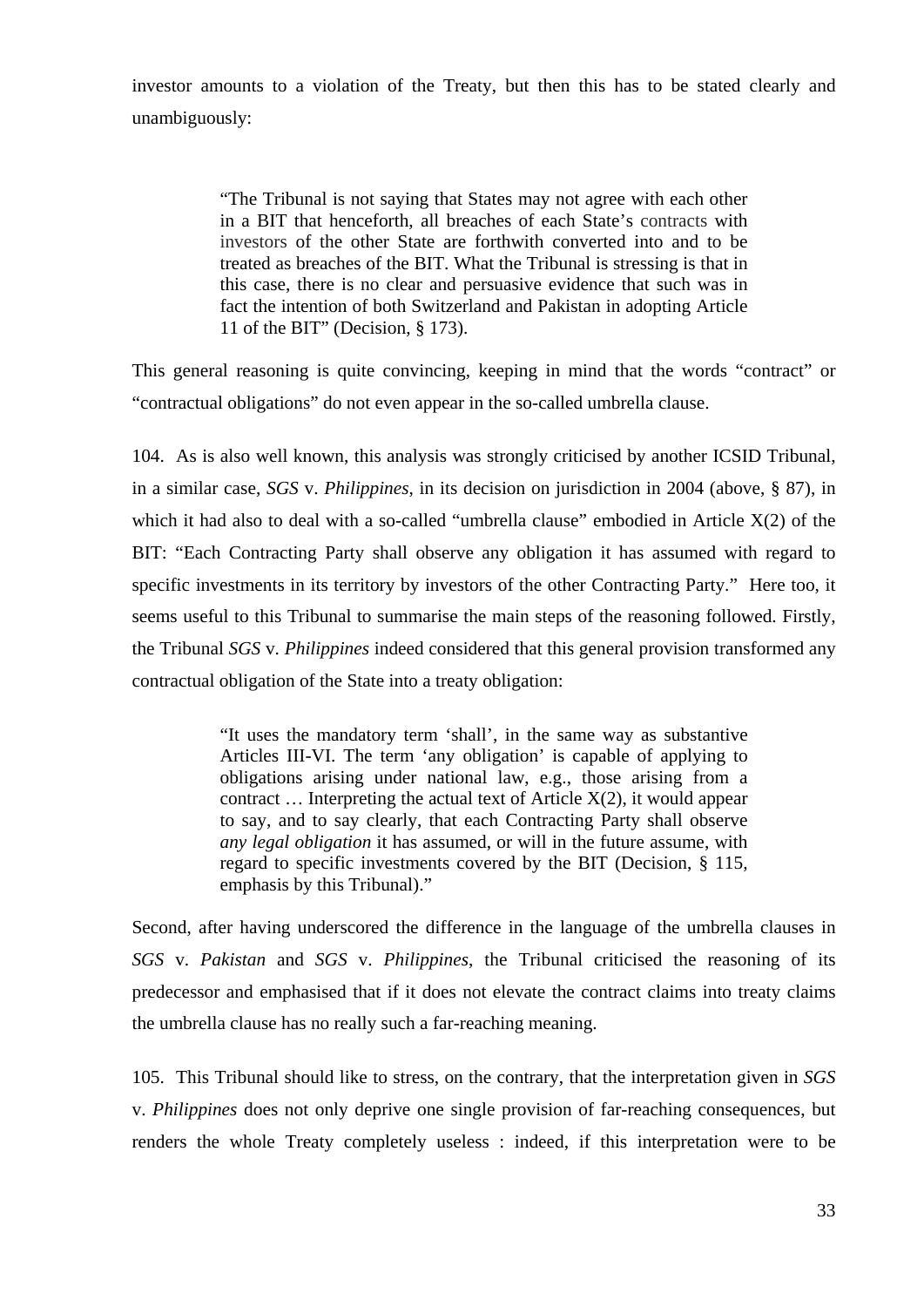followed – the violation of *any legal obligation* of a State, and not only any contractual obligation with respect to investment, is a violation of the BIT, whatever the source of the obligation and whatever the seriousness of the breach  $-$  it would be sufficient to have a socalled "umbrella clause" and a dispute settlement mechanism, and no other articles setting standards of protection of foreign investments in any BIT. If any violation of any legal obligation of a State is *ipso facto* a violation of the treaty, then that violation needs not amount to a violation of the high standards of the treaty of "fair and equitable treatment" or "full protection and security". Apart from this general and important remark, the Tribunal also wishes to point to the fact that quite contradictory conclusions have been drawn by the Tribunal in *SGS* v. *Philippines* case: among other things, the Tribunal stated that, although the umbrella clause transforms the contract claims into treaty claims, first "it does not convert the issue of the *extent* or *content* of such obligations into an issue of international law" (Decision, § 128, original emphasis), which means that the "contract claims/treaty claims" should be assessed according to the national law of the contract and not the treaty standards and, second, that the umbrella clause does not "override specific and exclusive dispute settlement arrangements made in the investment contract itself" (Decision, § 134), which explains that the Tribunal has suspended its proceedings until the "contract claims/ treaty claims would be decided by the national courts in accordance with the dispute settlement provisions of the contract", stating that "the Tribunal should not exercise its jurisdiction over a contractual claim when the parties have already agreed on how such a claim is to be resolved, and have done so exclusively"(Decision., § 155). In other words, the Tribunal asserts that a treaty claim should not be analysed according to treaty standards, which seems quite strange, and that it has jurisdiction over the contract claims/treaty claims, but at the same time that it does not really have such jurisdiction – until the contract claims are decided. This controversy has been going on ever since these two contradictory decisions.

106. Some have adopted the *SGS* v*. Philippines* position but not drawn the same consequences from it. Thus, in *Eureko B.V. v. Poland,* (Partial Award, 19 August, 2005), the Tribunal accepted the idea that, as a result of the umbrella clause of the BIT – Article 3(5) of the BIT provided that "[e]ach Contracting Party shall observe any obligation it may have entered into with regard to investors of the other Contracting Party" – , the smallest obligation of a State with regard to investments is protected by the BIT and can give rise to an ICSID obligation. However, this decision was accompanied by a strong dissent of arbitrator Rajski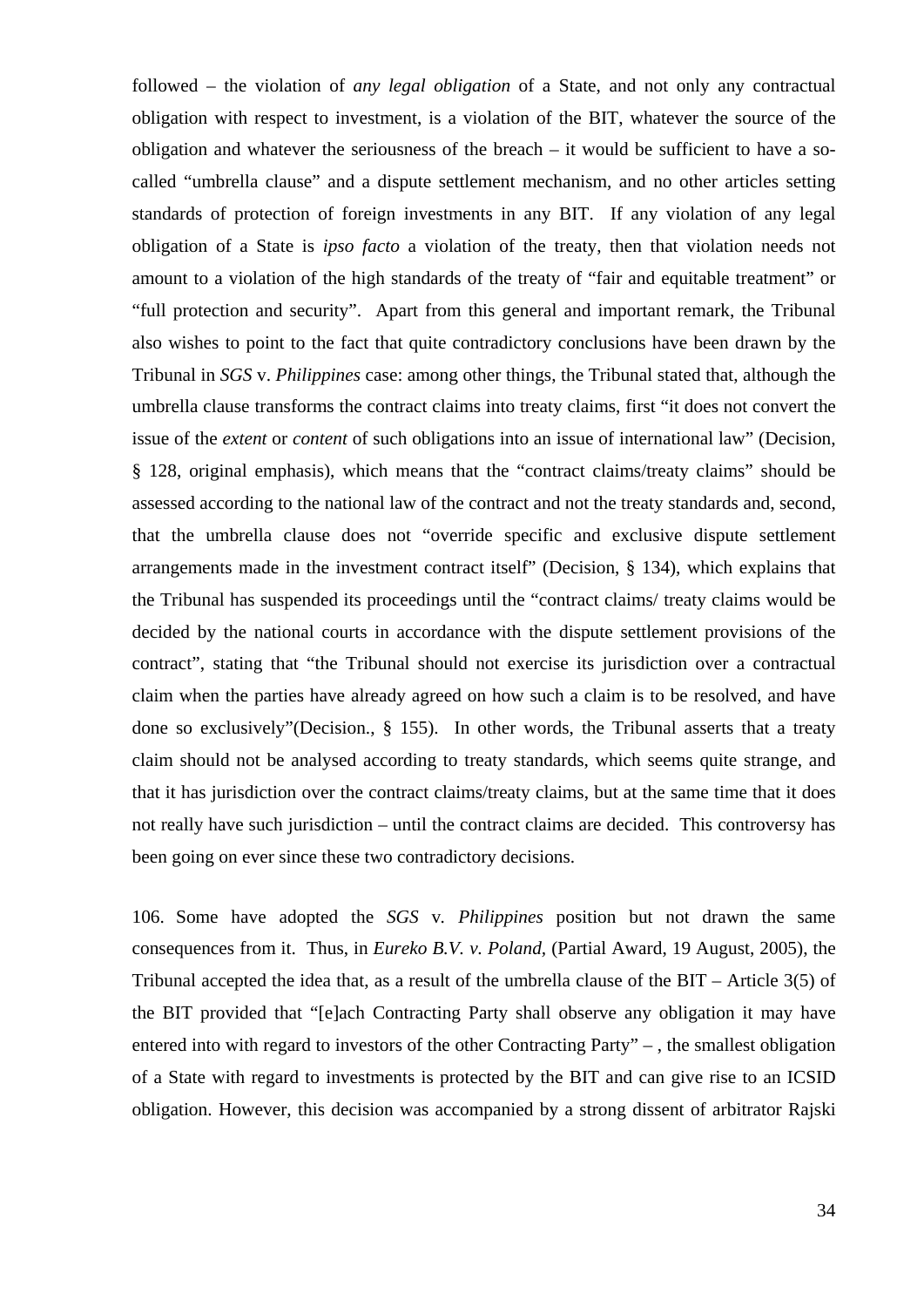who emphasised the systemic consequences a broad interpretation of so-called "umbrella clauses" could entail:

> "It is worth to note that by opening a wide door to foreign parties to commercial contracts concluded with a State owned company to switch their contractual disputes from normal jurisdiction of international commercial arbitration tribunals or state courts to BIT Tribunals, the majority of this Tribunal has created a potentially dangerous precedent capable of producing negative effects on the further development of foreign capital participation in privatizations of State owned companies (Dissenting opinion, § 11).

In *Noble Ventures Inc.* v. *Romania* (above, § 98), the Tribunal followed the same line of reasoning, stating quite generally that "[a]n umbrella clause is usually seen as transforming municipal law obligations into obligations directly cognizable in international law" (§ 53). The Tribunal, while it considered the umbrella clause as an exception to the "well established rule of general international law that in normal circumstances *per se* a breach of a contract by the State does not give rise to direct international responsibility on the part of the State", certainly did not interpret that exception restrictively, as exceptions should be interpreted, although it mentioned the necessity theoretically to adopt such an interpretation when it stated : «as with any other exception to established general rules of law, the identification of a provision as an 'umbrella clause' can as a consequence proceed only from a strict, if not indeed restrictive, interpretation of its terms" (Decision, § 55). In the Tribunal's words in the *Noble Ventures Inc.* v. *Romania* case, the breach of a contract being assimilated by the umbrella clause to a breach of the BIT is thus "internationalized" (Decision, § 54). Again, the problem met by such reasoning, according to this Tribunal, is that, by necessary implication, *all municipal law commitments* must necessarily be "*internationalised*", as the so-called umbrella clause does not differentiate among the obligations; it refers to *any* obligation and not specifically to *contractual* obligations, the consequence being that the division between the national legal order and the international legal order is completely blurred. One of the arguments presented by the ICSID Tribunal in *Noble Ventures* was that the "elevation" theory was compelled by the object and purpose of the BIT and that "[a]n interpretation to the contrary would deprive the investor of any internationally secured legal remedy in respect of investment contracts that it has entered into with the host State." (Decision, § 52). In this Tribunal's opinion, this is not a good reason and it can explain why. Either the foreign investor has a commercial contract with an autonomous State entity or it has an investment agreement with the State in which some "clauses exorbitantes du droit commun" are inserted.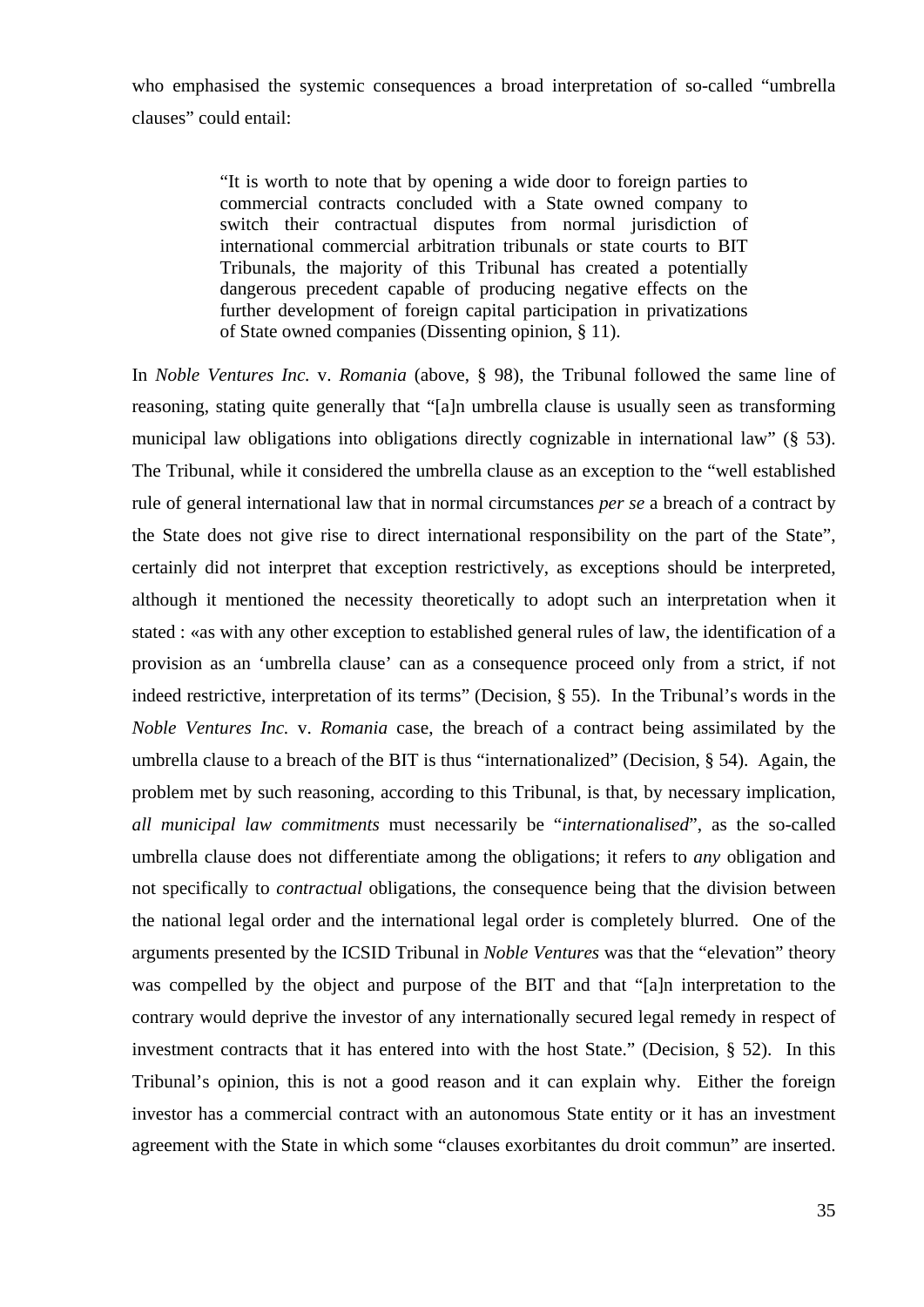In both cases, it is more than likely that the foreign investor will have managed to insert a dispute settlement mechanism in the contract; usually, in a purely commercial contract, this mechanism will be commercial arbitration or the national courts, while in an investment agreement it will generally be an international arbitration mechanism such as that of ICSID. In other words, in the so-called State contracts, there is usually an "internationally secured legal remedy", while in the mere commercial contracts governed by national law, there is no reason why such a mechanism should be available, as stated by Judge Schwebel, when he said that "it is generally accepted that, so long as it affords remedies in its Courts, a State is only directly responsible, on the international plane, for acts involving breaches of contract, where the breach is not a simple breach… but involves an obviously arbitrary or tortious element  $\ldots$  . [21](#page-35-0)

107. Some have adopted the *SGS* v. *Pakistan* position, either in insisting on certain specificities of the case, or in presenting a general approach. In *Salini v. Jordan*,<sup>[22](#page-35-1)</sup> decided in 2004 (*Salini Costruttori S.p.A.* & *Italstrade S.p.A.* v. *Hachemite Kingdom of Jordan,* Decision on Jurisdiction, 15 November 2004), the Tribunal, answered in the negative the question of the "elevation" of the contract claims into treaty claims, insisting on the generality of the language used by the so-called umbrella clause in Article  $2(4)$ ,  $^{23}$  $^{23}$  $^{23}$  which stated that "[e]ach Contracting Party shall create and maintain in its territory a legal framework apt to guarantee the investors the continuity of legal treatment, including the compliance, in good faith, of all undertakings assumed with regard to each specific investor". In *Joy Machinery Limited* v. *Arab Republic of Egypt*<sup>[24](#page-35-3)</sup>, the Tribunal noted that a discussion of the "umbrella clause" was not necessary for the outcome of the case but, in order to "make certain clarifications", took a firm position against the transformation of all contractual claims in treaty claims in the specific case:

<span id="page-35-0"></span><sup>21</sup> *International Arbitration: Three Salient Problems*, Cambridge, Cambridge University Press, 1987, p. 111.

<span id="page-35-1"></span><sup>22</sup> *Salini Costruttori S.p.A. & Italstrade S.p.A. v. Hachemite Kingdom of Jordan*, Decision on Jurisdiction of 29 November 2004, ICSID case No. ARB/02/13, http://www.worldbank.org/icsid/cases/salinidecision.pdf.

<span id="page-35-2"></span> $23$  "The Tribunal notes that Article 2(4) of the BIT between Italy and Jordan is couched in terms that are appreciably different from the provisions applied in the arbitral decisions and awards cited by the Parties" (Decision on Jurisdiction, § 126).

<span id="page-35-3"></span><sup>&</sup>lt;sup>24</sup> Decision on Jurisdiction of 6 August 2004, ICSID case No.  $ARB/02/11$ , http://www.worldbank.org/icsid/cases/joy-mining-award.pdf.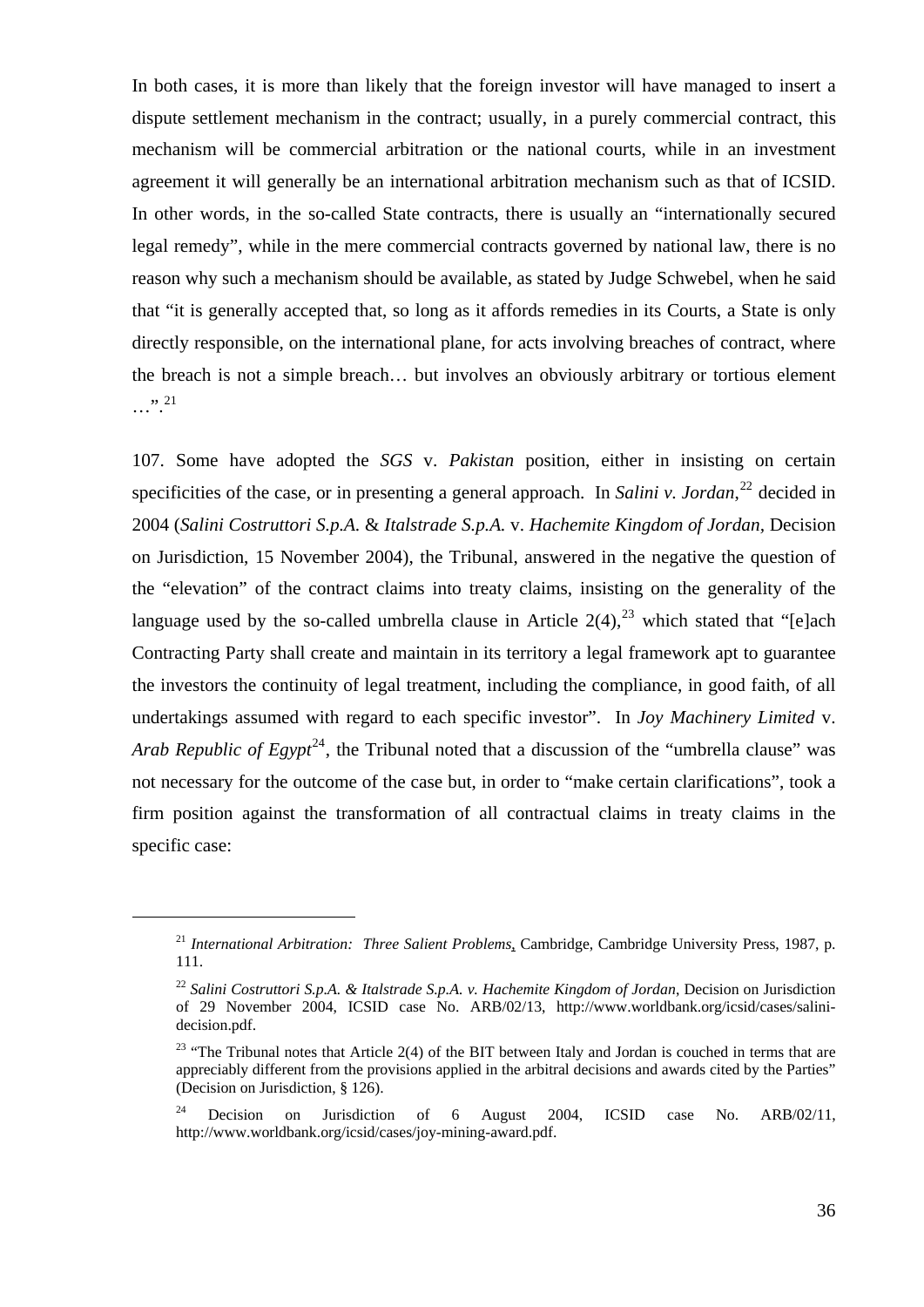"In this context, it could not be held that an umbrella clause inserted in the Treaty, and not very prominently, could have the effect of transforming all contract disputes into investment disputes under the Treaty, unless of course there would be a clear violation of the Treaty rights and obligations or a violation of contract rights of such a magnitude as to trigger the Treaty protection " (§ 81).

108. In this Tribunal's view, it is necessary to distinguish the State as a merchant from the State as a sovereign. This is not new: in the above case of *Joy Machinery Limited* v. *Arab Republic of Egypt*, the ICSID Tribunal stated: "A basic general distinction can be made between commercial aspects of a dispute and other aspects involving the existence of some forms of State interference with the operation of the contract involved" (Decision, § 72). The same approach was taken by the *ad hoc* Committee on annulment presided by Mr. Yves Fortier, in the *Vivendi II*<sup>[25](#page-36-0)</sup> case, where the distinction between contract claims and treaty claims was clearly stated:

> "whether there has been a breach of the BIT and whether there has been a breach of contract are different questions. Each of these claims will be determined by reference to its own proper or applicable law in the case of the BIT, by international law in the case of the Concession Contract, by the proper law of the contract, in other words, the law of Tucumán. For example, in the case of a claim based on a treaty, international law rules of attribution apply, with the result that the state of Argentina is internationally responsible for the acts of its provincial authorities. By contrast, the state of Argentina is not liable for the performance of contracts entered into by Tucumán, which possesses separate legal personality under its own law and is responsible for the performance of its own contracts" (§ 96).

The view that it is essentially from the State as a sovereign that the foreign investors have to be protected through the availability of international arbitration is confirmed, in the Tribunal's opinion, by the language in the new 2004 US Model BIT, which clearly elevates only the contract claims stemming from an investment agreement *stricto sensu*, that is, an agreement in which the State appears as a sovereign, and not all contracts signed with the State or one of its entities, to the level of treaty claims, as results from its Article 24(1)(a).

<span id="page-36-0"></span><u>.</u>

<sup>25</sup> *Compañia de Aguas del Aconquia S.A. and Compagnie Générale des Eaux (Vivendi Universal) v. Argentine Republic*, Decision on Annulment of 3 July 2002, *ILM*, Vol. 41, 2002, p. 1135.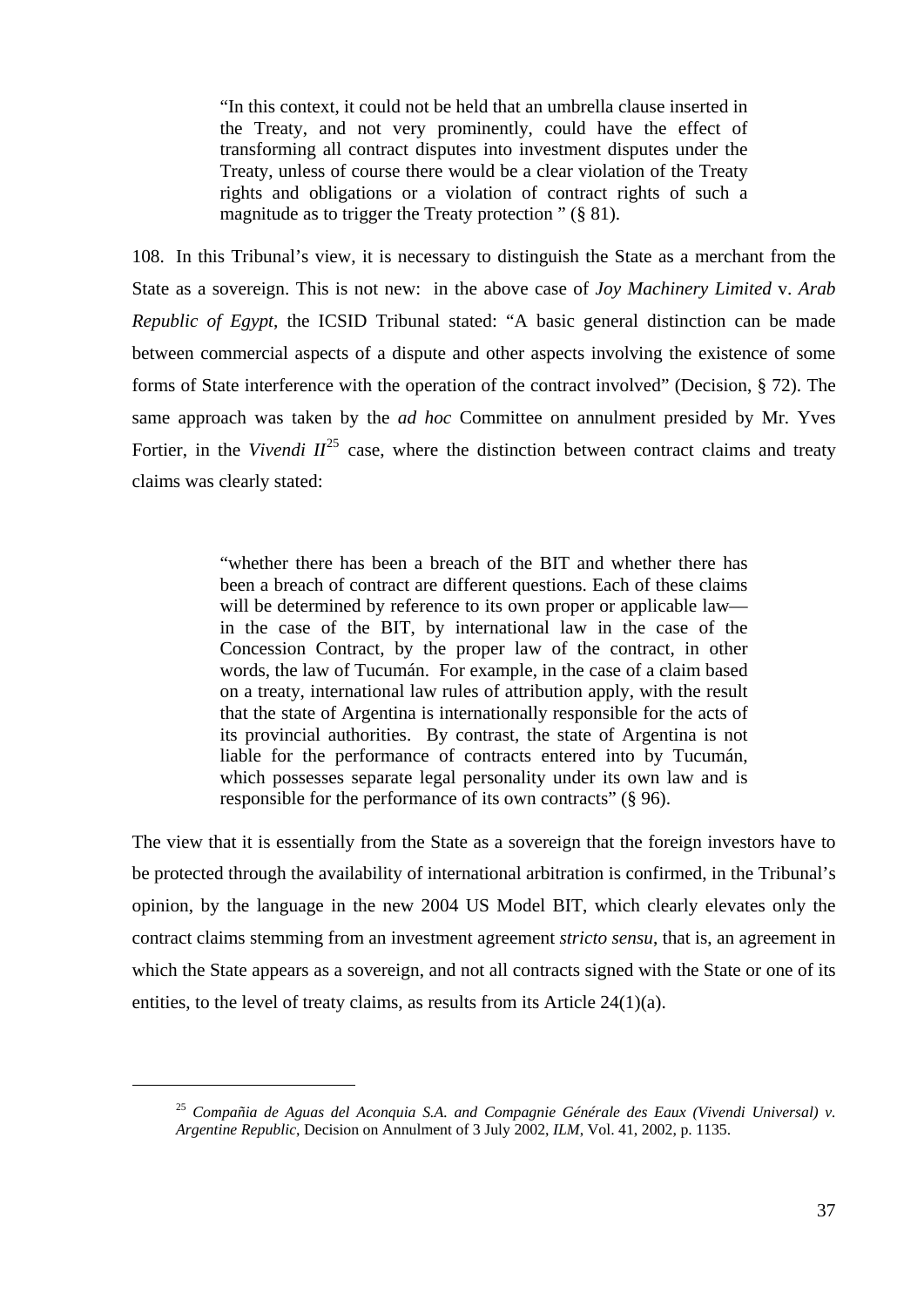109. In view of the necessity to distinguish the State as a merchant, especially when it acts through instrumentalities, from the State as a sovereign, the Tribunal considers that the "umbrella clause" in the Argentine-US BIT, which states that "[e]ach Party shall observe any obligation it may have entered into with regard to investments", does not elevate any contract claim into a treaty claim – this does not mean that some contract claims based on commitments made by the State as a Sovereign give rise to a treaty claim - this results from Article VII, which clearly includes among the investment disputes under the Treaty all disputes resulting from a violation of a commitment given by the State as a sovereign State, either through an agreement, an authorisation, or the BIT:

> "an investment dispute is a dispute between a Party and a national or company of the other Party arising out of or relating to (a) an investment agreement between that Party and such national or company; (b) an investment authorization granted by that Parties foreign investment authority (if any such authorization exists); or, (c) an alleged breach of any right conferred and created by this Treaty with respect to an investment".

Interpreted in this way, the umbrella clause of the BIT in Article II, read in conjunction with Article VII, will not extend the Treaty protection to breaches of an ordinary commercial contract entered into by the State or a State-owned entity, but will cover additional investment protections contractually agreed by the State as a sovereign inserted in an investment agreement.

110. In conclusion, in this Tribunal's view, following important precedents decided by previous Tribunals, an umbrella clause cannot transform any contract claims into a treaty claim, as this would necessarily imply that any commitments of the State in respect to investments, even the most minor ones, would be transformed into treaty claims*.* These farreaching consequences of a broad interpretation of the so-called umbrella clauses, quite destructive of the distinction between the national legal orders and the international legal order, have been well understood and clearly explained by the first Tribunal which dealt with the issue of the so-called "umbrella clause" in the *SGS* v. *Pakistan* case (above, § 93) and which insisted on the theoretical problems faced. It would be strange indeed if the acceptance of a BIT entailed an international liability of the State going far beyond the obligation to respect the standards of protection of foreign investments embodied in the Treaty and rendered it liable for any violation of any commitment in national or international law "with regard to investments". A well-known specialist of ICSID, Christoph Schreuer, has strikingly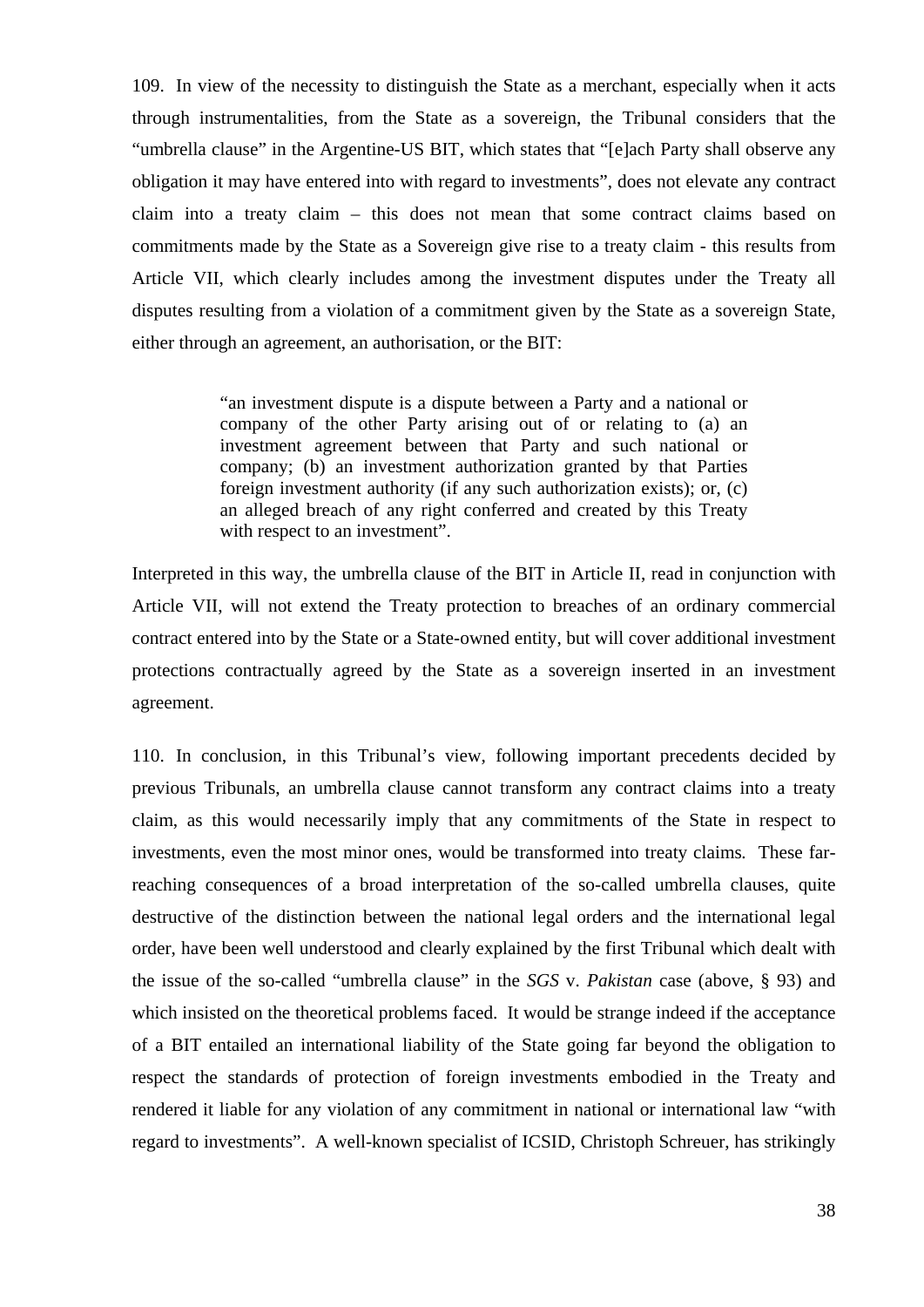described what some of the practical consequences of a broad interpretation of the umbrella clauses could be:

> "Problems could … arise if investors were to start using umbrella clauses for trivial disputes. It cannot be the function of an umbrella clause to turn every minor disagreement on a detail of a contract performance into an issue for which international arbitration is available [*but, in the view of the Tribunal, this is possible with a broad interpretation of the umbrella clause*]. For example, a small delay in a payment due to the investor and interest accruing from the delay would hardly justify arbitration under a BIT [*but, in the view of the Tribunal, nothing could prevent such an arbitration, if a broad interpretation of the umbrella clause is accepted*]. Equally a lease dispute with the host State that is peripherical to the investment will not be an appropriate basis for the institution of arbitral proceedings [*but, in the view of the Tribunal, the institution of such proceedings is possible with a broad interpretation of the umbrella clause*]. It is to be hoped that investors will invoke the umbrella clauses with appropriate restraint."[26](#page-38-0)

It is the firm conviction of this Tribunal that the investors will not use appropriate restraint and why should they? if the ICSID tribunals offer to them unexpected remedies. The responsibility to show appropriate restraint rests rather in the hands of the ICSID tribunals.

111. How does this apply in the present case? Both Parties have discussed the so-called umbrella clause included in Article  $II(2)(c)$  in the U.S.-Argentina BIT, which, as mentioned earlier, provides: "Each Party shall observe any obligation it may have entered into with regard to investments. The positions of the Parties are contradictory as far as the interpretation of the so-called umbrella clause is concerned. On the one hand, "the Argentine Republic states that the best interpretation of contractual claims under the BIT with umbrella clauses is the interpretation made by the Tribunal in *SGS* v. *Pakistan*, which upheld several reasons according to which contractual claims cannot be submitted to international arbitration" (Memorial on Jurisdiction, § 67). On the other hand, the Claimants consider that '[t]his provision puts contracts between the host State and the investor as well as other commitments undertaken by the host State under the protection of the US-Argentina BIT. It adds to the US-Argentina BIT's substantive standards the observance of contracts or other

<span id="page-38-0"></span><u>.</u>

<sup>26 &</sup>quot;Travelling the BIT Route. Of Waiting Periods, Umbrella Clauses and Forks in the Road", *Journal of World Investment & Trade*, Vol. 5, 2004, p. 255.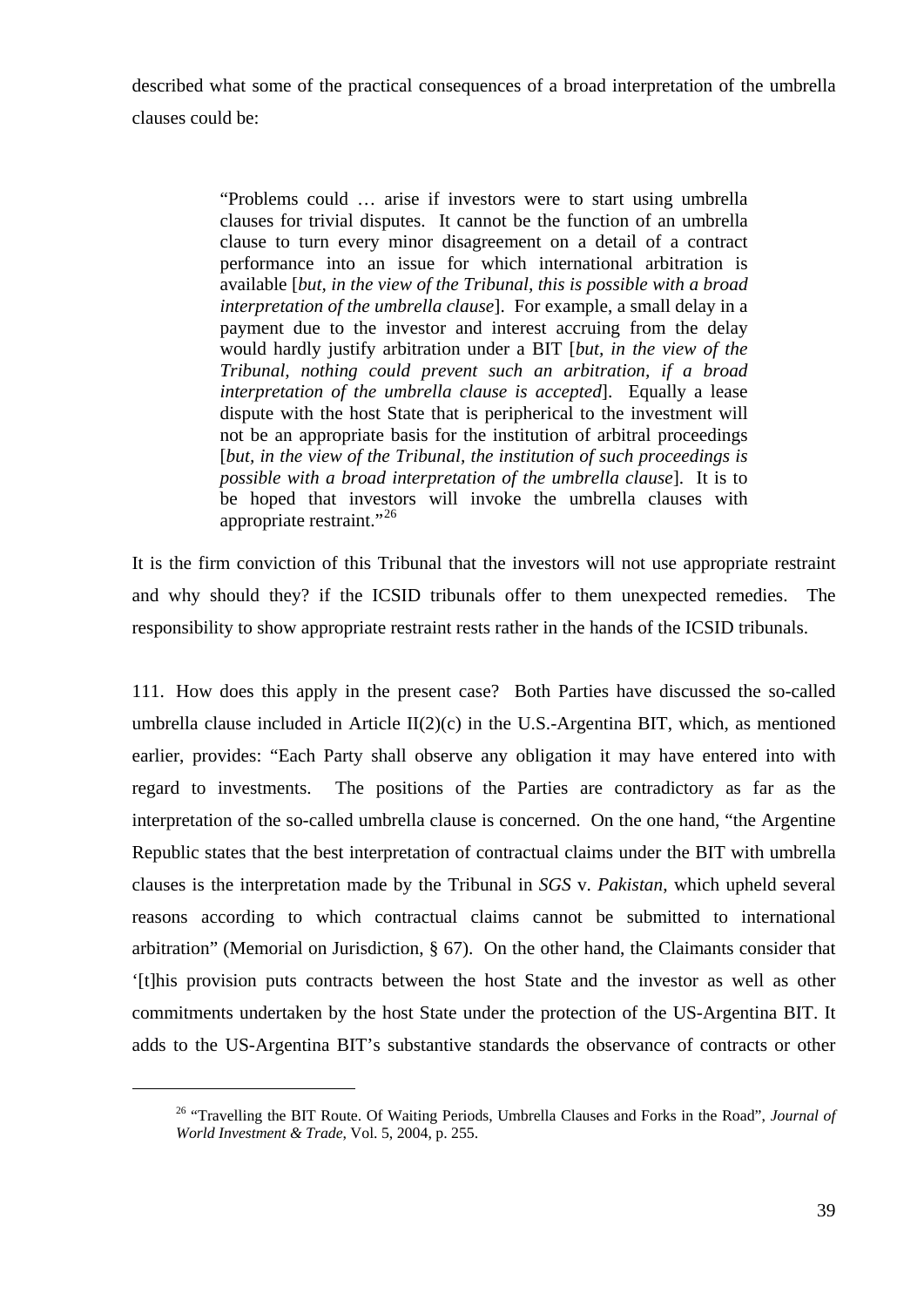obligations the host State has entered into with regard to specific investments. It follows that a breach of such a contract is in violation of Article  $II(2)(c)$  of the US-Argentina BIT" (Counter-Memorial on Jurisdiction, § 81).

112. In the Tribunal's view, this umbrella clause does not extent its jurisdiction over any contract claims that the Claimants might present as stemming solely from the breach of a contract between the investor and the Argentina State or an Argentine autonomous entity. Moreover, in the Tribunal's view, it is especially clear that the umbrella clause does not extend its jurisdiction over any contract claims when such claims do not rely on a violation of the standards of protection of the BIT, national treatment, MNF clause, fair and equitable treatment, full protection and security, protection against arbitrary and discriminatory measures, protection against expropriation or nationalisation either directly or indirectly, unless some requirements are respected. However, there is no doubt that if the State interferes with contractual rights by a unilateral act, whether these contractual rights stem from a contract entered into by a foreign investor with a private party, a State autonomous entity or the State itself, in such a way that the State's action can be analysed as a violation of the standards of protection embodied in a BIT, the treaty-based arbitration tribunal has jurisdiction over all the claims of the foreign investor, including the claims arising from a violation of its contractual rights. Moreover, Article II, read in conjunction with Article VII(1), also considers as treaty claims the breaches of an investment agreement between Argentina and a national or company of the United States.

113. In other words, the Tribunal, endorsing the interpretation of the so-called "umbrella clause" in the Decision *SGS* v. *Pakistan*, confirms what it mentioned above (§ 91), namely, that it has jurisdiction over treaty claims and cannot entertain purely contractual claims, which do not amount to a violation of the standards of protection of the BIT. It adds that, in view of Article VII of the US-Argentina BIT, a violation of an investment agreement entered into by the State as a sovereign and an American national or company is also deemed to be a violation of the Treaty and can thus give rise to a treaty claim.

114. In Summary, if and to the extent that the contracts in question can be characterized as "investment agreement", the "umbrella clause" does not add anything in terms of the Tribunal's competence since they are already expressly provided for in Article VII(1) under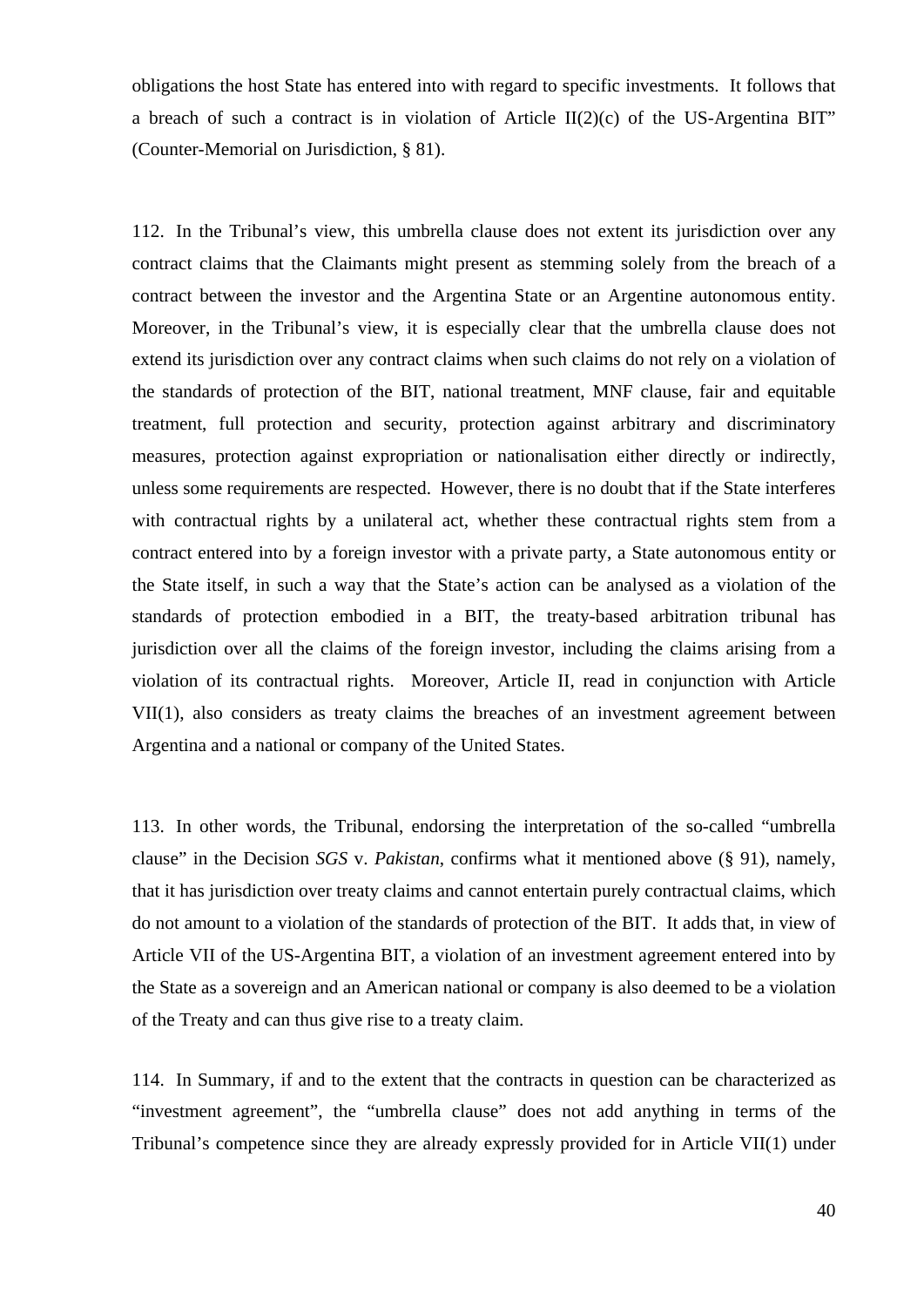(a). If, on the other hand, the contracts in question cannot be characterized as "investment agreement, the "umbrella clause" does not extend to those contracts between an investor and a host State that cannot be characterized as an investment agreement.

115. The answer to the question raised in § 92, that is, whether the existence of a so-called "umbrella clause" changes the Tribunal's intermediary conclusion to the effect that it has no jurisdiction over purely contractual claims, and that it can only entertain treaty claims, is clearly in the negative. Indeed, the Tribunal has jurisdiction only over treaty claims, the latter including, pursuant to the wording of Article VII(1), the claims based on the violation of an investment agreement entered into by the foreign investor with the State as a sovereign.

116. The distribution of the numerous claims of the Claimant between the two categories – purely contract claims which are outside the jurisdiction of the Tribunal, and contract claims that amount to treaty claims that which are inside its jurisdiction – will naturally be decided when dealing with the merits, but it was necessary for the Tribunal to ascertain the theoretical scope of its competence at the jurisdictional phase.

# **5. Third Preliminary Objection: The Claim Must Be Limited with Respect to Tax Measures**

- (a) The Positions of the Parties
- 117. Article XII of the BIT provides:

(1) With respect to its tax policies, each Party should strive to accord fairness and equity in the treatment of investment of nationals and companies of the other Party.

(2) Nevertheless, the provisions of this Treaty and in particular Article VII and VIII, shall apply to matters of taxation only with respect to the following:

(a) expropriation, pursuant to Article IV;

(b) transfers, pursuant to Article V; or

(c) the observance and enforcement of terms of an investment agreement or authorisation as referred to in Article VII(1)(a) or (b),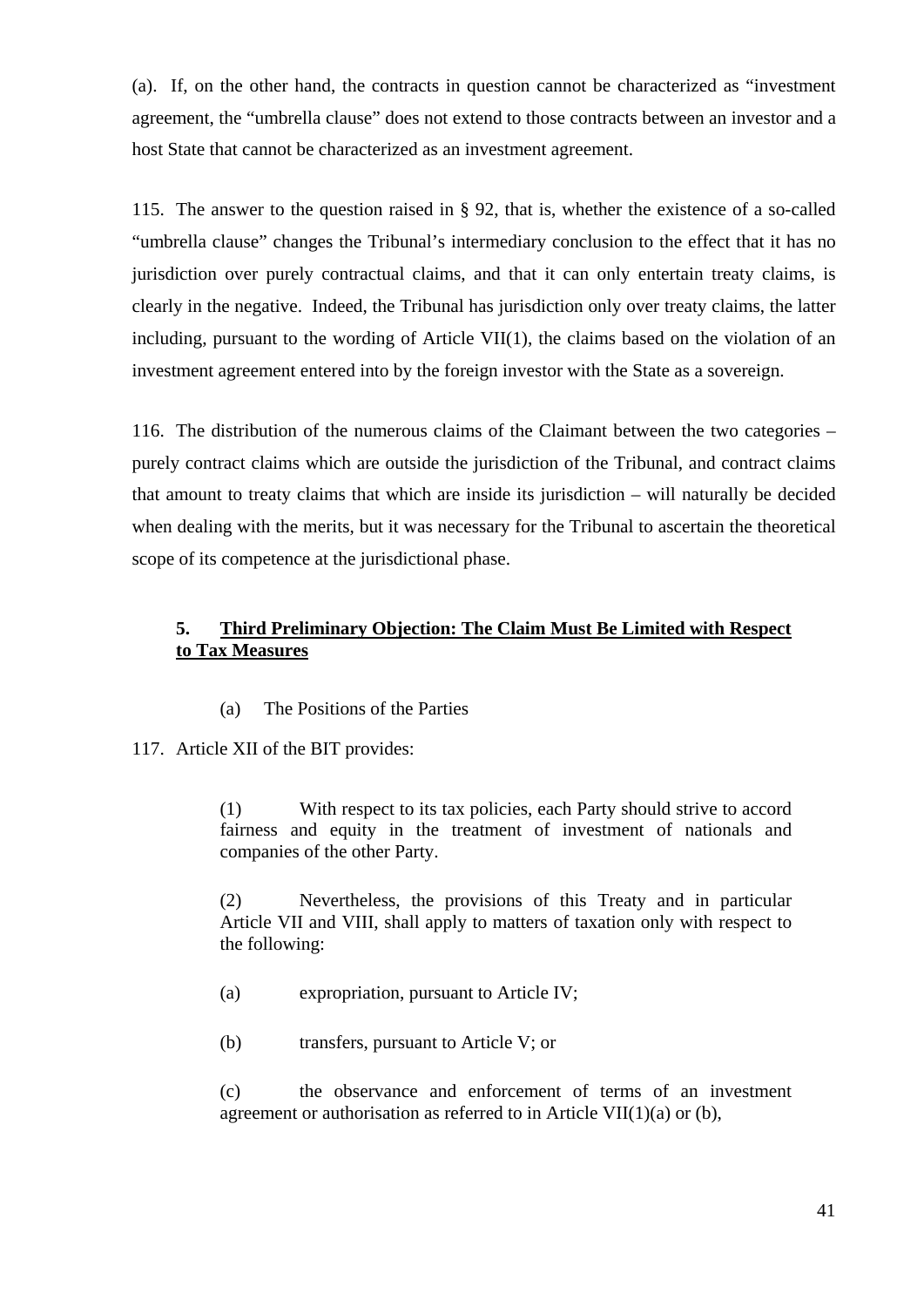to the extent they are not subject to the dispute settlement provisions of a Convention for the avoidance of double taxation between the two Parties, or have been raised under such settlement provisions and are not resolved within a reasonable period of time.

118. For the Respondent, this provision limits the scope of the protection granted by the BIT in tax matters in two ways. First, under paragraph [1], the standard of fairness and equity in the treatment of investments established by Article  $II(2)(a)$  of the BIT is restricted by using the formula "each Party should strive to accord". This "modified" or "softened" duty of fair and equitable treatment in the field of taxation excludes recourse to the Treaty's dispute settlement system in tax matters, unless the taxation measure complained of: (i) amounts to expropriation; (ii) pertains to transfers related to an investment under Article V; or (iii) concerns the observance and enforcement of investment agreements or authorisations under Article  $VII(1)(a)$  or (b).

119. Next Argentina notes that the Claimants have conceded that their claims, specifically as it pertains to rights to export hydrocarbons, relate to tax matters and, accordingly, are outside the limits set by Article XII of the BIT. On the one hand, tribunals established under Article VII of the BIT can examine no claim regarding a tax issue unless that claim is about a breach of the prohibition of expropriation "for which no compensation is given" (Memorial on Jurisdiction, § 83). The Claimants' assertions do not qualify. Nor do they qualify under paragraph 1 of Article II, because the standard of "fair and equal treatment" set by that provision for tax issues is not a legal obligation.

120. Accordingly, the only issues this Tribunal may consider under Article XII are those based on expropriation and those regarding the violation of investment agreements or authorisations (Memorial on Jurisdiction, §§ 77-85). None of the contracts or permits involved qualify as "investment" under Article VII(1)(a) of the BIT (Transcript, p. 120).

121. In their Counter-Memorial on Jurisdiction (§§ 92-110), the Claimants rebut the above arguments. They begin by noting that the Respondent fails to appreciate that their claim regarding export withholdings concerns the expropriation by the Government of specific legal and contractual rights and revenues, the compliance of that Government with investment agreements (such as concessions and contracts), and, generally, unfair and inequitable treatment towards the Claimants' investment (*ibid.*, § 94).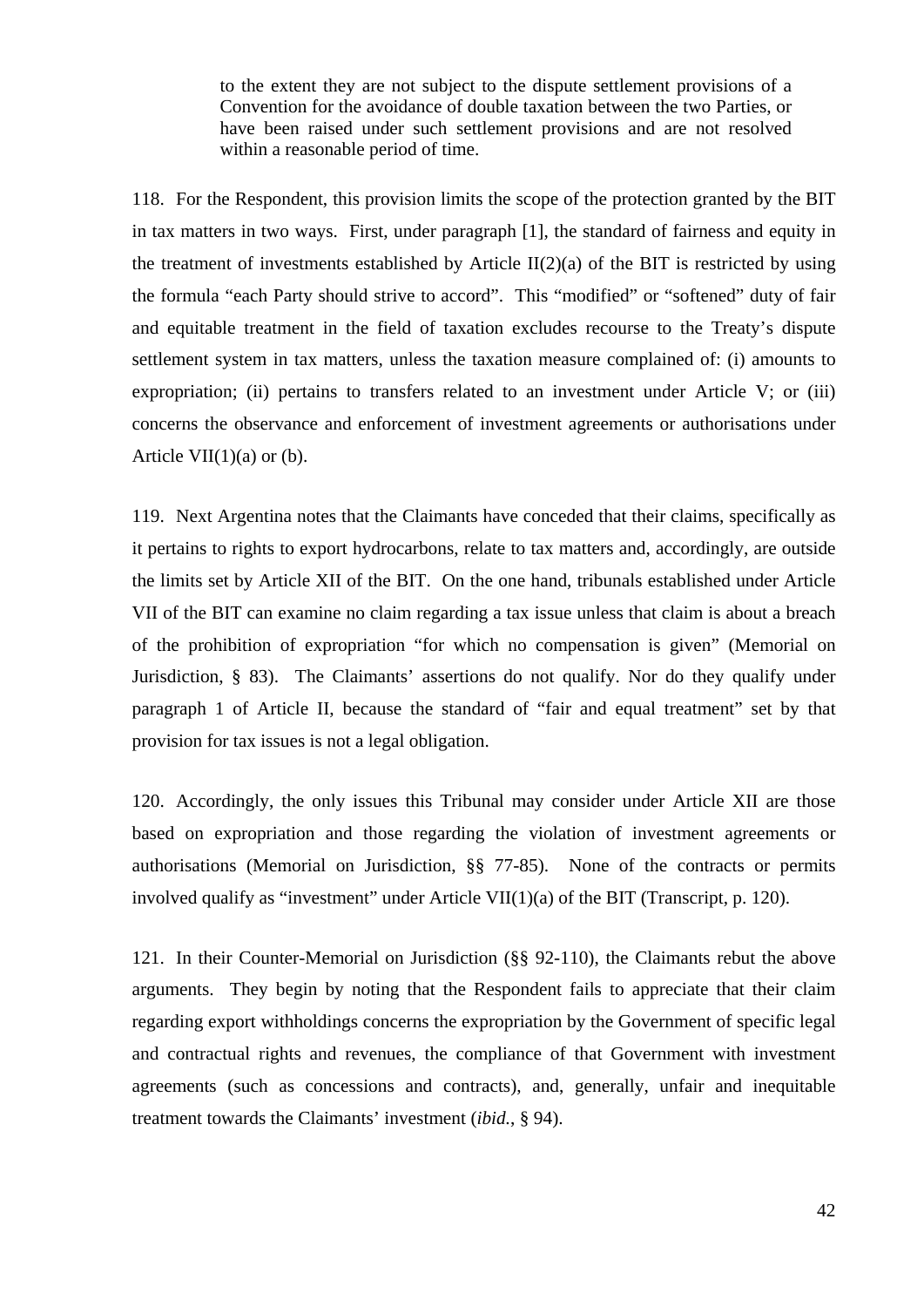122. The Claimants then point out that Argentina's decision to impose export withholdings, by itself or in conjunction with other measures, may be "tantamount to expropriation" (Article IV(1) of the BIT). The claims made, however, go far beyond tax-related issues (*ibid.*, § 95).

123. Even in the latter, limited context, there is a standard of striving for "fair and equitable treatment" set by Article XII(1) which, according to the Claimants, is more than the "meaningless reference" Argentina sees in it. This assertion is buttressed by a reference to *Occidental Exploration and Production Co. v. Ecuador,*[27](#page-42-0) where the Tribunal, with reference to Article  $X(1)$  of the Ecuador-US BIT, similar to Article  $XII(1)$  of the Treaty relevant here, noted that that provision

> [i]s not devoid of legal significance. It imposes an obligation on the host State that is not different from the obligation of fair and equitable treatment embodied in Article II [which is the same as Article II of the present BIT], even though admittedly the language or Article X is less mandatory (§ 70).

124. The Claimants thus contend that the obligation enshrined in Article XII is enforceable and that the Respondent failed to discharge it by violating various commitments such as the express undertaking to abstain from levying export withholdings, by treating the Claimants in a discriminatory way by earmarking those withholdings to compensate the banking sector for losses suffered on account of other Government measures, and by targeting the latter to the specific nature of the business pursued by the Claimants and in defiance of the Oil and Gas Regulatory Framework and of the hydrocarbon concessions contracts.

125. What is more, according to the Claimants, the "soft" standard of Article XII(1) does not deprive them of their right, even in tax matters, flowing from Article XII(2) combined with Article IV, since what is at stake is an investment pursuant to that provision, and since, contrary to Article II to which Article IV refers, the investment has not been treated fairly and equitably, turning the interference into an unlawful expropriation, which brings this aspect of the case – the export withholdings – into the purview of Article XII(2). In the words of the Tribunal in *Occidental Exploration and Production Co*. (above, § 122, Final Award (§§ 75- 77)), the raising of an expropriation claim in relation to a tax matter "brings in the standards

<span id="page-42-0"></span><u>.</u>

<sup>&</sup>lt;sup>27</sup> UNCITRAL Arbitration, Final Award of 1 July 2004, LCIA case  $N^{\circ}$  UN 3467, http://ita.law.uvic.ca/documents/Oxy-EcuadorFinalAward\_001.pdf.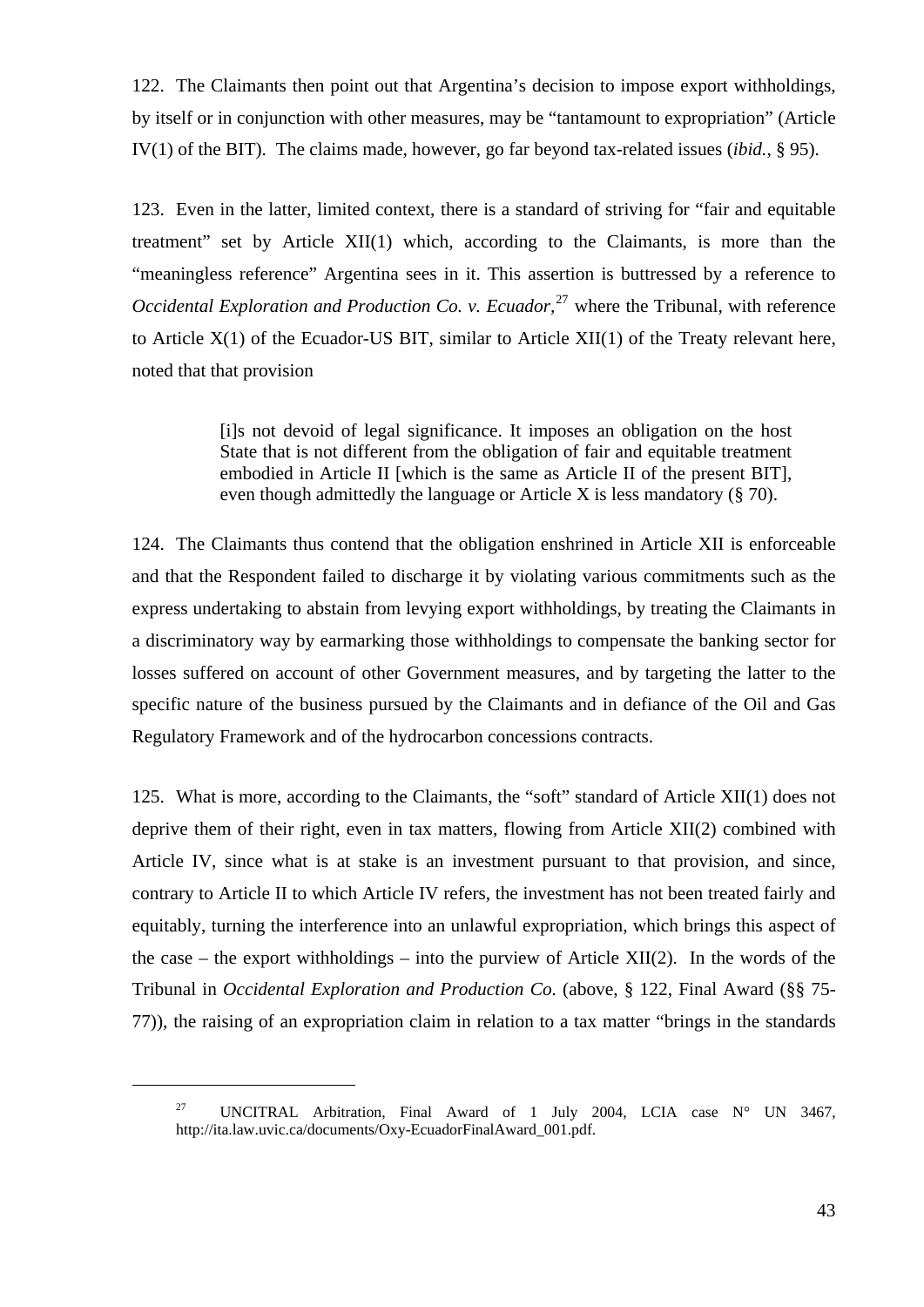of treatment of Article II, including fair and equitable treatment" (Counter-Memorial on Jurisdiction, §§ 96-100).

126. For the Claimants, the imposition of export withholdings was contrary to commitments undertaken by Argentina under the BIT, and this amounts to expropriation. Whenever the expropriation of specific legal rights is alleged, as in the present case, this should be sufficient for an ICSID tribunal to assert its competence. What matters is whether the Claimants have shown, *prima facie*, the existence of an expropriation claim. Whether there has indeed been an expropriation of specific legal and contractual rights and revenues is an issue pertaining to the merits and should be decided at that stage. As the Tribunal stated in *Enron I* (see above, § 49),

> [t]he Claimants have satisfied the requirements of having a present interest to bring action under the Treaty, particularly in view of the fact that it has been alleged that the tax assessments resulted in the violation of specific provision standards of treatment established in the treaty [BIT]. These allegations can only be considered at the merits phase of the case, but prima facie they are sufficient to justify the exercise of the right of action by Claimants (Decision on jurisdiction, § 67).

127. Accordingly, the Respondent's thesis that this Tribunal's competence should, under Article XII of the BIT, be limited as regards the tax aspects of the claims should fail, for the measures complained of are alleged, under Article XII(2)(a), to amount to expropriations pursuant to Article IV and, consequently, fall within the competence of this Tribunal (*ibid.*, §§ 101-103).

128. According to the Claimants, the hydrocarbon concessions and contracts form part of the dispute and qualify as an investment agreement under Article XII(2)(c) of the BIT. In *Occidental Exploration and Production Co*. (see above, § 122), a tax matter associated with the performance of an investment agreement had arisen. Although the claimant in that case had not characterised the dispute as one concerning its contract with the defendant State, the Tribunal pointed out that

> [b]ecause of the relationship of the dispute with the observance and enforcement of the investment contract involved in this case, it [had] jurisdiction to consider the dispute in connection with the merits insofar as a tax matter covered by Article X [in the present instance Article XII] may be concerned, without prejudice to the fact that jurisdiction can also be affirmed on other grounds as respects Article X (Final Award, § 77).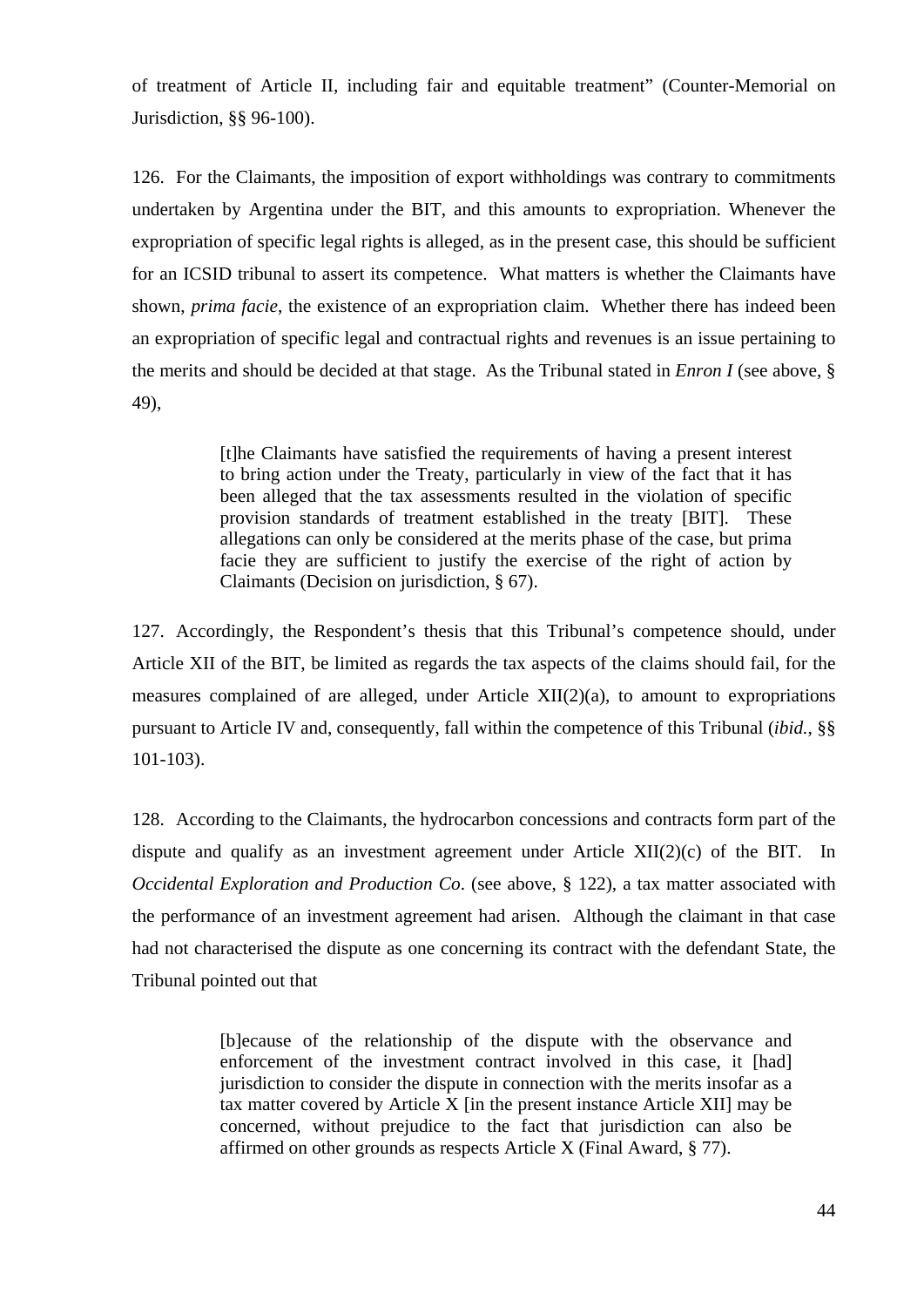129. Accordingly, the Tribunal considered that there was an investment agreement for the purposes of Article X of the BIT between the United States and Ecuador, which is the same as Article XII of the BIT involved here. In the present case, too, each hydrocarbon concession and contract can be characterised as an "investment agreement" under Article XII(2) (and, by reference, Article VII(1)(a)). While the BIT involved here fails to define the notion of "investment agreement", there has been, since 1994, in BITs and free trade agreements concluded by the US, the following definition of that notion:

> a written agreement between the national authorities of a Party and a covered investment of a national or company of the other Party that (i) grants rights with respect to natural resources or other assets controlled by the national authorities and (ii) the investment, national or company relies upon in establishing or acquiring a covered investment.

130. The Claimants find that their hydrocarbon concessions and contracts fall within the above definition: they constitute written agreements between the Argentine Companies and the Government; they grant the Companies rights to natural resources belonging to the host State; and they establish investment obligations for the Companies towards the Government. Hence they qualify as "investment agreements" under Article XII(2)(c) of the BIT.

# (b) The Tribunal's Considerations

131. Confronted with these opposing views, this Tribunal feels bound to point out once again that what matters, at the present jurisdictional stage of the proceedings, is whether the claims submitted, if they were to proven well-founded, would fit into the jurisdictional parameters of the relevant treaties (see above, §§43-54).

132. Article XII(1) of the BIT provides: "With respect to tax policies, each [State] Party should strive to accord fairness and equity in the treatment of investment of nationals and companies of the other Party." The issue is whether this provision constitutes law, law of a lesser stringency ("softer" law), or no law at all. The last hypothesis will have to be ruled out, despite the use of the conditional "should": if the Parties to the BIT had intended to instill no meaning at all into Article XII(1), they should and would have said so. Given their silence, the provision must be considered to carry some legal meaning on account of the rule *ut magis valeat quam pereat* ("*effet utile*").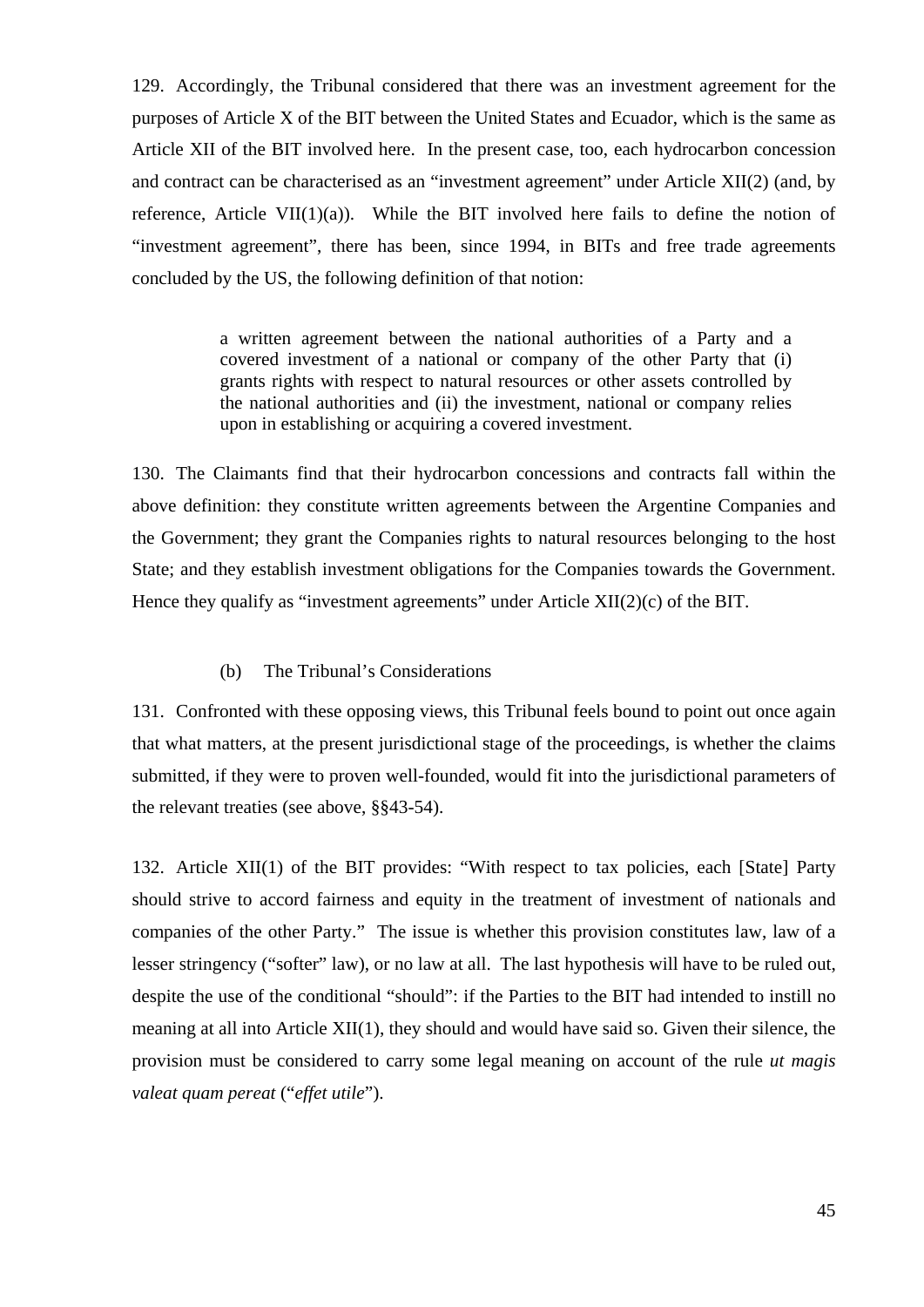133. The legal force of the notion embodied in Article XII(1) is not equal to that attributed to the similarly-worded rule found in Article  $II(2)(a)$  of the BIT ("Investment shall at all times be accorded fair and equitable treatment . . ."). In what manner and to what extent it is not, the Claimants do not say, and possibly cannot say. The embarrassment of the UNCITRAL Tribunal in *Occidental Exploration and Production Co.* (see above, § 22), when confronted with a similar situation, is evident in the passage cited earlier: on the one hand, it is stated that the obligation imposed on the host State is "not different from the obligation of fair and equitable treatment embodied in Article II"; on the other hand, "admittedly the language of Article X [in the instant case: Article  $XII(1)$ ] is less mandatory."

134. Nonetheless, the Claimants consider that the "fair and equitable treatment" clause in Article XII(1) is enforceable, though precisely on what basis and to what extent one does not know. The issue may remain open, however, since, in the view of this Tribunal the question can be solved on the basis of Article XII(2) of the BIT.

135. According to Article XII(2), the provisions of the BIT, in particular those of its Articles VII and VIII (dispute settlement), do not apply to matters of taxation, except: (i) if the matter is connected with, or amounts to, an expropriation under Article IV; (ii) if it is related to the compliance with an investment agreement or authorisation; or (iii) if it pertains to transfers pursuant to Article V. Thus, the Tribunal's competence with respect to taxation is limited to those instances.

136. The Claimants contend that the claims raised are claims of expropriation under Article IV and that, as a consequence, the measures taken by the Respondent, including the tax measures (export withholdings), are within ICSID jurisdiction and the competence of the Tribunal, Article XII(2) notwithstanding. The Tribunal is of the view that the Claimants have shown *prima facie* that the imposition of export withholdings, a tax measure, could possibly amount to the expropriation of specific legal and contractual rights. In light of the case-law cited (*Enron I*, *Occidental Exploration and Production Co*. (above §§ 49 and 122), an expropriation claim linked to a tax matter brings in, *via* Article IV, the standards of treatment of Article II, including that of fair and equitable treatment, provided that there is direct or indirect expropriation, which comprises measures tantamount to expropriation.

137. This being the case, the claims, inasmuch as they relate to tax matters, *i.e.* the export withholdings practiced by the Respondent, are within the "exception to the exception"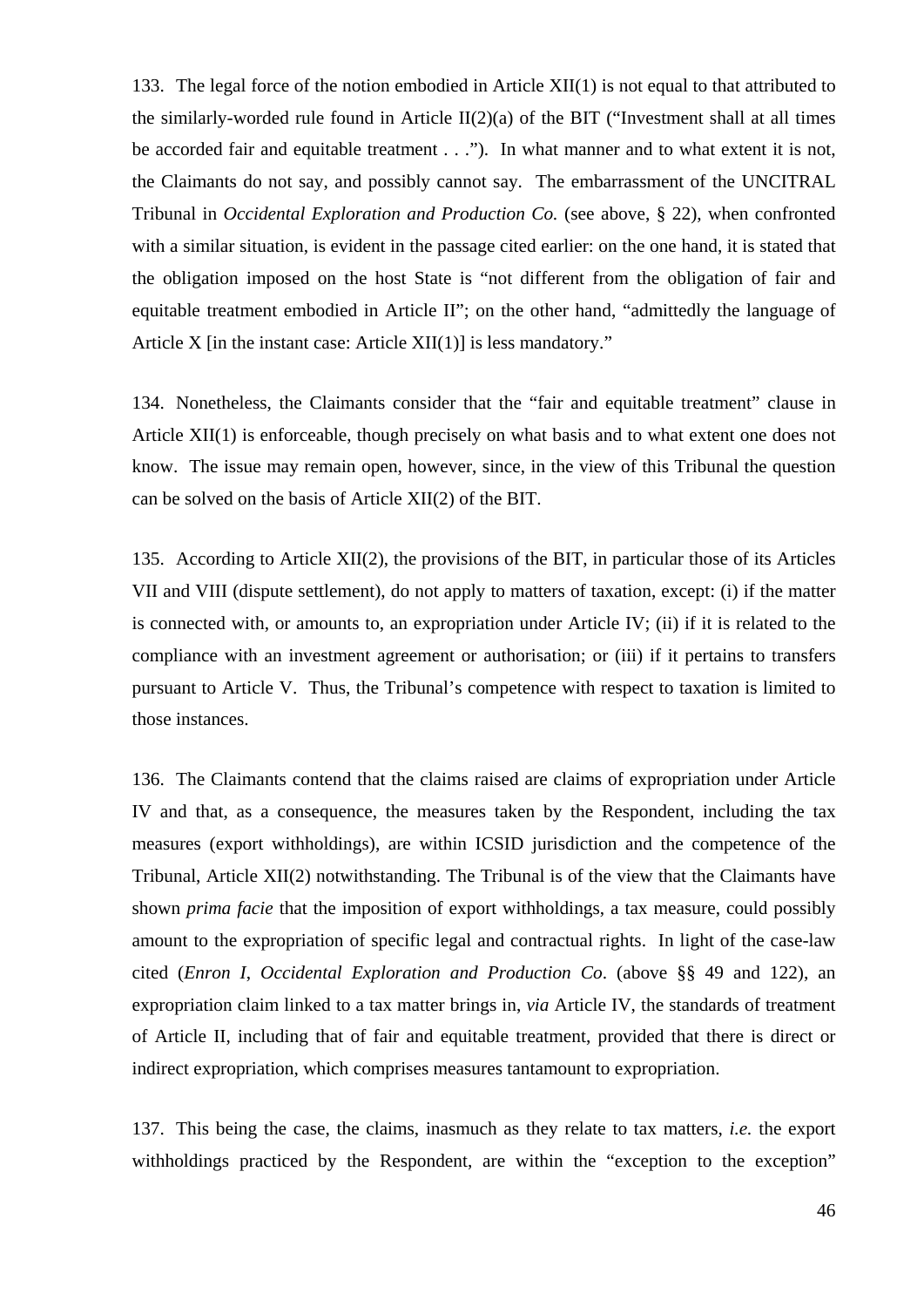provided for in Article XII(2)(a) and fall into this Tribunal's competence. This does not mean, however, that the well-foundedness of this aspect of the claims has been established; this is a matter to be determined in the proceedings on the merits.

138. For the purposes of the present stage of the proceedings, the Tribunal is satisfied that the Claimants have demonstrated *prima facie* that the Hydrocarbon Concession and Contracts could be "investment agreements" within the meaning of Article  $VII(1)(a)$  and Article XII(2)(c) of the BIT and that their claims could possibly fall under those agreements as well. However, here again, that matter needs to be decided when considering the merits of the case.

139. The Tribunal concludes that it has jurisdiction over tax matters in the present case, but only insofar as the tax measures complained of are linked to: (a) expropriation, pursuant to Article IV; (b) transfers, pursuant to Article V; or (c) the observance and enforcement of terms of an investment agreement or authorisation as referred to in Article VII(1)(a) or (b). Therefore, Argentina's Third Preliminary Objection is rejected.

# **6. Fourth Preliminary Objection: According to the Doctrine of Estoppel, the Claimants Cannot Refuse to accept the Courts of Argentina as the Exclusive Forum**

(a) The Positions of the Parties

140. The Respondent claims that PAE, through its Argentine instrumentality PAE Branch, initiated proceedings against Forestal Santa Bárbara SRL (hereinafter Santa Bárbara), a Delaware company, before the Supreme Court of Argentina. The claim, brought in answer to a claim lodged by Santa Bárbara against PAE in the State of Delaware, related to concessions for hydrocarbon exploitation, respectively hydrocarbon transportation, granted in Argentina. The issue was compensation for work done in the areas of PAE's concession, and the Delaware court was asked to issue orders with respect to PAE's activities in those areas (Memorial on Jurisdiction, §§ 86-89).

141. According to the Respondent, PAE's action was intended to prevent the Delaware court's interference and to establish that conflicts over hydrocarbon concessions "must be submitted to Argentine tribunals". The Respondent then cited large extracts from PAE's claims in which the plaintiff submitted the matter to the Supreme Court's original jurisdiction and argued that the matter was directly and exclusively one of Argentine federal jurisdiction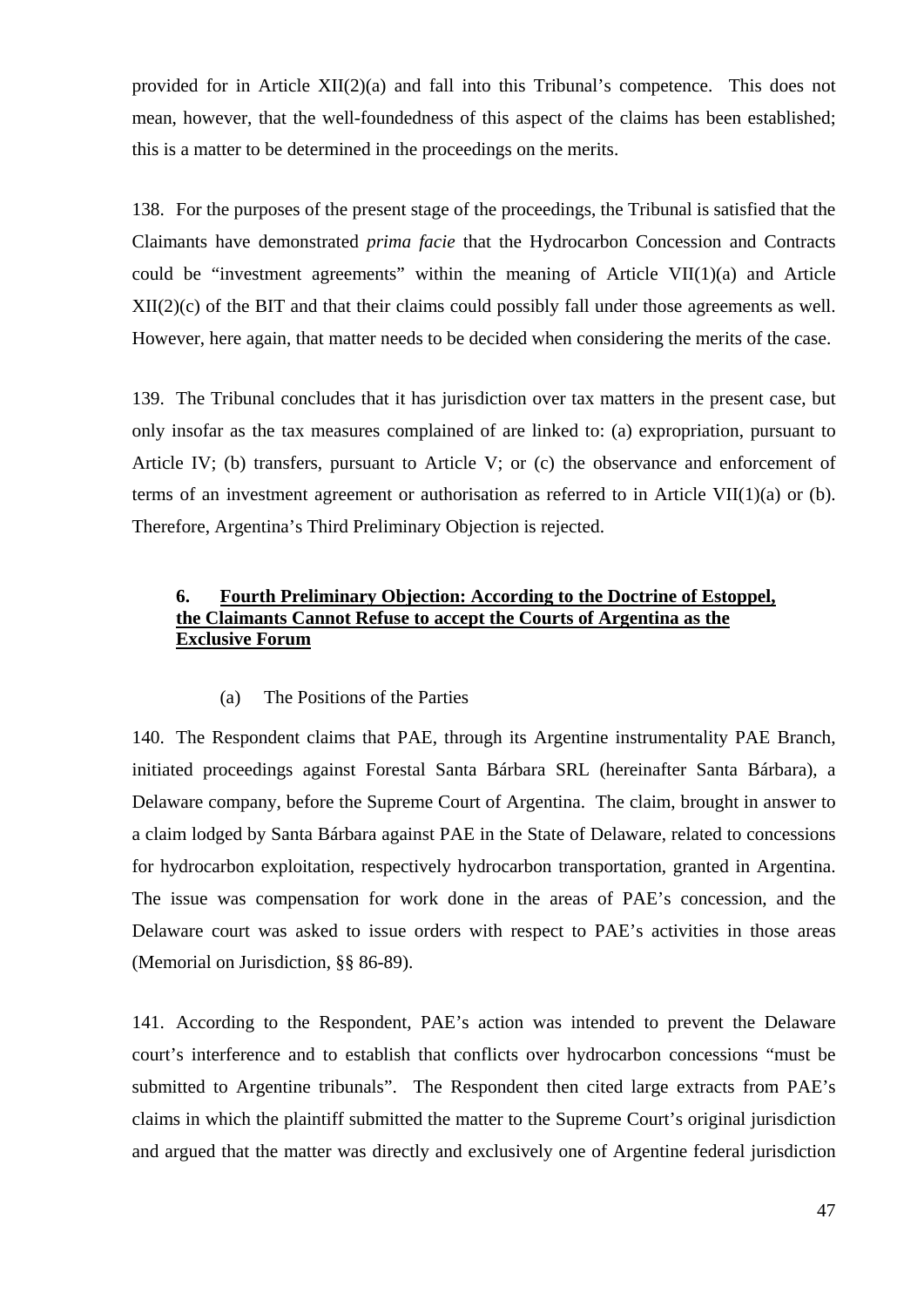and was governed by the Argentina-US BIT, the Washington Convention and the 1969 American Human Rights Convention, as well as the National Constitution and federal laws and regulations.

142. The action filed before the Supreme Court of Justice was, according to the Respondent, "about a dispute related to hydrocarbon concessions where… the BIT and the ICSID Convention are, *inter alia*, applicable"; "[t]he strict similarity with the dispute the Claimants want to bring to this tribunal is undeniable, and therefore the jurisdiction principles to be applied are identical" (*ibid*., § 94).

143. The Republic of Argentina was requested by the Supreme Court to express its views on PAE's request, which it did by agreeing with PAE that the matter was one of federal jurisdiction, the reason being that the scope and characteristics of the legal relation arising from the hydrocarbon concession in issue were governed by rules the conflicts over which had to be solved by the federal national tribunals, including the Mining Code and Law No. 17'319. Regarding the latter, the Government asserted that "[t]he disputes arising from the relationships originat[ing] in Law No. 17'319 do not constitute a case giving way to international jurisdiction". As all these assertions were consented to by PAE and even made at its request, PAE

> stated that the jurisdiction competent over the disputes arising from the hydrocarbon concessions is the Argentine jurisdiction exclusively, and also requested and consented that the Argentine Republic confirmed that assertion (*ibid*., § 98).

144. According to the Respondent, the Claimants therefore made a choice in favour of the host State's federal court. That choice has created an estoppel: the Claimants made an assertion on which the other party – the Respondent – subsequently relied to carry out its activity. It is not open to the Claimants, under general international law (as well as Argentine law), to change now their position to the Respondent's detriment. Accordingly, the Claimants are estopped from presenting their case to this Tribunal (*ibid*., §§ 86 and 99).

145. The Claimants reply (Counter-Memorial on Jurisdiction, §§ 111-139) that the action brought by PAE before Argentina's Supreme Court (the local claim) did not amount to a forum selection for the present claims and did not constitute a forum selection for the purpose of Article VII(2) and (3) of the BIT. In order to activate what is – somewhat inelegantly –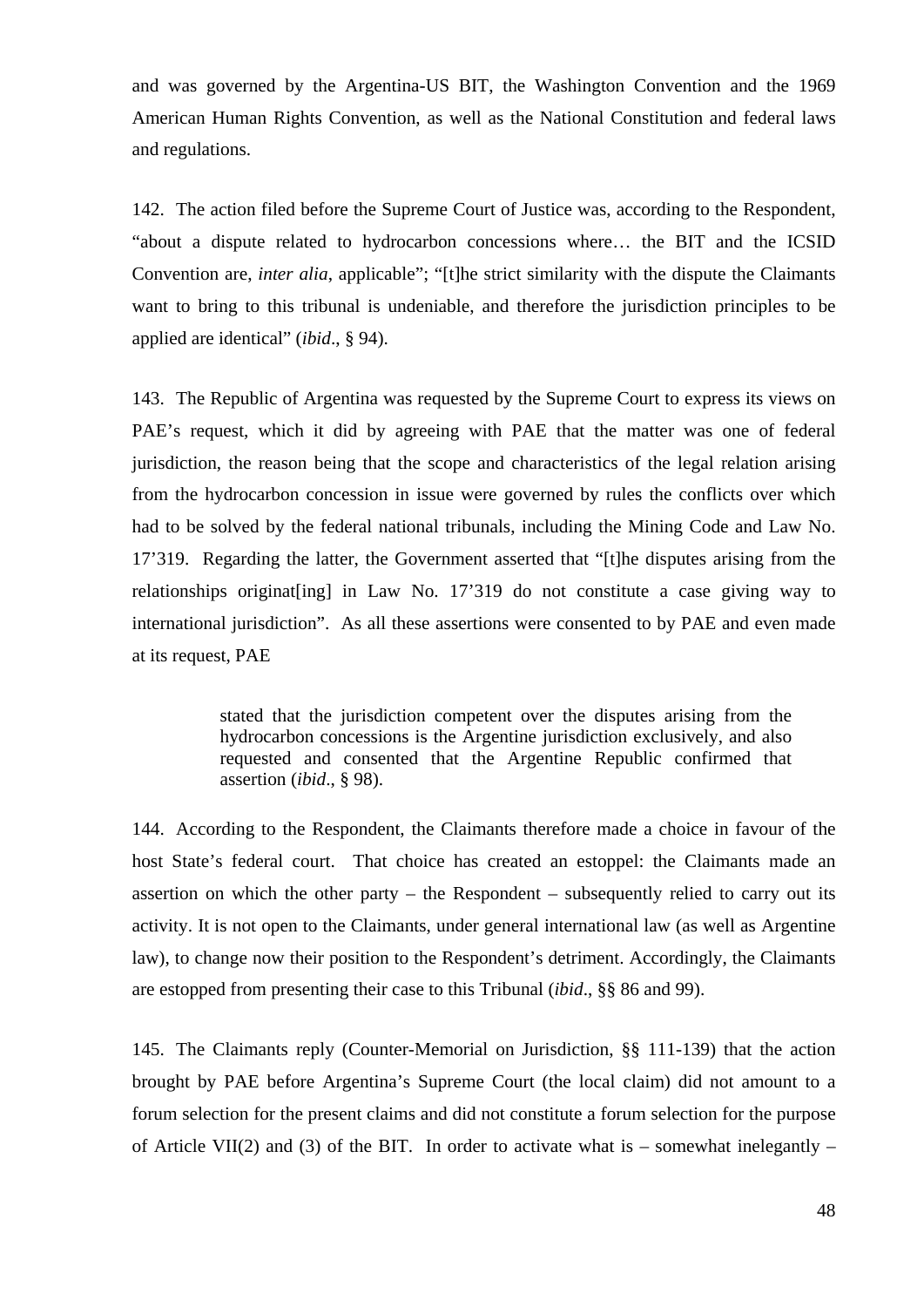referred to as the BIT's "fork-in-the-road" provision, the two proceedings must, according to the Claimants, concern the same dispute and causes of action and involve the same parties. It is true that, in the course of an investment activity, investors can be drawn into all sorts of disputes related in some way to the investment, but these disputes will not necessarily be "investment disputes" for the purposes of Article VII and for making applicable the forum provision selection of that Article (*ibid*., §§ 113-115).

146. Pursuant to the Claimants, in the present case, the local claim submitted by PAE to the Supreme Court aimed at obtaining a declaration from that Court that the action brought by Santa Bárbara before a US court was to be dealt with exclusively by Argentine courts. In that respect, the case before the Supreme Court is not an investment dispute similar to the present one before this Tribunal (*ibid*., § 116).

147. The Claimants contend further that PAE Branch holds a hydrocarbon production concession and a transportation concession over the Acambuco block in the Argentine Province of Salta, granted by Argentina pursuant to its Hydrocarbons Law. PAE extracts hydrocarbons from the block in the framework of a joint venture and is also the operator of the block. Santa Bárbara is a private party not affiliated with the Argentine Government and owns some of the land on which extraction work takes place. Under the Hydrocarbons Law and the concession, PAE Branch may perform certain operations on Santa Bárbara's land on the basis of an easement over the latter in favour of PAE Branch. That easement is evidently governed by Argentine law. When Santa Bárbara, joined by others, went to court in the State of Delaware, it did so to obtain from the PAE Branch compensation allegedly due on account of some operations that it had conducted. What PAE Branch sought from the Argentine Supreme Court was a declaration that the courts of Argentina, not those of Delaware, were competent to deal with the matter (*ibid*., §§ 117-118).

148. According to the Claimants, the differences between this local claim before Argentina's Supreme Court and the claim brought before this Tribunal under the BIT and the Washington Convention are substantial:

> - The local claim involved private parties. The Government participated in the procedure without being a party, because it had granted the concession. In the present instance, Argentina is a direct party and a subject of international law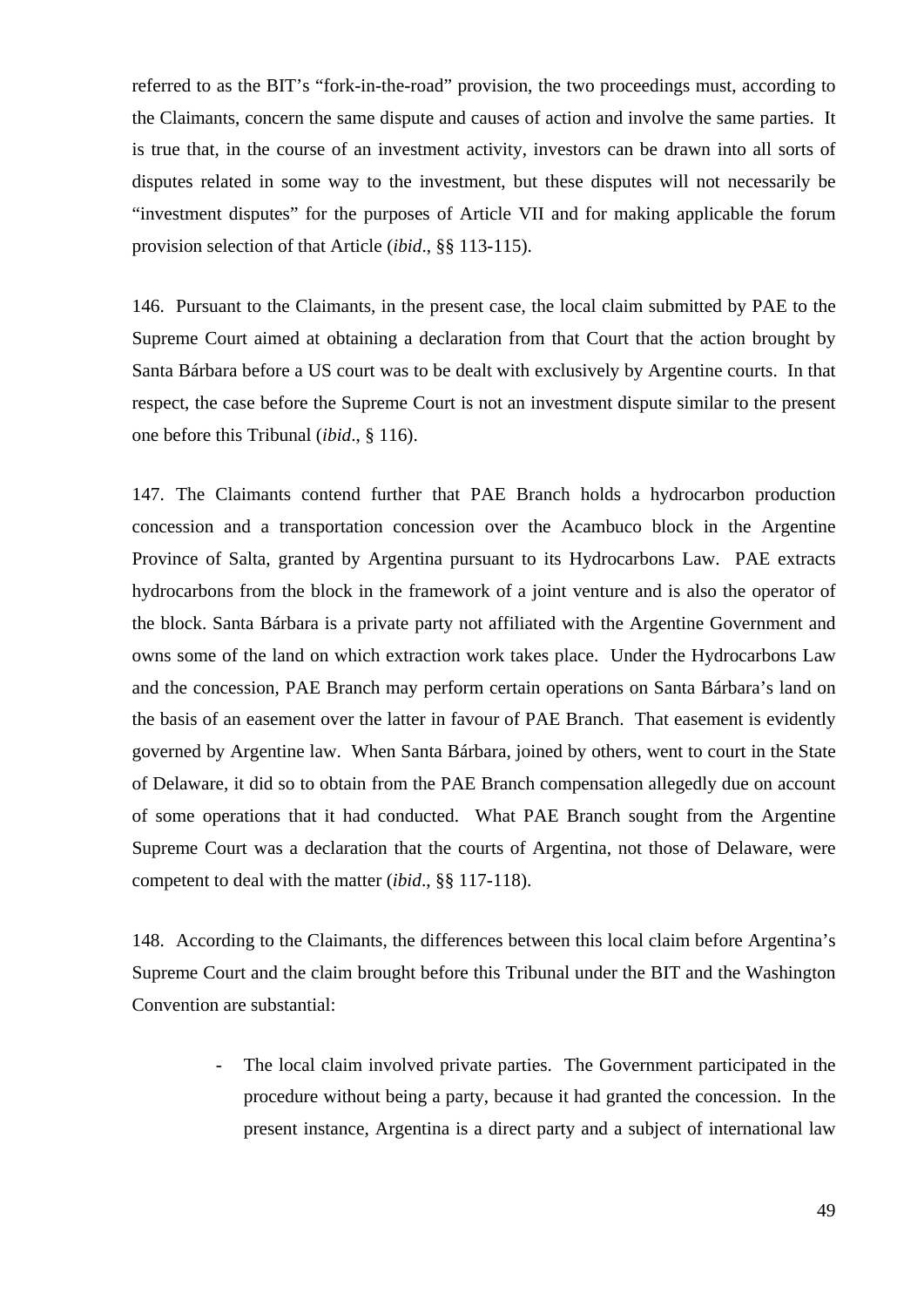allegedly responsible for violations, *vis-à-vis* US nationals, of the BIT, the ICSID Convention and general international law.

- The action instituted by PAE Branch in Argentina had nothing to do with the "investment dispute" under Article VII $(1)$  and  $(3)(a)$  of the BIT; there is no alleged violation of the BIT or of an investment agreement. Its sole object was to have the Argentine Supreme Court declare that it was up to Argentine courts, and no one else, to settle the dispute between Santa Bárbara, the landowner, and PAE Branch, the operator of the oil and gas field. The international claim, by contrast, serves to determine whether there has been a violation of the BIT and, if so, to provide an appropriate remedy.
- The issues to be decided by the Supreme Court of Argentina are related to private real property and jurisdictional issues governed exclusively by domestic law. The BIT and the ICSID Convention were mentioned by PAE Branch, before the Supreme Court, only to show that if Santa Bárbara had a claim for unfair treatment of its investment, it should have invoked those two instruments rather than have turned to a Delaware court.

149. This, according to the Claimants, means that the mention of the two treaties was in no way intended to trigger a forum selection under Article VII of the BIT, and that it did not ask the Supreme Court of Argentina to decide an investment dispute under the BIT. What is more, to provoke a forum selection under Article VII of the BIT, there must be identity of the parties and of claims in the local action and in that before the ICSID, as is borne out by the international case-law (*ibid*., §§ 125-130). Claimants rely on *Genin* v. *Estonia,*[28](#page-49-0) *CMS* (above, § 57), *Azurix* (above, § 77) and *Enron I* (above § 49).

150. According to the Claimants, the conclusion drawn from the above is that the strict similarity of claims alleged by the Respondent does not exist: the parties, the facts, the claims and the causes of action differ, which is why PAE Branch's local claim cannot be viewed as a choice of forum under the BIT's Article VII (Counter-Memorial on Jurisdiction, § 131).

<span id="page-49-0"></span><u>.</u>

<sup>&</sup>lt;sup>28</sup> Award of 25 June 2001, ICSID case No. ARB/99/2, ICSID Reports, Vol.17, p. 395, http://ita.law.uvic.ca/documents/Genin-Award.pdf.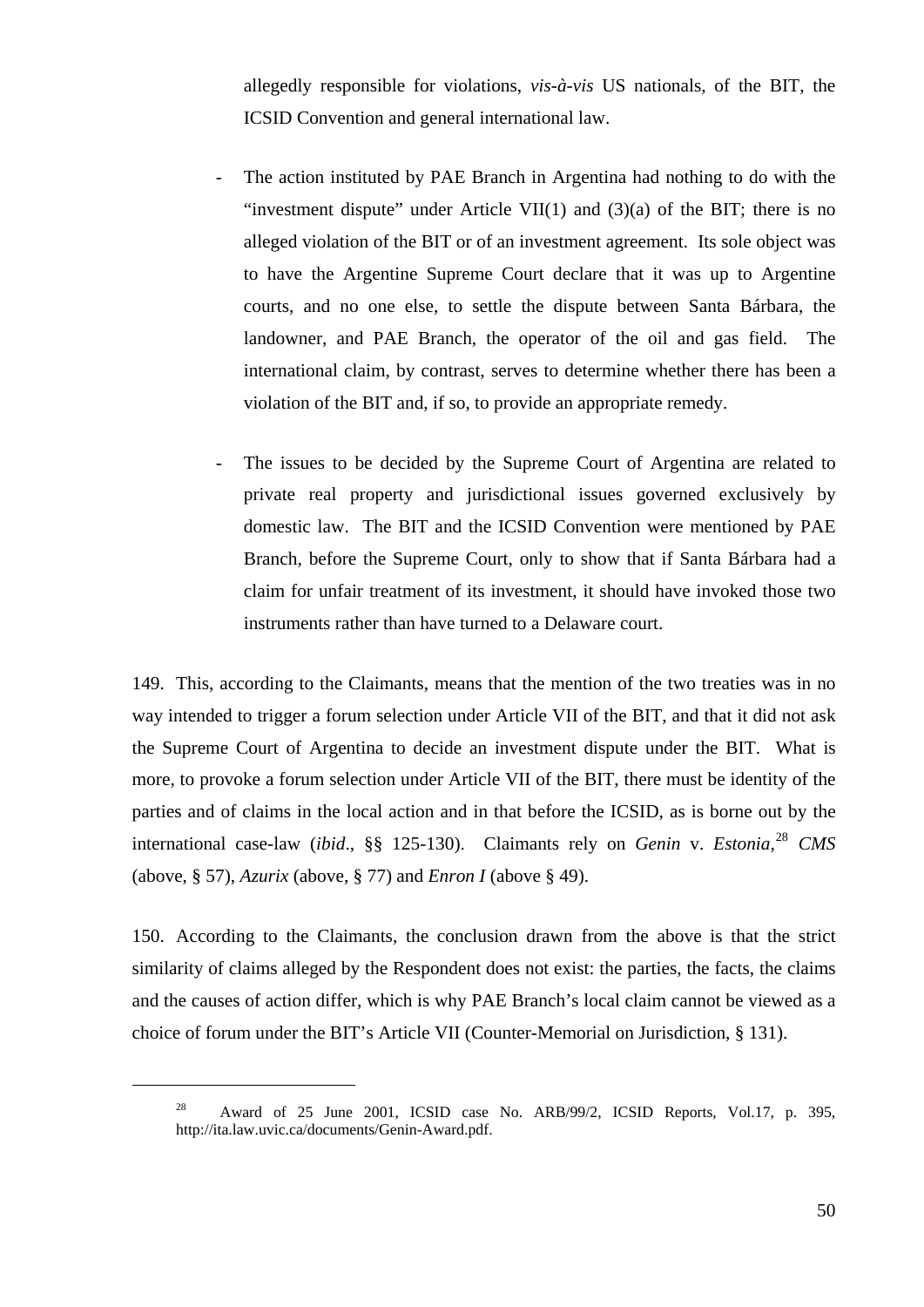151. Turning to Argentina's argument of estoppel, the Claimants do not challenge the applicability of that principle in international law. Referring to the judgment on the merits rendered by the ICJ on 15 June 1962 in the *Temple of Preah Vihear* case,<sup>[29](#page-50-0)</sup> the ICJ laid out the conditions for an estoppel: (i) a clear statement of fact by one party which (ii) is voluntary, unconditional and authorised; and (iii) reliance in good faith by another party on that statement to that party's detriment or to the advantage of the first party. In the Claimants' opinion, none of these conditions is met in the instant case (Counter-Memorial on Jurisdiction, §§ 133-134).

152. In the first place, it has not been established that PAE Branch made before the Supreme Court of Argentina any statement amounting to a choice under Article VII of the BIT. The passing reference, in a private dispute over damages due to operations in an oil field in Argentina, to the BIT and to the ICSID Convention, was only intended to show that it was up to the Argentine courts rather than those of Delaware to decide the specific easement dispute opposing Santa Bárbara to PAE Branch, and that if Santa Bárbara had a claim based on unfair treatment, it should go before an ICSID jurisdiction rather than a Delaware court. Clearly the local claim did not result in the submission of the BIT dispute to the Argentine courts (*ibid*., § 136).

153. Second, Argentina has not shown how it could have relied on the Claimants' alleged statement and, hereby, changed its position to its detriment or to the advantage of PAE Branch – if only because, not being a party to the local dispute, it had no say in the matter. The local dispute was about alleged damages from the operation of an oil field between two private actors, to the exclusion of the Respondent, pertaining to the performance of a contract between them, to the payment of damages and to an environmental issue, all questions patently outside the investment dispute placed before the present Tribunal. The mention of the BIT and the ICSID Convention in a specific litigation between two private parties, which is exclusively governed by Argentine law, could not have "reasonably and effectively", in good faith, generated a conviction on the part of Argentina that its own courts rather than the present Tribunal would have jurisdiction over an investment treaty claim involving different parties and facts. Moreover, Argentina admitted, in the presentation made by it in the

<span id="page-50-0"></span><sup>&</sup>lt;sup>29</sup> (Cambodia v. Thailand), ICJ Reports 1962, p. 6.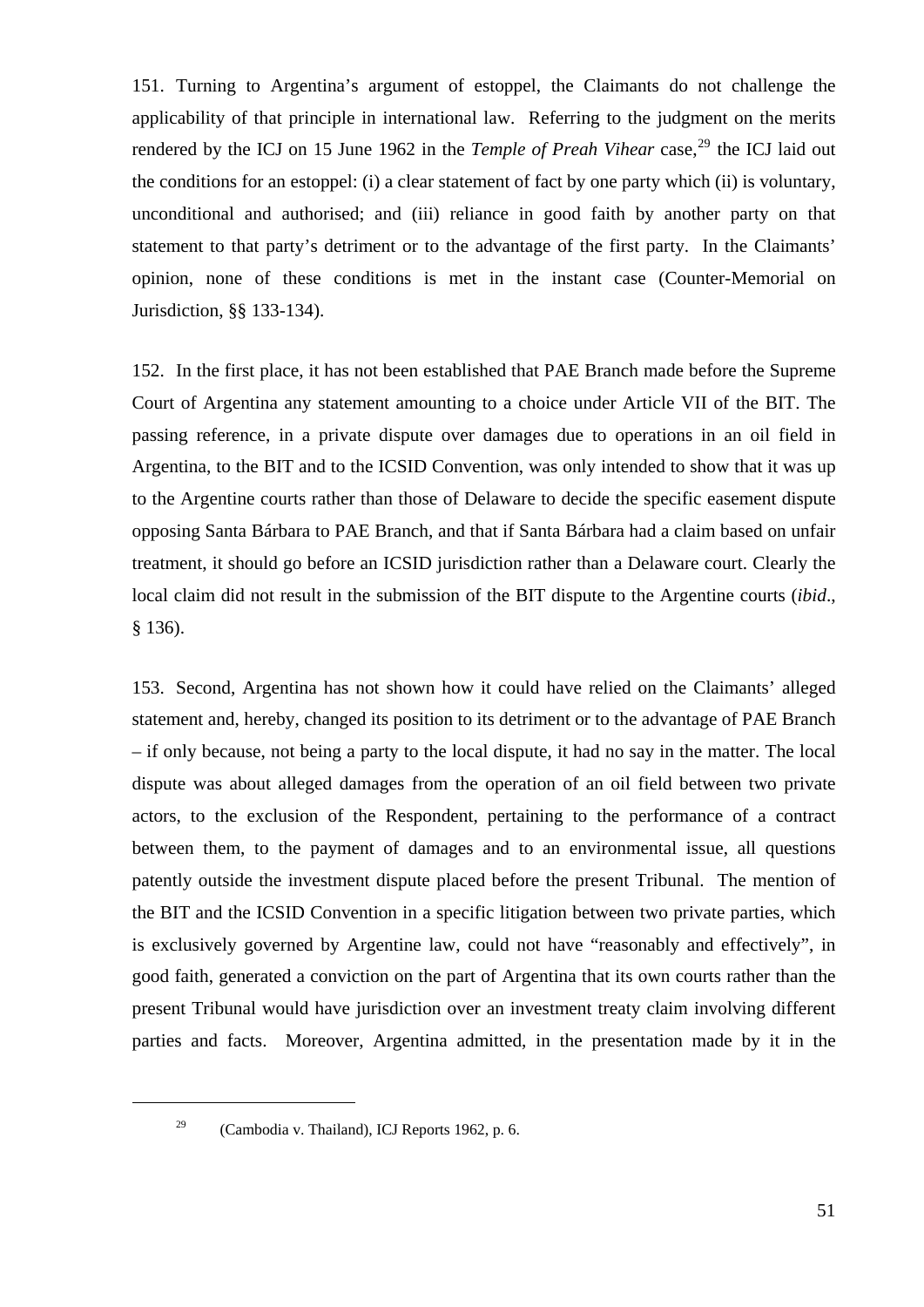framework of the local claim, that the BIT guarantees did not apply to the local dispute between the concession holder and the landowner (*ibid*., § 137-139).

### (b) The Tribunal's Considerations

154. Argentina's Fourth Preliminary Objection appears to rest on two premises: that the Claimants, having brought, through a local company, a private dispute before the Argentine courts and, having mentioned the BIT and the ICSID, have opted, in the framework of their international investment dispute, in favour of those courts pursuant to Article VII of the BIT; and that, independently of that provision, they are estopped, on account of having done so, from resorting to dispute settlement under the BIT.

155. The first question to be examined, therefore, is whether the action of PAE Branch in its local dispute against Santa Bárbara, including the reference made by it to the BIT and the ICSID Convention, amounts to a forum selection, pursuant to Article VII of that Treaty, for its investment dispute against Argentina. Judging from the case law cited by the Claimants – the *Genin*, *CMS* and *Enron I* cases (above, §§ 148, [57](#page-17-0) and 49) – tribunals do not assume lightly that choices of forum have been made by claimant parties in favour of the host State's judicial system. They are undoubtedly right. If the contrary were true, there would be little use in setting up international arbitral procedures for investment disputes. To assume that such a choice was made, it is necessary, first, that the parties to the dispute brought before a national court be the same as those of the investment dispute. The existing case law – *CMS*, *Enron I* and *Azurix* (see above, §§ 57, 49 and 77) – shows that this is not often the case.

156. A second condition is the identity of the causes of action. As is shown by the decisions cited in § 148, this, too, is often not the case.

157. In the present case, there is neither identity of the parties nor identity of the cause of action. In the local claim, the Government of Argentina is not a party (although it appeared as an *amicus curiae*). The cause of action is also different. The local claim is not based on an alleged violation of the BIT, even though the BIT was referred to in passing.

158. Regarding estoppel – the second leg of Respondent's argument in favour of its Fourth Preliminary Objection – this Tribunal can also be brief.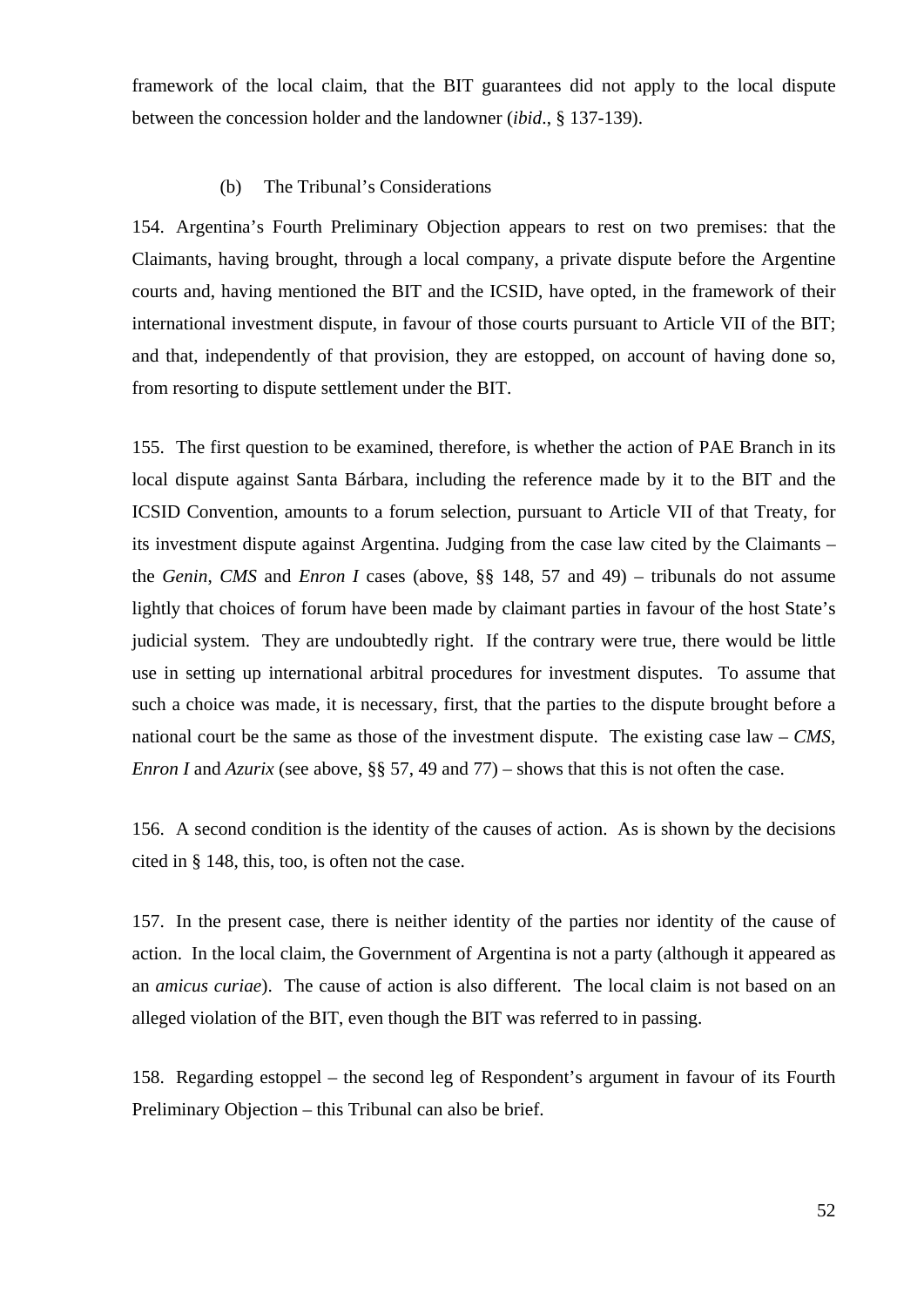159. Estoppel is a recognised general principle of law that has been applied by many international tribunals.<sup>[30](#page-52-0)</sup> Of the essence to the principle of estoppel is detrimental reliance by one party on statements of another party, so that reversal of the position previously taken by the second party would cause serious injustice to the first party.<sup>[31](#page-52-1)</sup> None of that has been shown by Argentina in this case.

160. Furthermore, if the three conditions identified by the ICJ in the *Temple of Preah Vihear* case (see above, § 150) are relied upon, the conclusion is: (i) that one can scarcely speak of a clear statement of fact by one party (if indeed a statement was made at all "by one party"); (ii) that, there being no such statement, the latter could not possibly be characterised as "voluntary, unconditional and authorised"; and that (iii) Argentina, which was not a party to the local dispute, cannot be said to have relied on the choice supposedly made by the Claimants under Article VII of the BIT and, even less, to have suffered a disadvantage from this supposed choice.

161. On the basis of the above considerations, this Tribunal rejects Argentina's Fourth Preliminary Objection.

# **7. Fifth Preliminary Objection: The Claim Is Hypothetical**

(a) The Positions of the Parties

<span id="page-52-1"></span><span id="page-52-0"></span>1

162. The Respondent contends that an international tribunal can exercise jurisdiction over a dispute if the latter exists, and that that is the case if the dispute is about compensation. According to the Respondent, where there is no damage, there is no dispute: proof must be given of true and actual harm as well as of the latter's causal relationship with the alleged breach (Memorial on Jurisdiction, §§ 102-104).

163. Conjectural, hypothetical or expected damage is not, according to the Respondent, sufficient to establish the Centre's jurisdiction and the Tribunal's competence. A first

<sup>30</sup> See, *e.g.*, *Pope & Talbot, Inc.* v*. Canada*, NAFTA–UNCITRAL, Interim Award of 26 June 2000, at pp. 39-41, <http://www.investmentclaims.com/decisions/Pope-Canada-InterimAward-26June2000.pdf>.

<sup>&</sup>lt;sup>31</sup> See D.W. Bowett, "Estoppel before International Tribunals and Its Relation to Acquiescence", *British Year Book of International Law*, Vol. 33, 1957, pp. 176-202, at pp. 183-184.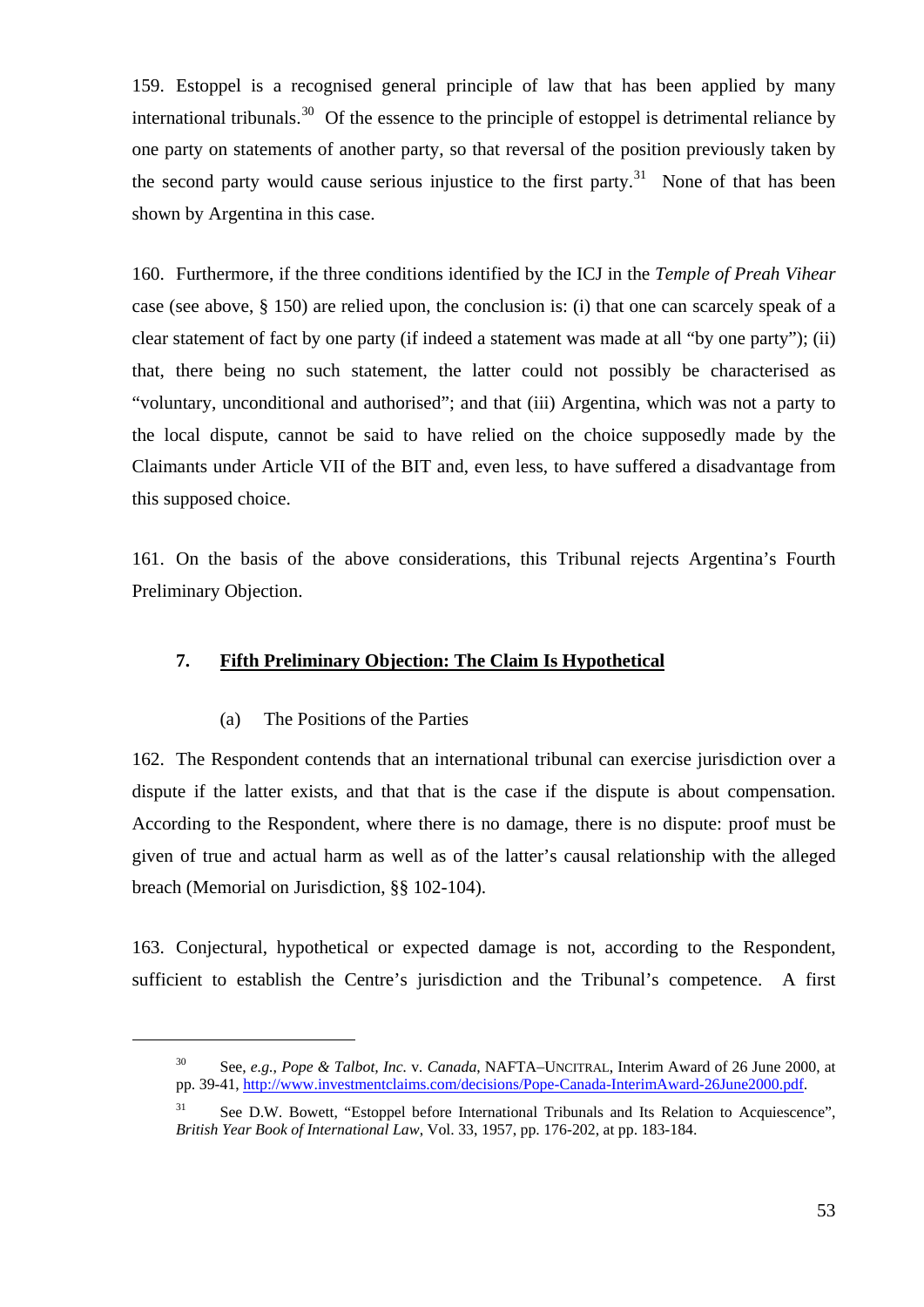category of conjectural damage is that resulting from export withholdings, as no one can say with certainty what its effect on the Claimants will be, if any. What is more, the damage forecast by LECG, the Claimants' valuation expert, does not match the Claimants' affirmations, which show that the damage alleged is based on mere speculation.

164. According to the Respondent, another, even more conjectural type of damage consists of "contingencies", *i.e.* damage which does not have a factual basis, such as possible claims of some Argentine provinces that have not even been brought before a court. The consequences of the "pesification and intervention of the Government in the determination of Pithead Natural Gas Prices", of "withholdings" and of "contingencies due to restrictions on natural gas exports" fall into this category.

165. Moreover, according to the Respondent, restrictions on oil and liquefied petroleum gas exploitation are clearly identified as hypothetical items in the Claimants' Memorial (§ 135), where it is said that despite then lifted restrictions, the delegation of powers to the Energy Secretariat to impose unilateral restrictions was still valid, thus causing continued uncertainty among oil-exporting entities such as the Argentine Companies.

166. Compensatory damages can hence not be claimed if the prejudice is uncertain and hypothetical. A declaratory action should therefore have been formulated by the Claimants (Memorial on Jurisdiction, §§ 105-110).

167. In the Deed Additional to the Agreement for the Implementation of a Normalisation Schedule of the Natural Gas Prices at the Transportation System Income Point provided by Argentine Decree 181/2004, which is an exhibit to Resolution 208/2004, PAE undertook

> not to bring new legal actions and if necessary, to stop, within the scope established in these presents, all actions and/or proceedings it would have brought against the Gas Network Distribution Licensees with reference to financial complaints corresponding to price pesification established by Law 25'561, Decree 214/2002 and Law 25'820; and if necessary the nonapplication of the adjustment system established in the mentioned rule and its decrees, to the natural gas sale agreements.

168. To the Respondent this shows that "the claimed damages were not such damages", that the damage expected was absurd and non-existent, and that the above express waiver made by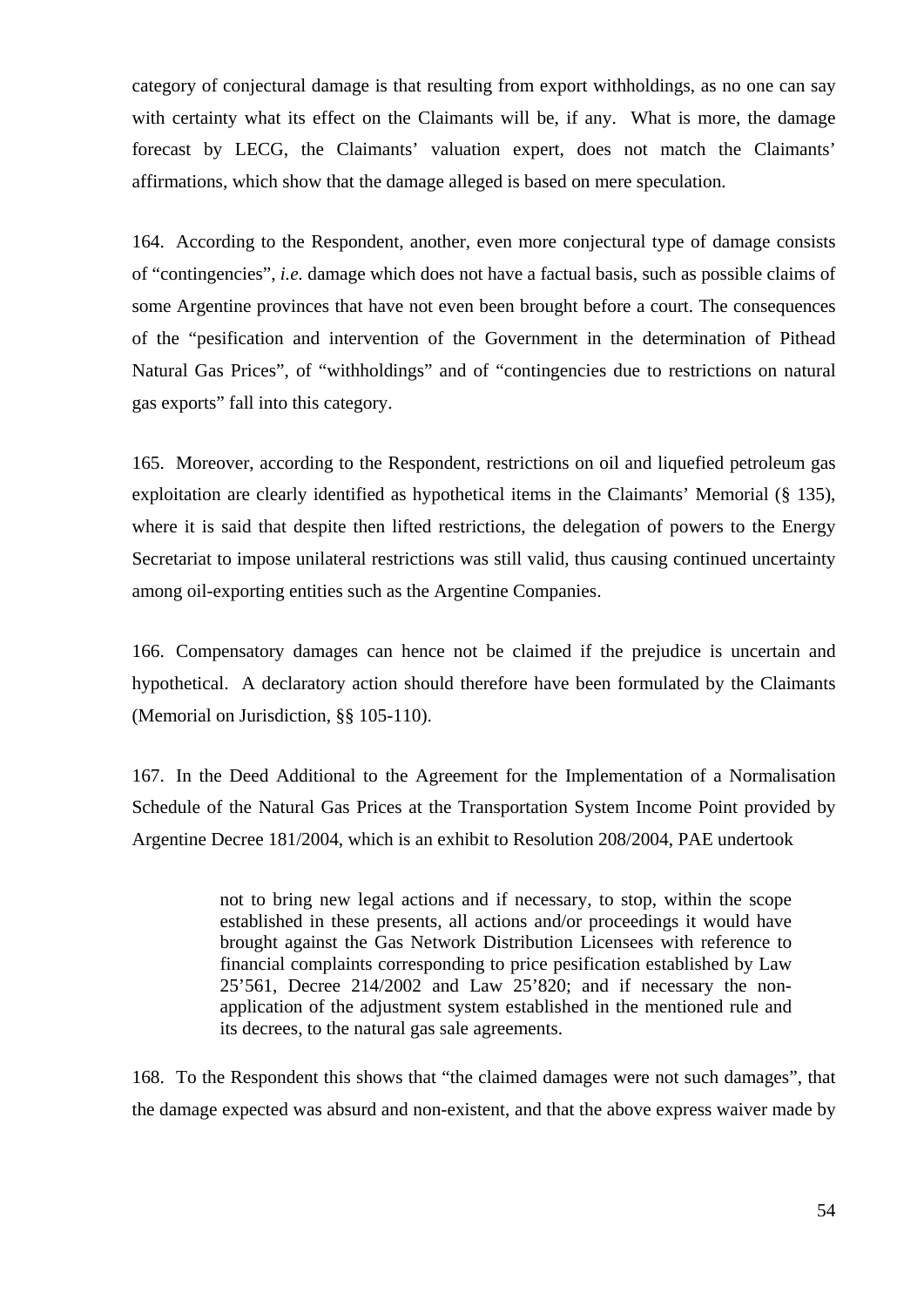the investor gives the latter no right to transfer the damage to the Government (Memorial on Jurisdiction, §§ 111-112).

169. While admitting that the present Tribunal has no jurisdiction over purely hypothetical claims, the Claimants argue that the nature of the damage is a matter for the merits phase (Transcript, p. 53). They also disagree with the contention that their claims are "hypothetical", "conjectural" or "speculative". The conduct of the Respondent criticised by the Claimants has violated the former's commitments and severely affected the latters' investments. What is more, the Claimants, in their Memorial, have distinguished between damage that has already occurred and damage that will necessarily accrue in the immediate future, on the basis of existing laws and regulations, and have distinguished it from contingencies that may or may not materialise. Some of the damage that is considered to be "future" in the Claimants' Memorial has already materialised in the meantime because the measures causing it have continued in force (Counter-Memorial on Jurisdiction, §§ 141-143).

170. According to the Claimants, contrary to the Respondent's assertion that no one can be certain whether export withholdings will continue and, if so, for how long, and what will be their final impact (Memorial on Jurisdiction, § 106), the existence and impact of such withholdings can easily be determined. This measure is based on laws, decrees and regulations enacted by the Government that are currently in effect. It already has adversely affected Claimants' investment by removing part of its revenues. The amount taken away is easy to calculate based on the rate of the withholdings and the exports made. Regarding the duration of the measure, it is impossible to say how long it will last. Article 6 of the relevant Law (No. 25'561) states that export withholdings will continue for five years, *i.e.* at least until February 2007. The rate of withholding, which increases with the passage of time, is known (see the chart in note 143 to § 146 of the Counter-Memorial on Jurisdiction), as are the exports committed by the Claimants up to 2007 (*ibid*., §§ 144-146).

171. In addition, and as explained in their Memorial (§ 182), the Claimants have suffered losses as a consequence of the "pesification" of hydrocarbon sales agreements, which were dollar-denominated. This damage is not hypothetical; it has occurred.

172. Regarding the export of natural gas, that same Memorial (Section VI.3) shows how the restrictions imposed by the Respondent have affected the Claimants. The LECG Report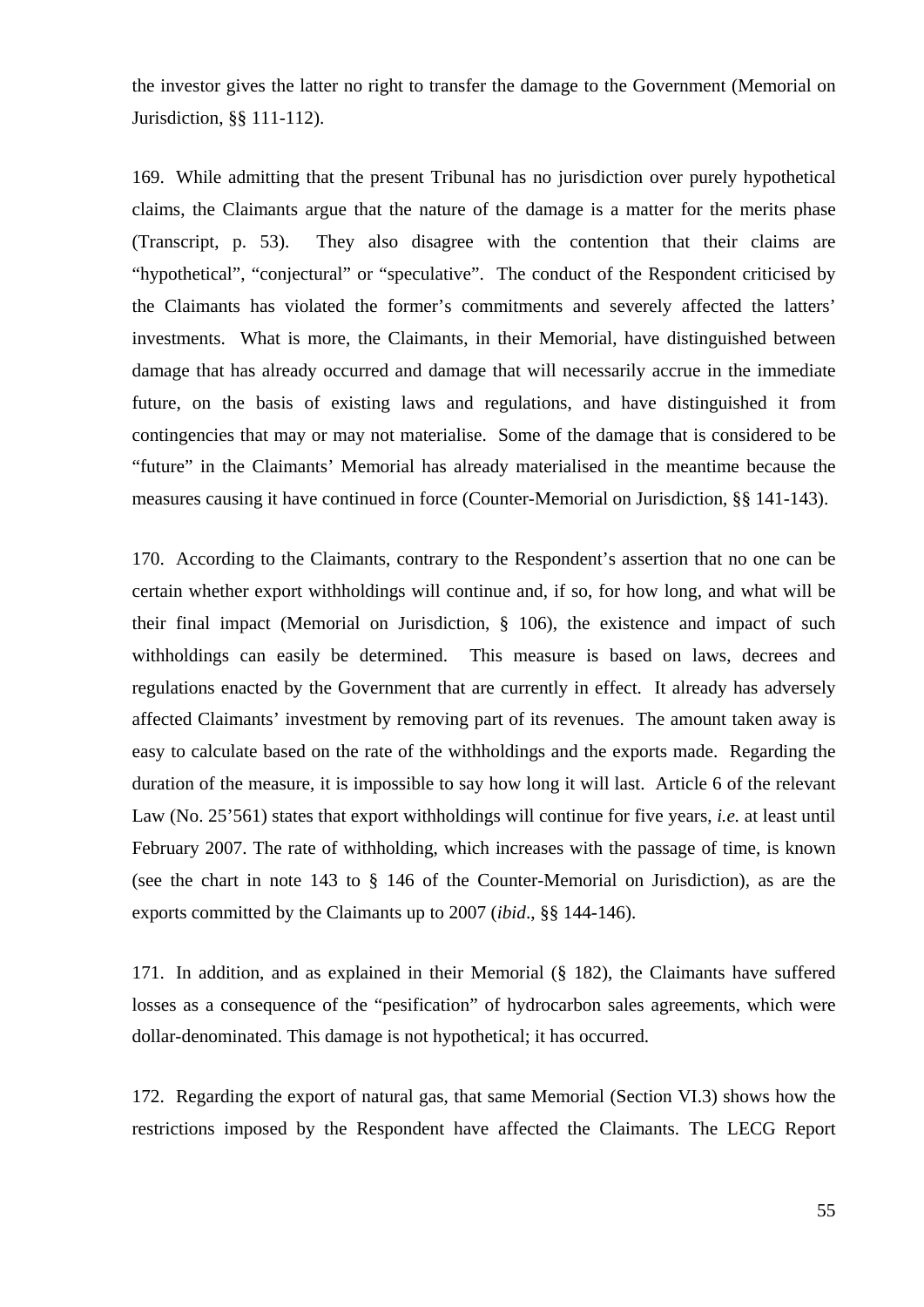explains the consequences of those restrictions, distinguishing between the damage which has already occurred and the contingencies (Counter-Memorial on Jurisdiction, § 148).

173. Generally speaking, the Claimants assert that they have distinguished throughout between damage accrued and contingencies, and that the latter have been calculated objectively on the basis of the parameters used by LECG. The Claimants at no point have presented contingencies as damage accrued. For example, regarding royalty payments claimed from Argentine provinces, they are contingencies which have a reasonable basis in fact and have been treated as such. If the Claimants have included contingencies, clearly earmarked as such, they have done so to be able to file additional claims if those contingencies materialise (Claimants' Memorial, § 457).

174. In *Enron I* (above, § 49), where Argentina had raised the same objection, arguing that the claim was "purely hypothetical", the object of the claim were provincial stamp tax assessments which had not yet been collected and were under review by the Supreme Court of Argentina. On this point, the ICSID Tribunal said the following (§74):

> [M]indful of the fact that once the taxes have been assessed and the payment ordered there is a liability of the investor irrespective of the actual collection of those amounts. This means that a claim seeking protection under the Treaty is not hypothetical but relates to a very specific dispute between the parties. Whether there has been a violation of the terms of the Treaty and its eventual extent is an aspect that belongs to the merits. The eventuality of an expropriation and its conditions is still more so. The Tribunal cannot decline its jurisdiction to examine these various points of fact and law. Jurisdiction is accordingly affirmed on this point too.

175. The Respondent argues next that, in the Gas Agreement with Argentina, PAE undertook not to bring new legal actions against gas distribution companies and producers of electricity with reference to price "pesification" by Law No. 25'561, Decree No. 214/2002 and Law No. 25'820; and that, as a consequence, the Claimants' claims are "absurd" and "non-existent". According to the Claimants, this argument is wrong. First, the only waiver included in a side letter to the above Agreement related to claims of natural gas producers against gas distribution and electricity companies for damage caused to them by the "pesification". It does not extend to BIT claims against Argentina. Moreover, the Agreement does not compensate the Claimants for the expropriation of their legal and contractual rights. Second, the side letter in question provides that the waiver it contains cannot be invoked by the parties (which includes the Respondent) in connexion with other claims outside the Gas Agreement.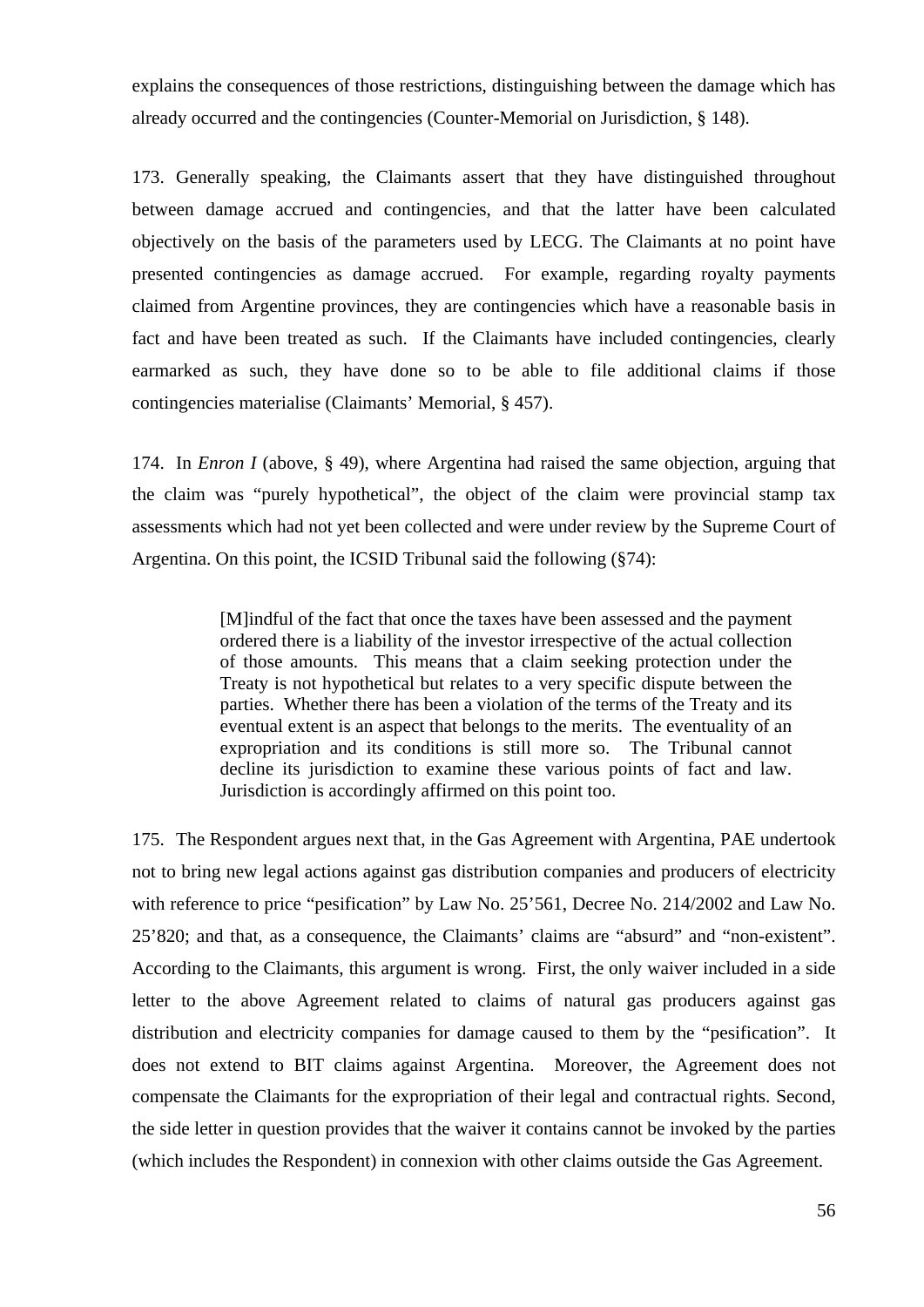176. The Respondent also contends that their acceptance of the Gas Agreement shows that no damage has occurred and, hence, prevents the Claimants from demanding compensation. However, according to Claimants, there has been damage. While the Agreement may have mitigated some future damage, it compensates the Claimants in no way for damage suffered on account of the measures taken by the Government.

### (b) The Tribunal's Considerations

177. It is, according to this Tribunal, in the nature of disputes such as the present one that some of the damage is concrete and specific in that it has occurred already, while some, which may occur later, is not yet specified but is more or less foreseeable under the circumstances. As shown in *Enron I* (above, § 49), the threshold of certainty in that respect is relatively low.

178. This fact is easily explained. Many investment disputes arise from situations with continuing adverse effects on the claimants and these will have to be taken into account by the arbitral tribunal called upon to deal with those disputes, at least regarding damage that was uncertain at the jurisdictional phase but crystallised at the merits stage. This is one of the reasons why the present Tribunal, at this point, dismisses the present objection, all the more so because the Claimants, *prima facie*, have demonstrated their assertion that some damage *has* occurred. The final amount of damages will of course have to be determined during the proceedings on the merits if the Respondent is held liable. At that stage, a final assessment will have to be made, and damage that remains contingent or hypothetical at that moment will have to be ruled out.

179. It is not possible to limit this Tribunal's competence to damage that is real and averred at the time at which the issue of jurisdiction is being examined. If it were otherwise, the part of the case related to damage that has not materialised yet but may have done so at the merits stage, would never be decided, save for an unnecessary new arbitration. Doubts are permitted only in respect of claims patently and entirely based on conjecture, which could be considered abusive. But this, clearly, is not the case here.

180. On the basis of the foregoing considerations, the Tribunal dismisses the Fifth Preliminary Objection.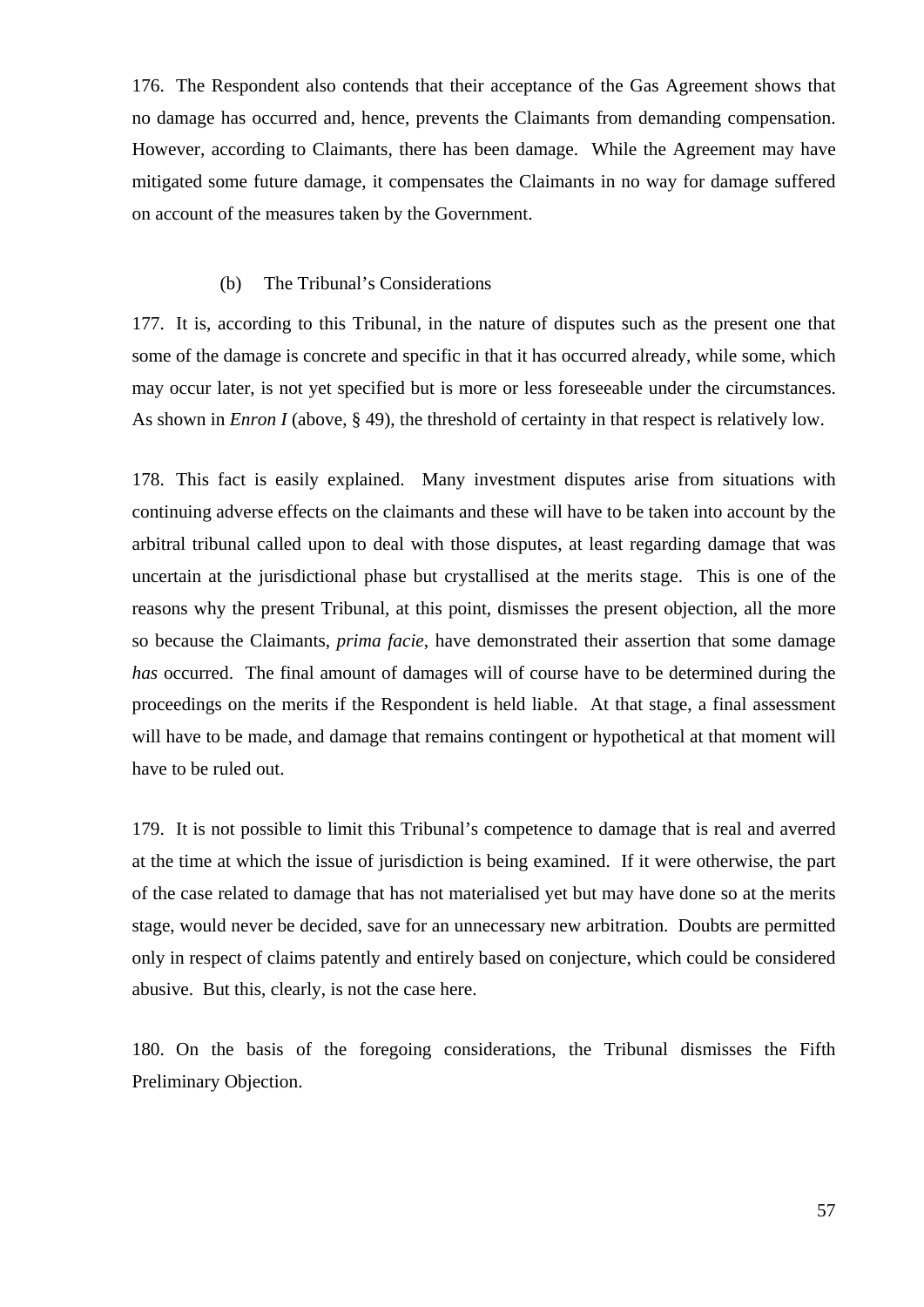## **8. Sixth Preliminary Objection: The Claimants Have No Jus Standi**

#### (a) The Positions of the Parties

181. The Respondents open their argument by asking whether the Claimants did make investments between 1991 and 2001 amounting to more than two billion U.S. dollars for exploration and exploitation activities. The Claimants describe their investments in terms of contracts and concessions, associations, joint venture contracts and exploitation permits. A further characterisation given by them is that of legal and contractual rights, and of rights to specific performance. Finally, the Claimants contend that PAE "is the indirect owner of two strategic assets involving the transport, deposit and load of crude oil" and that it "invested in the natural gas transportation business activity" (Memorial on Jurisdiction, §§ 113-116, referring to the Claimants' Memorial, §§ 125, 126, 129 and 130). This, according to the Respondent, makes for vagueness and confusion and "significantly [affects] the Respondent's right to due process" in that it is not possible: (i) effectively to determine who has made the investment; (ii) which is the party bringing legal action to enforce the legal rights acquired by the capital expenditure; and (iii) what is the scope of the property rights under the relevant laws, *i.e.* the legal system of the host State. It is argued next by the Respondent that the issue of *jus standi* in this case – if it pertains to the merits – is governed by Argentine law as the law applicable to the merits (Memorial on Jurisdiction, § 117).

182. The Respondent then invokes Article I(2) of the BIT to show that PAE, as a company established in Delaware, does not enjoy the advantages of the BIT because it has "no substantial business activities" in Argentina (*ibid*., §§ 118-120).

183. Both the BP America Production Company and the BP Argentina Exploration Company are incorporated under the laws of Delaware, the former owning and controlling the latter. Having been incorporated on 31 December 2001 and in 2002, respectively, they cannot possibly have made the investments alleged.

184. After distinguishing direct claims from "derivative" ones, making reference to NAFTA (Memorial on Jurisdiction, §§ 123-125), the Respondent defines the former as claims made by a shareholder in his own right to redress a "special injury", that is, an injury suffered by him directly, for instance the refusal of permission to consult the company's books. The latter are claims made by shareholders – if the company itself is unwilling to do so – to enforce the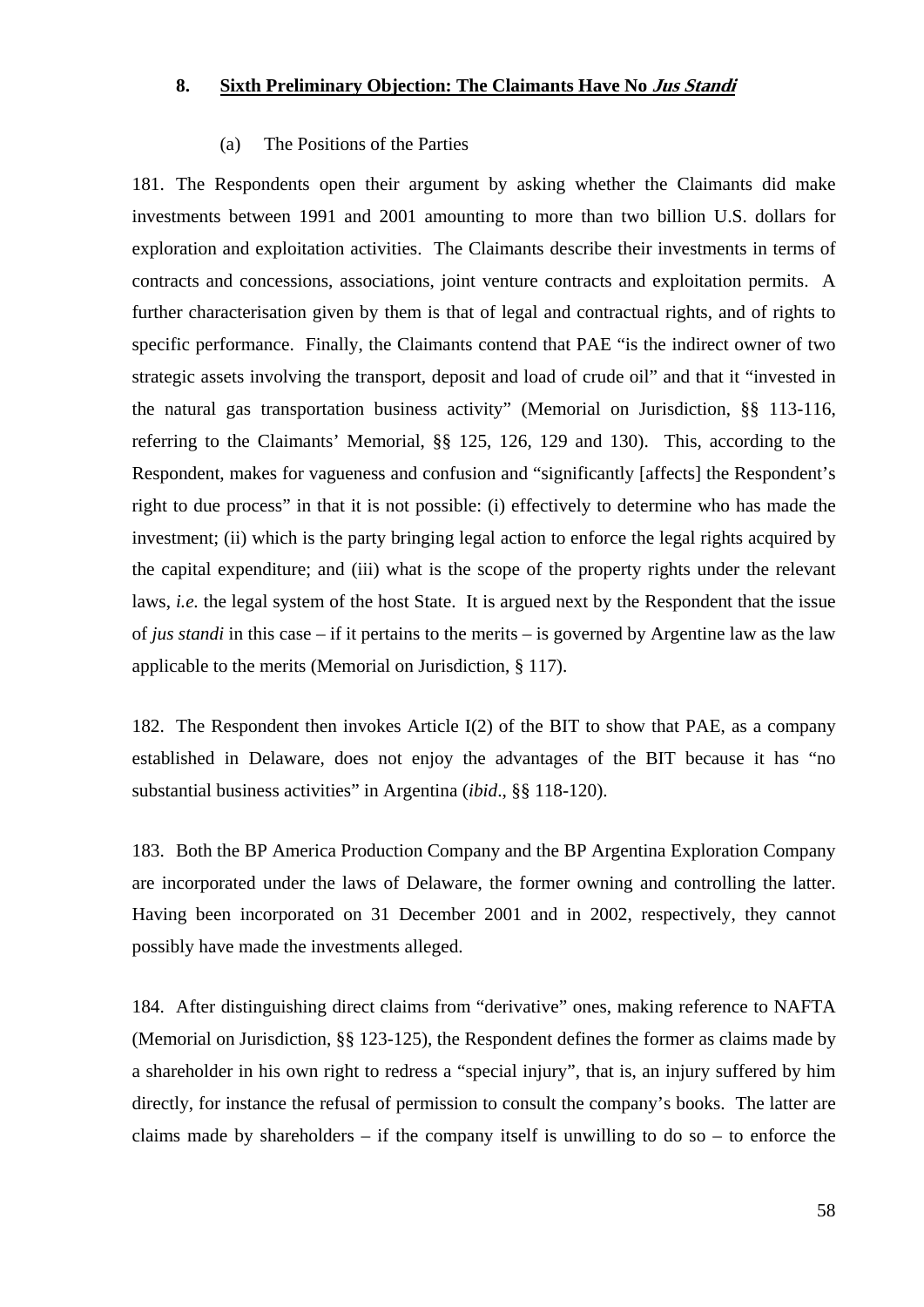company's cause of action, for instance if a director converts corporate assets. In that case, the shareholder's injury is an indirect one: a decrease in his shares' book value, the direct injury being inflicted to the company through the loss of the converted assets. Any amount recovered by the shareholders' derivative action should, therefore, be added to the assets of the company. But there is, in this field, a blurred area where both the company and its shareholders may have been significantly injured (Memorial on Jurisdiction, §§ 126-132).

185. At any rate, allowing shareholders' claims amounts to piercing the corporate veil, and such piercing may be disallowed or allowed on the basis of policy considerations, such as safeguarding the integrity of the entity, protecting the interests of all stakeholders – shareholders, to be sure, but also creditors, workers and clients – by allowing only corporate claims and avoiding premature liquidation. Letting the product of derivative actions flow into shareholders' pockets would amount to privileging those shareholders over both the company itself and all other interested parties (*ibid*., §§ 134-139).

186. In the cases of BP America and BP Argentina, alleged majority shareholders in the Argentine Companies, it has not been established so far that they have suffered a special injury by the allegedly detrimental measures. While there is, here, an issue of double recovery, to be solved in a timely manner, the present Tribunal will also have to consider, according to the Respondent, whether, by compensating the shareholders, not the company, it will not bring about the premature liquidation of the company. If compensation were to go straight to the shareholders, the creditors of the injured companies, including the federal Government, "would be mocked" (*ibid.*, §§ 140-141).

187. Allowing this case to proceed to the merits stage will imply that the Tribunal has the power to order the liquidation of the service companies. According to the Respondent, the present Tribunal is not competent to determine now the outcome for all interested parties, which is why the cases of BP America and BP Argentina should not be heard unless they come up with a genuine claim other than the present one, which is a "derivative claim" in disguise. In other words, the Respondent asks the Tribunal to decline jurisdiction over the purely derivative indirect claims of BP America and BP Argentina

188. Finally, regarding PAE Sur, Pan American Fueguina and Pan American Continental, the Respondent considers that they have not proven their investment and are unable to do so since their existence only dates back to 1998. Nor are they controlled by an investor because PAE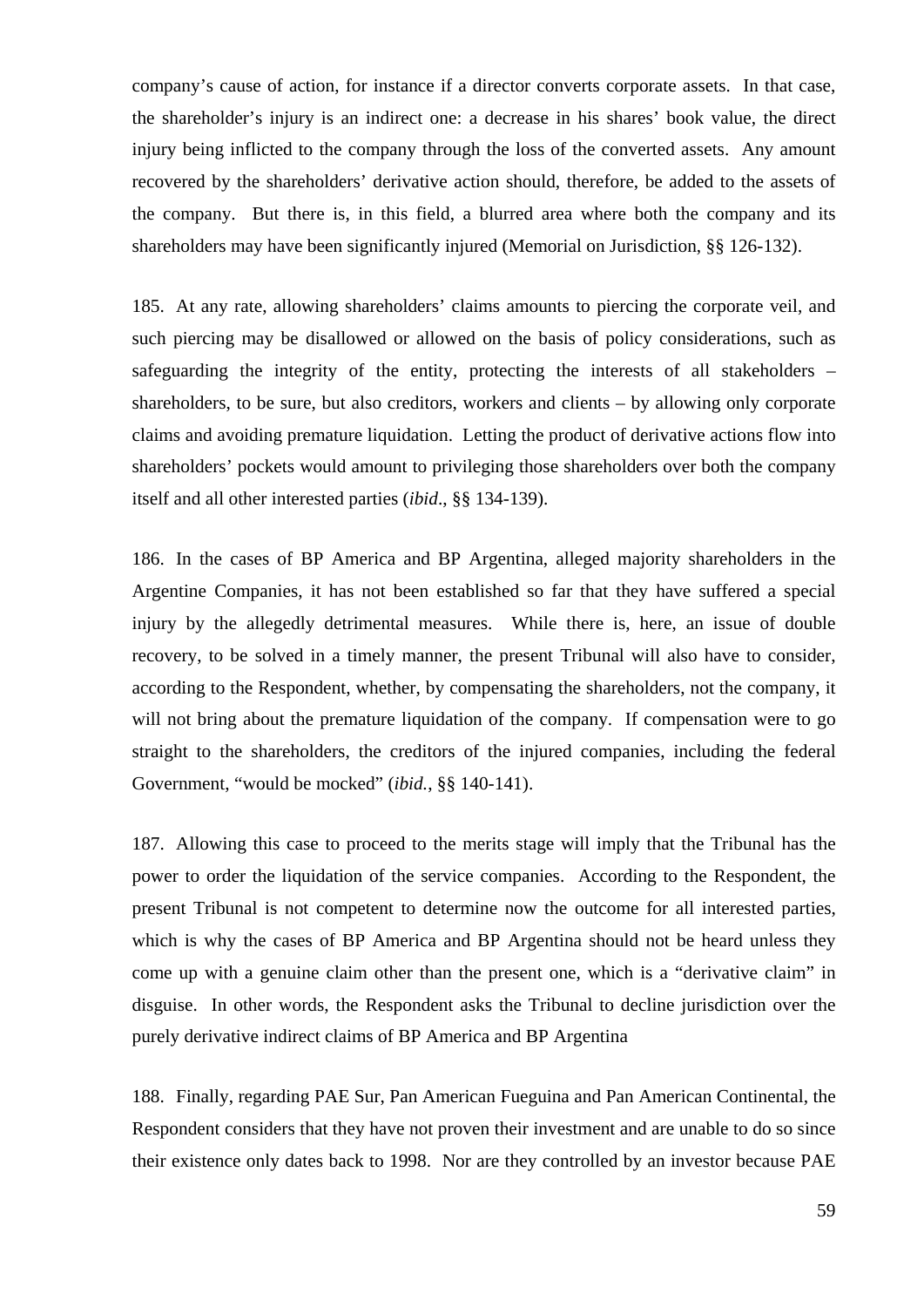does not qualify as such. Since they have not shown that they are investments in themselves, and there is no way for the Claimants to modify their position, the Argentine Companies lack *jus standi* (*ibid*., §§ 143-145), and the Tribunal should also decline jurisdiction as far as the claims of the Argentine Companies are concerned.

189. The Claimants reject the thesis of the Respondent according to which this case is based on an action by shareholders – BP America and BP Argentina – regarding measures directly affecting the Argentine Companies and only indirectly themselves. According to the Respondent, the shareholders have no *jus standi* to present "indirect" claims in the context of this arbitration because those claims arise out of breaches of the rights of third parties – the Argentine Companies – and the measures on which the claim is based were in no way directed at the investors. This objection, which Argentina advanced in several recent cases before ICSID tribunals, was rejected every time.

190. In the instant case, the three US entities – PAE, BP America and BP Argentina – are not bringing claims on behalf of the Argentine Companies, which are themselves claimants as well, but on their own behalf as US investors with investments qualifying as such under the BIT. According to the Claimants, "[i]nternational law recognises claims by shareholders" in the position of the three entities (Counter-Memorial on Jurisdiction, § 161).

191. The Claimants' next contention is that the Respondent's argument, apart from the issue of its well-foundedness, is one that goes to the merits of the case, whereas, under the rules of the ICSID Convention (Article 25), the only issues to be dealt with at the present stage of the proceedings are the jurisdictional ones; *jus standi* is a point to be debated at the merits phase, and the Tribunal should decline to examine it at this juncture.

192. The two parties also disagree on the law applicable to the determination of the existence of *jus standi* for the different Claimants. Argentina contends that *jus standi* is determined by its own laws, which are those governing the merits. The Claimants reply that the law applicable to the merits is the BIT and international law, not the law of Argentina, which is why the alleged inability of BP America, BP Argentina and PAE to put forward indirect claims under Argentine law is irrelevant when examining *jus standi*; nor is US law or the NAFTA (*ibid*., §§ 163-165).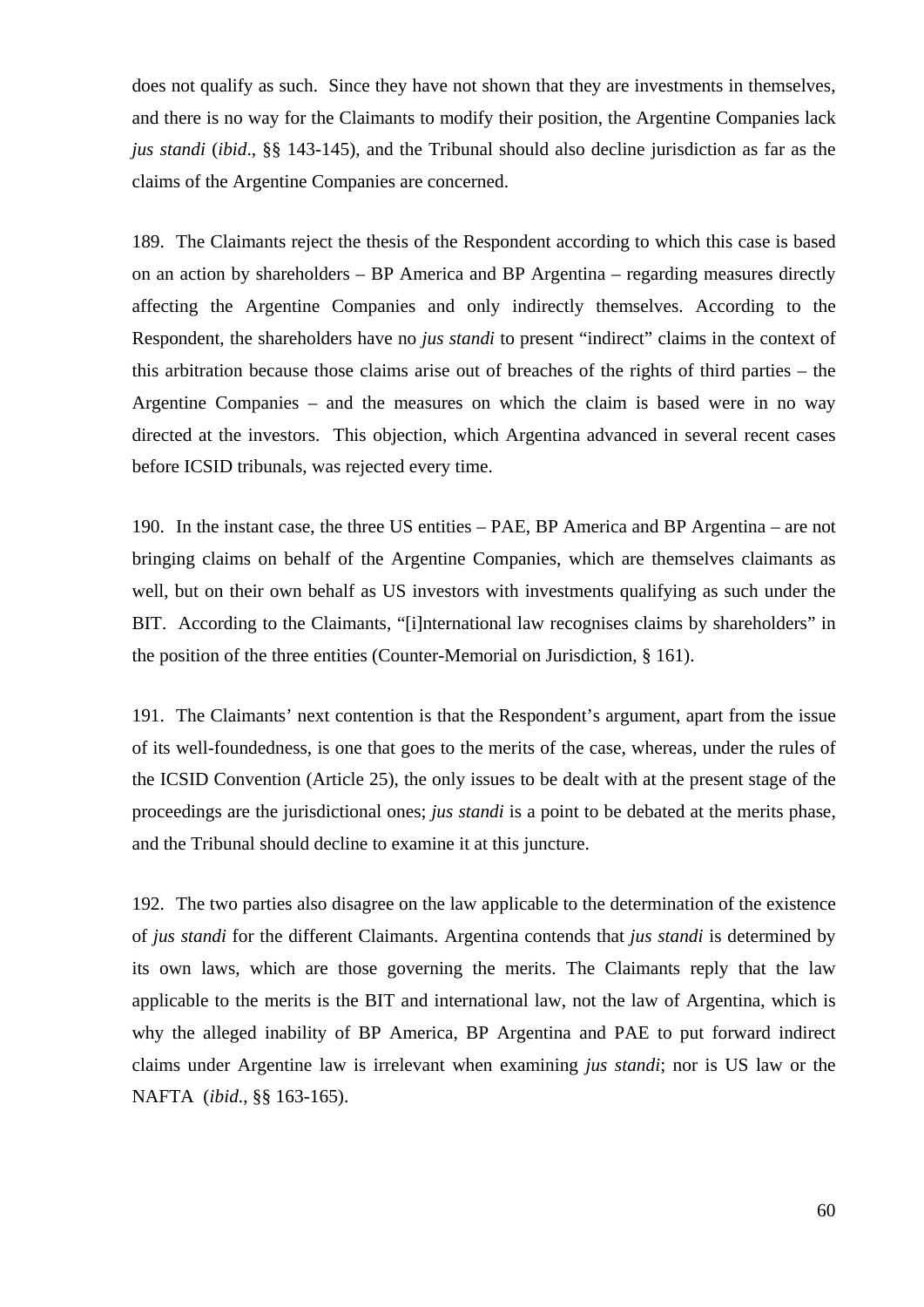193. For the Claimants, the governing law is the BIT, its language and its purpose. The object and purpose of that Treaty, according to its preamble, is to "stimulate the flow of private capital" into Argentina. This is accomplished *via* shareholdings or other types of investments, without making any distinction between the two. The inclusion of shareholders is confirmed by Article  $I(1)(a)$  of the BIT, which defines the term "investment" as follows:

> "investment" means every kind of investment in the territory of one Party owned or controlled directly or indirectly by national s or companies of the other Party, such as equity, debt, and service and investment contracts; and includes without limitation:

 $(i)$ ...

(ii) a company or shares of stock or other interests in a company or interests in the assets thereof . . . .

194. The above text expressly covers "shares of stock or other interests in a company or interests in the assets thereof", thus including PAE's, BP Americas's and BP Argentina's indirect and direct controlling ownership of interests in the Argentine Companies, and this means that these entities may bring a claim in respect of them. The same BIT provision determines which investments are regarded as belonging to a protected investor: those "owned or controlled directly or indirectly by nationals or companies of the other Party". The meaning of "investment" in the framework of the above BIT provision was commented upon by the ICSID Tribunal in *Lanco International, Inc*. v. *Argentina*, (Decision on Jurisdiction of 8 December 1998): [32](#page-60-0)

> The Tribunal finds that the definition of [investment] in the Argentina-U.S. Treaty is very broad and allows for many meanings. For example, as regards shareholder equity, the Argentina-U.S. Treaty says nothing indicating that the investor in the capital stock has to have control over the administration of the company, or a majority share; thus the fact that Lanco holds an equity share of 18.3% in the capital stock of the Grantee allows one to conclude that it is an investor in the meaning of Article I of the Argentina-U.S. Treaty (§ 10).

<span id="page-60-0"></span>195. Moreover, add the Claimants, "claims by shareholders are well recognized in international law", which makes sense since the aim of investment protection treaties is to

<sup>32</sup> ICSID case No. ARB/97/6, *ILM*, Vol. 40, 2001, p. 457.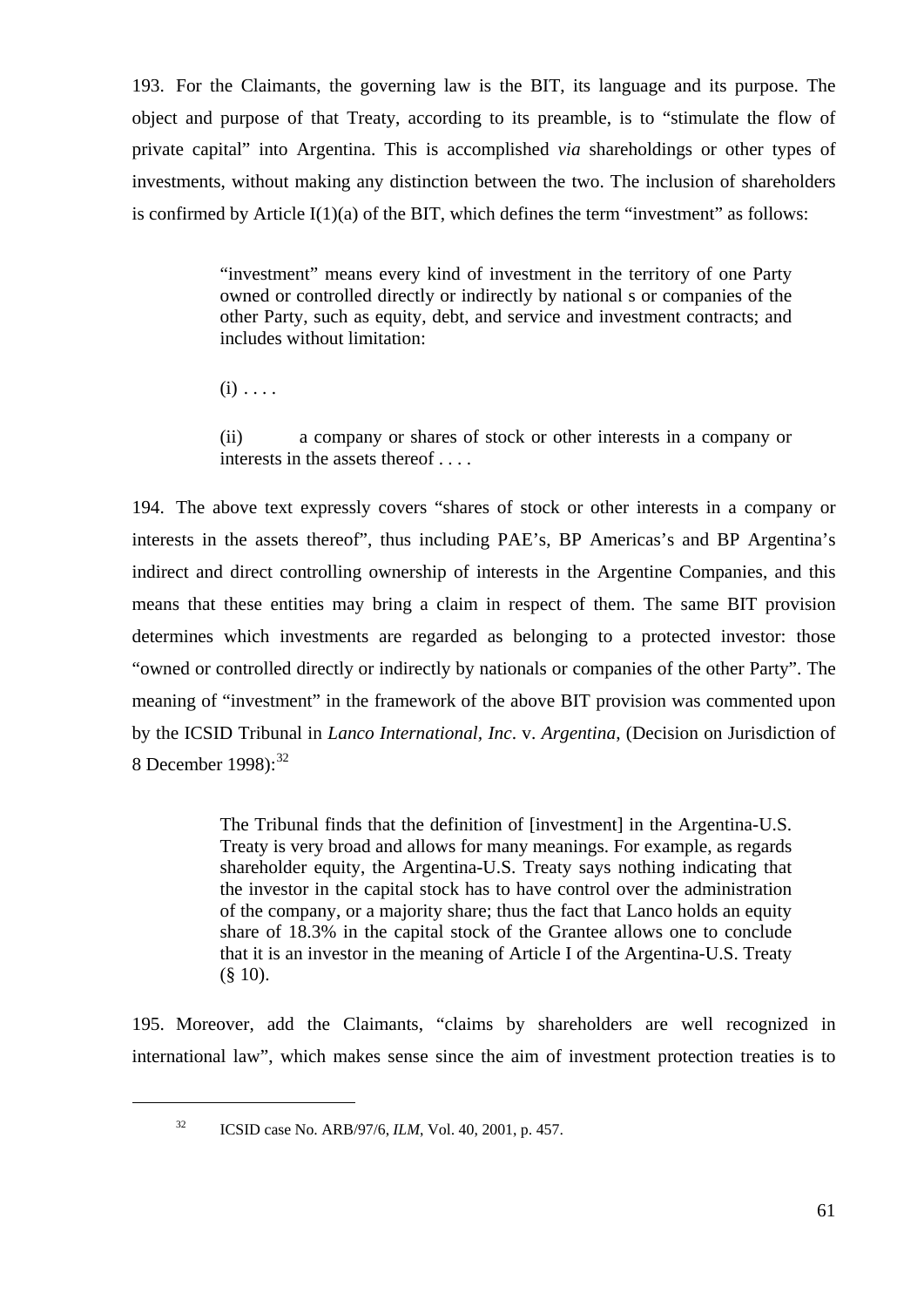encourage foreign investment by offering protection to foreign investors who, for example, buy shares or interests in local companies of the host State or register a subsidiary in that State because the host State requires it, as is for instance the case of Argentina, or because this is the only way to invest. If shareholders such as BP America, BP Argentina and PAE were not protected by the BIT, the latter could easily be reduced to naught by governments (*ibid*., §§ 167-172).

196. In response to Respondent's argument that BP America, BP Argentina and PAE are presenting indirect claims for which they have no *jus standi*, the Claimants contend that the rights claimed are not those of the Argentine Companies but their own, namely, those arising out of the BIT. Thus, all the present Tribunal has to do is to assess whether the Respondent's alleged conduct would amount to a violation of that Treaty. The difference between local and other causes of action and the cause of action resulting from the BIT was stressed by the ICSID Annulment Committee in *Vivendi I*.<sup>[33](#page-61-0)</sup> That case is particularly relevant for the present arbitration. It concerned interference by the Argentine authorities with the operation of a concession agreement. The Claimants were the local concession holder, Compañia de Aguas del Aconquija (CAA), and one of its shareholders, the French Compagnie Générale des Eaux (CGE). The Annulment Committee found that the latter could bring its own claims, which related to issues under the concession contract, on the basis of the Argentinean-French BIT because it was a shareholder in CAA. In so doing, the Committee said (§ 50):

> In common with other BITs, Article I clearly distinguishes between foreign shareholders in local companies and those companies themselves. While the foreign shareholding is by definition an "investment" and its holder an "investor", the local company only falls within the scope of Article I if it is "effectively controlled, directly or indirectly, by nationals of one Contracting Party" or by corporations established under its laws . . . It cannot be argued that CGE did not have an "investment" in CAA from the date of the conclusion of the Concession Contract, or that it was not an "investor" in respect of its own shareholding, whether or not it had overall control of CAA. Whatever the extent of its investment may have been, it was entitled to invoke the BIT in respect of conduct alleged to constitute a breach of Articles 3 or 5 [*i.e.* fair and equitable treatment, full protection and security and no expropriation without compensation].

<span id="page-61-0"></span><sup>33</sup> *Compañia de Aguas del Aconquija S.A. and Compagnie Générale des Eaux* v. *Argentina*, ICSID case No. ARB/97/3, Decision of the Annulment Committee of 3 July 2002, *ILM*, Vol. 41, 2002, p. 1135 , §§ 112-113, http://ita.law.uvic.ca/documents/Eaux-Annulment.pdf.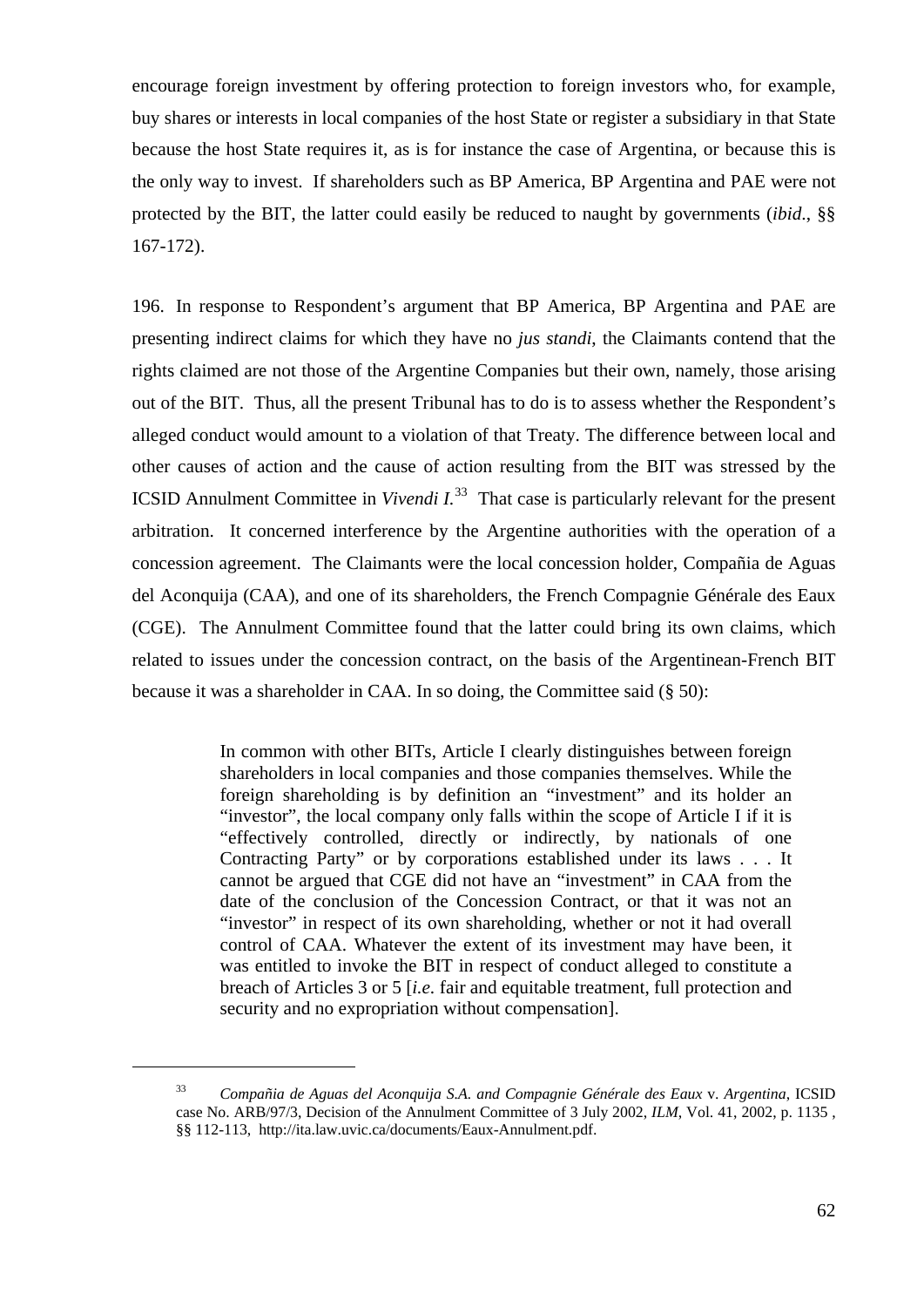197. According to the Claimants, this means that BP America, BP Argentina and PAE may make claims under the BIT even if the Respondent's conduct also breaches Argentine domestic law or specific legal and contractual rights thereunder.

198. Next, the Claimants contend that "claims of shareholders are well recognised in international law". To this end, and without addressing the situation under the rules of general international law, they argue that a long series of decisions by international investment tribunals have admitted the presentation of "indirect" claims by foreign shareholders, especially in cases against Argentina (Counter-Memorial on Jurisdiction, §§ 180-190). These decisions concern the following cases: *Maffezini* v. *Spain;*[34](#page-62-0) *Vivendi I* (above, § 196); *Goetz* v. *Burundi;*[35](#page-62-1) *Asian Agricultural Products, Ltd*. v. *Sri Lanka,*[36](#page-62-2) *Genin* (above, § 148); *CMS* (above, § 57; *Azurix* (above, § 77); *Enron I* (above, § 49); and *Siemens* (above, § 48).

199. In connexion with *Maffezini* and *Siemens*, the Claimants note that the ICSID tribunals made it clear that the investor has to make only a *prima facie* case that it has standing to file its claim; that in *CMS* the claim was one of a minority investor in a local company and that the Tribunal held that it does not matter whether the investor protected by the BIT is also a party to a concession agreement or a license agreement with the host State to find that there is jurisdiction under the provisions of that Treaty, as there is a direct right of action of the investor as a shareholder; and that, in *Siemens*, the German investor indirectly owned the local (Argentine) company.

200. As in *Azurix*, *Enron* and *Siemens*, conclude the Claimants, in the present case the foreign investors directly and indirectly own interests in the Argentine Companies and, thus, directly or indirectly, own protected investments. It was decided in *CMS*, *Azurix*, *Enron*, *LG&E* (above, § 57, 77, 49 and 77) and *Siemens* (above, § 48) that there was, in the circumstances, a direct right of action for the American shareholding companies. This

<span id="page-62-0"></span><sup>34</sup> Decision on Jurisdiction of 25 January 2000, ICSID case No. ARB/97/7, *ICSID Review-FILJ*, Vol. 16, 2001 p. 212, §§ 236-238, http://ita.law.uvic.ca/documents/Maffezini-Jurisdiction-English\_001.pdf.

<span id="page-62-1"></span><sup>35</sup> Award (embodying the parties' settlement agreement) 10 of February 1999, ICSID case No. ARB/95/3, *ICSID Review-FILJ*, Vol. 15, 2000 p. 454; *Yearbook of Commercial Arbitration*, Vol. 26, 2001, p. 21 at pp. 35 and 24, http://ita.law.uvic.ca/documents/Goetz-Award.pdf.

<span id="page-62-2"></span><sup>36</sup> Final Award of 27 June 1990, ICSID case No. ARB/87/3, *ICSID Review-FILJ*, Vol. 6, 1991, p. 526; ICSID Reports, Vol. 4,1989, p. 246, §§ 20-21, http://ita.law.uvic.ca/documents/AsianAgriculture-Award.pdf..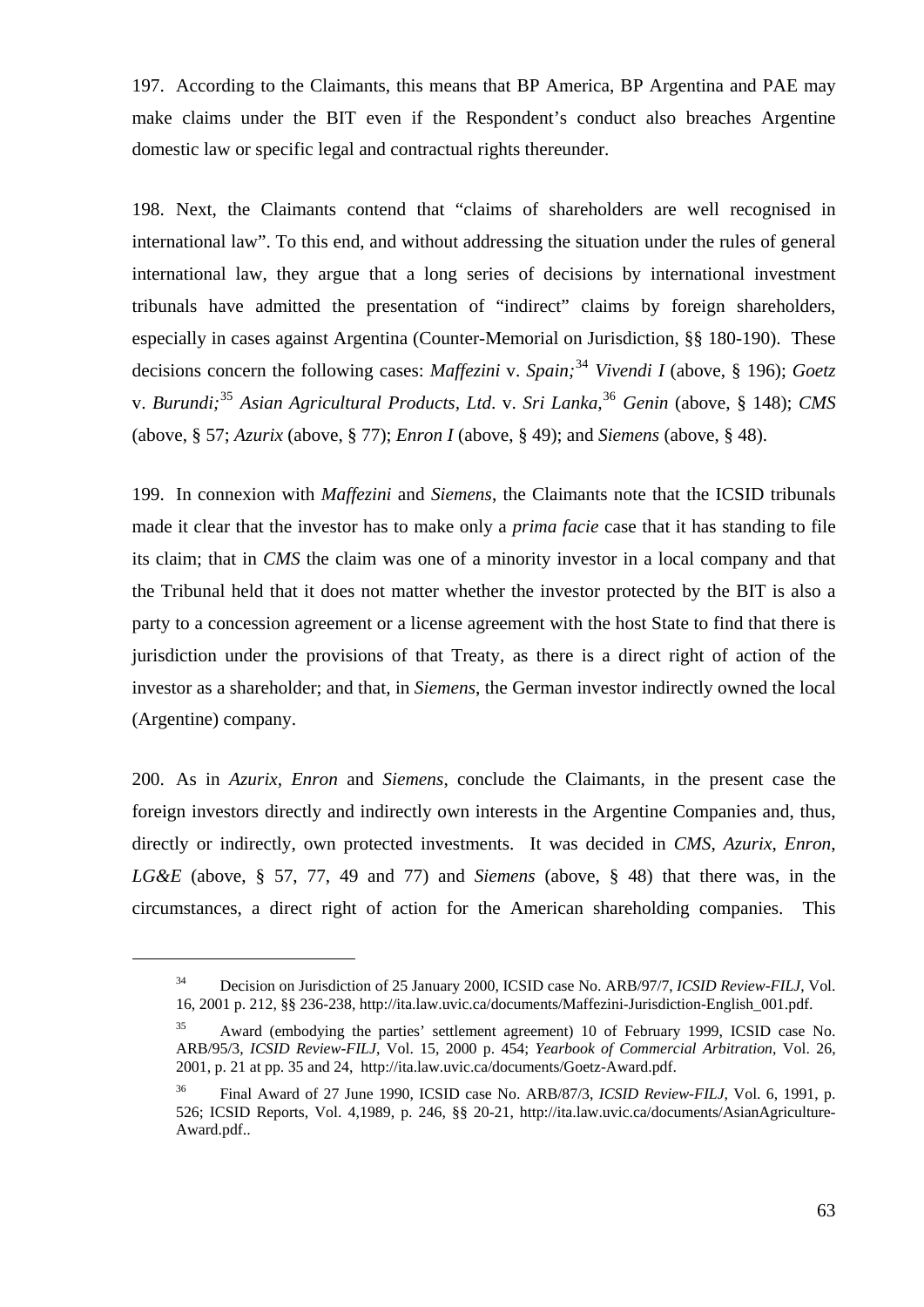conclusion is supported by the intention of the drafters of the Argentina-US BIT, which was based on a US model draft and in connexion with which one of its authors, Kenneth Vandevelde, noted that the definition of investments in its Article 1 was, in part, a reaction to the Judgment of 5 February 1970 in the *Barcelona Traction, Light and Power Co., Ltd.* case, second phase,  $37$  where the Court held that a company incorporated in Canada but owned by Belgians could not be protected by Belgium, the State whose nationality the shareholders possessed, *vis-à-vis* Spain. It did not rule on the question of whether a State could protect its nationals shareholders of a company having the nationality of the defendant State (Judgment, § 92). The BIT definition of "own or control" renders the *Barcelona Traction* ruling inapplicable, and, as long as there is such ownership or control, it does not matter how many layers separate the national or company from the investment.<sup>[38](#page-63-1)</sup> This analysis is borne out by other writers and persons involved with the US BIT Programme. One writer, P.B. Gann, <sup>[39](#page-63-2)</sup> went even further by holding that any interest, however minor, was protected (Counter-Memorial on Jurisdiction, §§ 189-198).

201. The Claimants point out further that Argentina heavily relies on US law and the Free Trade Agreement between Chile and the United States of America to argue that what they really submit are "derivative" claims disguised as "direct" ones. This is not the case, according to them, for under the Argentina-US BIT these claims are direct; neither Argentine nor US law applies to them. The Treaty sets an independent standard against which Argentina's conduct must be measured, as pointed out by the Annulment Committee in *Vivendi* (above, § 196). It follows, for the Claimants, that the Respondent labours under a fundamental misconception regarding the claims of the three US companies: these claims arise directly out of the BIT and cannot be regarded as indirect claims. Accordingly, all three have *jus standi* before this Tribunal (Counter-Memorial on Jurisdiction §§ 199-202).

202. The next point made by the Claimants is that the Respondent also questions their status as investors under the BIT, especially by alleging that the two BP companies, having been incorporated in 2001 and 2002, respectively, could not have made their investments in

<span id="page-63-0"></span><sup>37 (</sup>Belgium v. Spain), ICJ Reports 1970, p. 3.

<sup>38</sup> *United States Investment Treaties: Policy and Practice*, Deventer, Kluwer, 1992, pp. 45-46.

<span id="page-63-2"></span><span id="page-63-1"></span><sup>&</sup>lt;sup>39</sup> "The U.S. Bilateral Investment Treaty Program", *Stanford Law Review*, Vol. 21, 1985, p. 373, at pp. 404-405.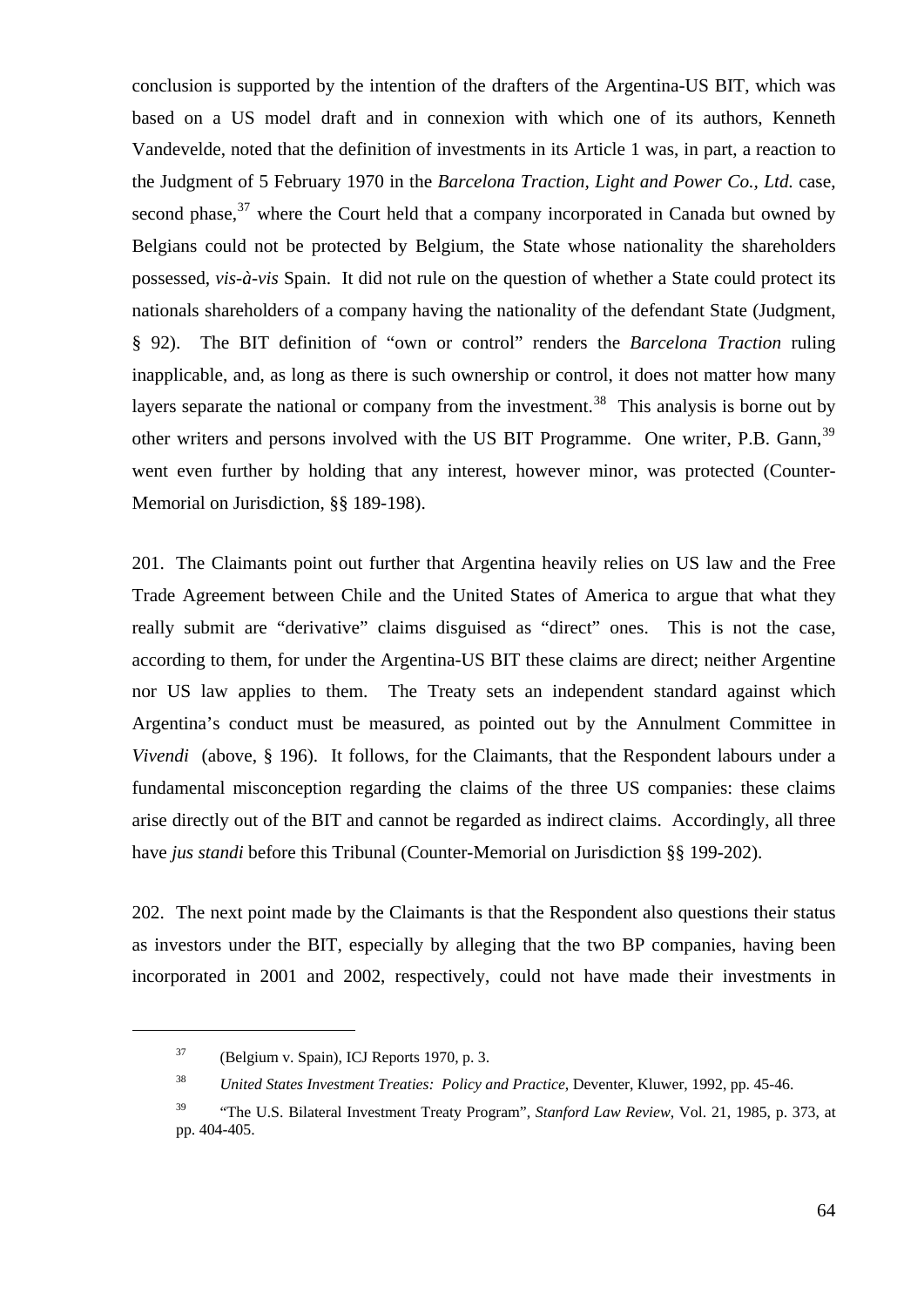Argentina. The Claimants recall the evidence submitted in their Memorial (§§ 124-130) and address this point by showing: (i) that they qualify as investors; and (ii) that their investment is protected by the BIT.

203. Regarding BP America, the written testimony of D.B. Pinkert shows, according to the Claimants, that that company was incorporated in Delaware in 1930 under a different name; it changed names several times and, on 31 December 2001, was renamed BP American Production Co. That entity has vast business activities in the United States, its outside activities being performed through subsidiaries. It is therefore a "company" duly organised and incorporated in the US since 1930. BP Argentina was originally incorporated in 1958 as Pan American Argentina Oil Co. Its registered office is in Delaware, and it has an operating office in Buenos Aires. Until 2002, when it acquired its present name, it underwent several name changes. PAE is also a "company" within the meaning of the BIT, formed in 1977 under Delaware law; it is indirectly and directly controlled by the two BP companies (*ibid*., §§ 203-211).

204. In its Memorial on Jurisdiction (§§ 118-120), the Respondent invokes Article I(2) of the BIT which entitles each Party to deny the advantages of that Treaty to any company of the other Party if the latter is controlled by nationals of any third country or by nationals of that other Party and "has no substantial business activities in the territory of the other Party". This provision does not apply here as PAE is directly and indirectly controlled by two US companies – BP Argentina and BP America – which do have substantial business activities in the US. In addition, the Claimants point out, the positive declaration of denial to be made by the host State under Article I(2) of the BIT only applies prospectively from the date on which it is made (Transcript, pp. 60-63; *Plama Consortium, Ltd.* v. *Bulgaria*, Decision on Jurisdiction of 8 February 2005, §§ 159-165<sup>[40](#page-64-0)</sup>).

205. Contrary to the Respondent's assertion, the Argentine Companies – PAE Sur, PAE Fueguina and PAE Continental – are owned and controlled by US companies and, for that reason, can bring claims under Article 25(2)(b) of the ICSID Convention and Article VII(3)(a)(i) and (8) of the BIT (Counter-Memorial on Jurisdiction, §§ 212-213).

<span id="page-64-0"></span>

<sup>40</sup> ICSID case No. ARB/03/24, *ILM*, Vol. 44, 2005, p. 721.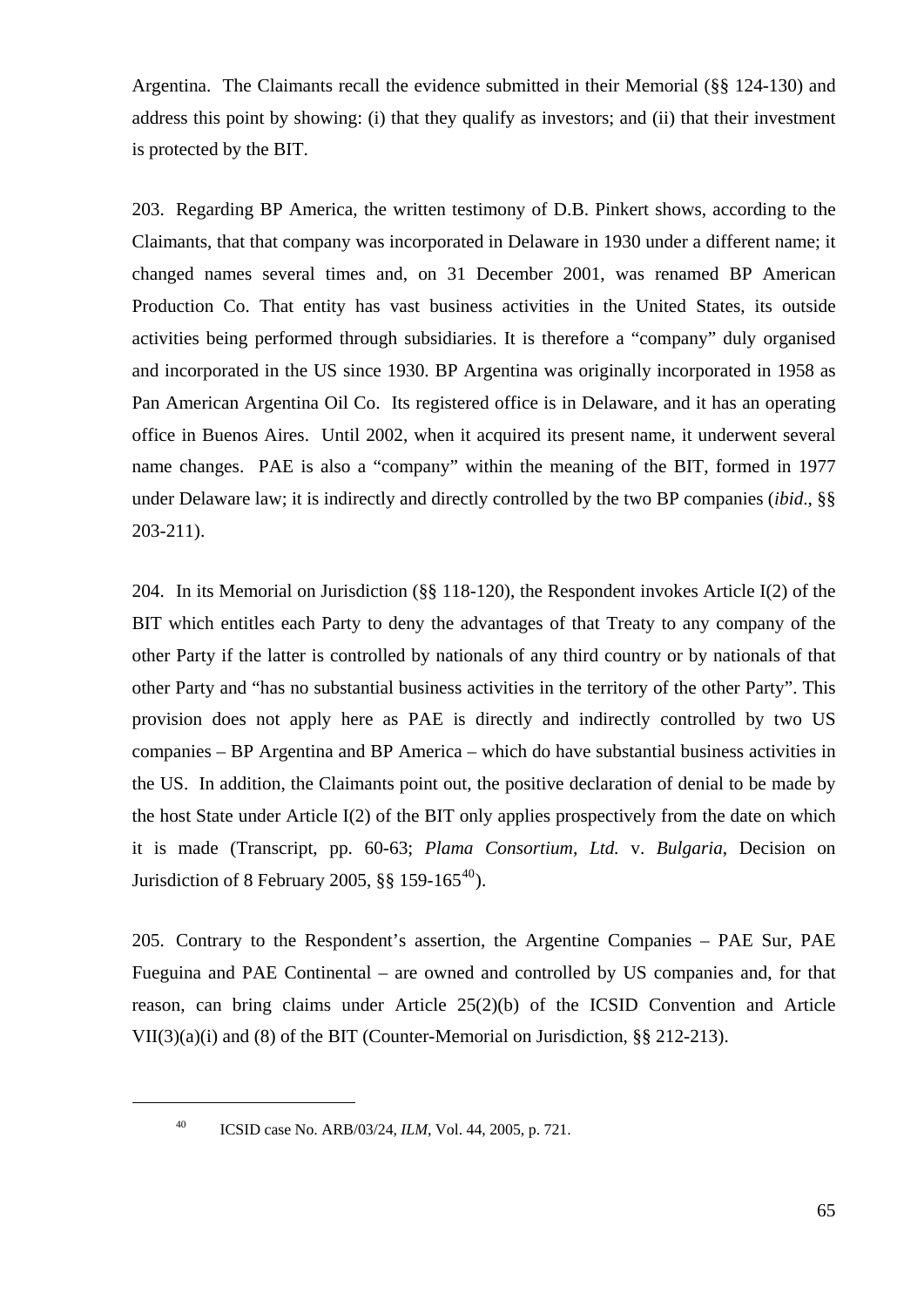206. The Claimants do qualify as investors; their claims relate, not to "cash flows", but to different categories of legal and contractual rights protected by the BIT and falling within ICSID jurisdiction, contrary to the Respondent's allegations. Further, also contrary to those allegations, the Claimants could make their investments in Argentina, having been incorporated in 1930, 1958, and 1977, respectively (see above, § 203).

207. BP Argentina has substantially and directly participated in the exploration and production activities in Argentina. This participation was, in 1997, transferred to PAE Branch. After 1997, investments were substantially increased, especially in the period from 1998 to 2001, and channelled through three wholly owned subsidiaries, Pan American Sur, Pan American Fueguina and Pan American Continental. In sum, the Claimants believe that they have submitted more than sufficient evidence on each of their investments, all protected by the BIT and, thus, subject to ICSID jurisdiction.

208. With respect to the Respondent's argument that the assertions made in the Claimants' Memorial (§§ 107-108) are false, it was stated that the guarantees of the BIT were an incentive to invest, yet the investment were made in 1991 and 1997, whereas the BIT became effective only in 1994. First, the Claimants reply, the Treaty was signed already on 14 November 1991. Second, the BIT does not distinguish between investments prior to the Treaty's coming into force and those made subsequently; both are protected. What is more, reliance on the signed BIT was not the only reason to make the investments, as is shown by the witness statement of Mr. Spies.

# (b) The Tribunal's Considerations

209. The present Tribunal notes that the Respondent's arguments on *jus standi* are, according to the Claimants, an issue belonging to the merits and should, therefore, be rejected at this stage of the proceedings. But the Claimants also presented detailed arguments to show that the Sixth Preliminary Objection is unfounded. Indeed, there is, under general international law, some doubt on the subject. In *Barcelona Traction Light and Power Co., Ltd.*,<sup>[41](#page-65-0)</sup> Spain's preliminary objection on the *jus standi* of the Belgian shareholders was joined to the merits (Judgement, pp. 44-45), although the Court admitted that "the objection clearly has certain

<span id="page-65-0"></span><sup>&</sup>lt;sup>41</sup> New application: 1962, Belgium v. Spain, Judgment of 24 July 1964, ICJ Reports 1964, p. 6.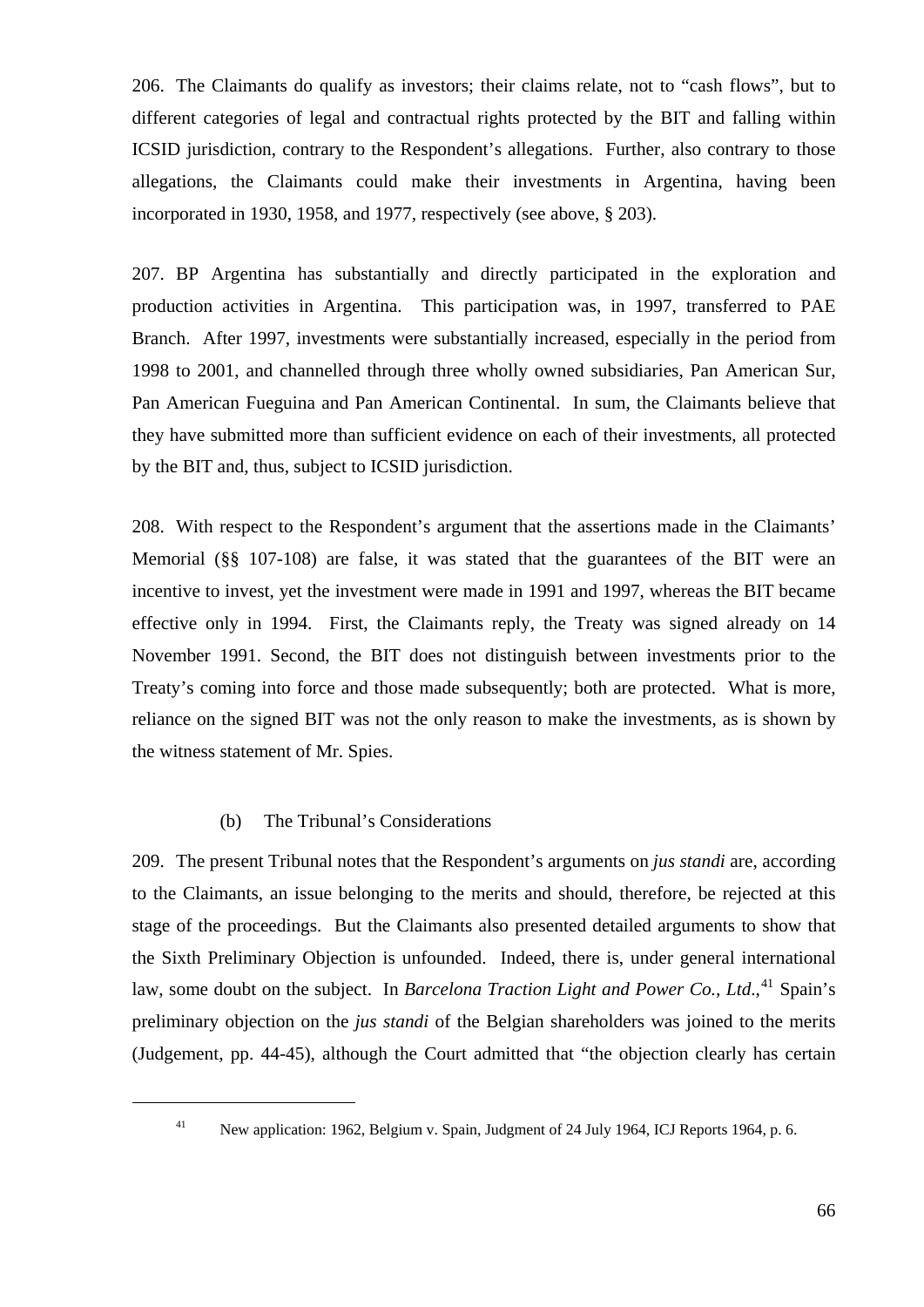aspects which are of a preliminary character, or involves elements which have hitherto tended to be regarded in that light" (*ibid*., p. 45); some even thought that it belonged entirely to the merits.<sup>[42](#page-66-0)</sup> Yet it would seem that, in the rich ICSID case-law – more precisely the precedents cited by the Claimants – the issue was, in principle, considered as having to be examined when dealing with jurisdiction, which is what this Tribunal will do as well. Accordingly, the Tribunal rejects the Claimants' submission, presented in their Counter-Memorial on Jurisdiction (§§ 163-164), that the *jus standi* objection should not be addressed during the present phase of this arbitration.

210. The Claimants established their investor status under the BIT and their standing to file a claim (*Maffezini* and *Siemens*, see above §§ 198 and 48) in Annex B (production concessions, exploration permits and production contracts), Annex C (gas export contracts and permits), F (crude oil supply contracts) and Annex G (natural gas contracts) to their Memorial on the Merits.

211. The Claimants have also shown that PAE and BP are US companies existing since 1930, 1958 and 1977, respectively, and that they control the Argentine Companies directly or indirectly. For this reason, they can, *ratione temporis*, be considered as investors, all the more as the BIT covers the investments existing at the time of its coming into force (1994) as well as those made subsequently (Article  $XIV(1)$ ).

212. Furthermore, the expansion of the investments occurring between 1991 and 1997 was, at least partly, motivated by the perspective of that Treaty's entering into force. Thus the Claimants have shown that they are investors under the BIT, either as shareholders (U.S. companies) or as holders of contracts, concessions and permits (Argentine Companies). This being the case, they would seem to have *jus standi* before this Tribunal.

213. With respect to the *jus standi* of the Argentine Companies (PAE Sur, PAE Fueguina and PAE Continental).<sup>[43](#page-66-1)</sup> they are owned and controlled by US companies and, for that reason, can

<span id="page-66-1"></span><span id="page-66-0"></span><u>.</u>

<sup>42</sup> Dissenting Opinion of Judge Morelli, *ibid*., p.85, at pp. 110-114.

 $43$  The Tribunal also includes PAE Branch, although it can be said with equal force that it is to be identified with the US company PAE.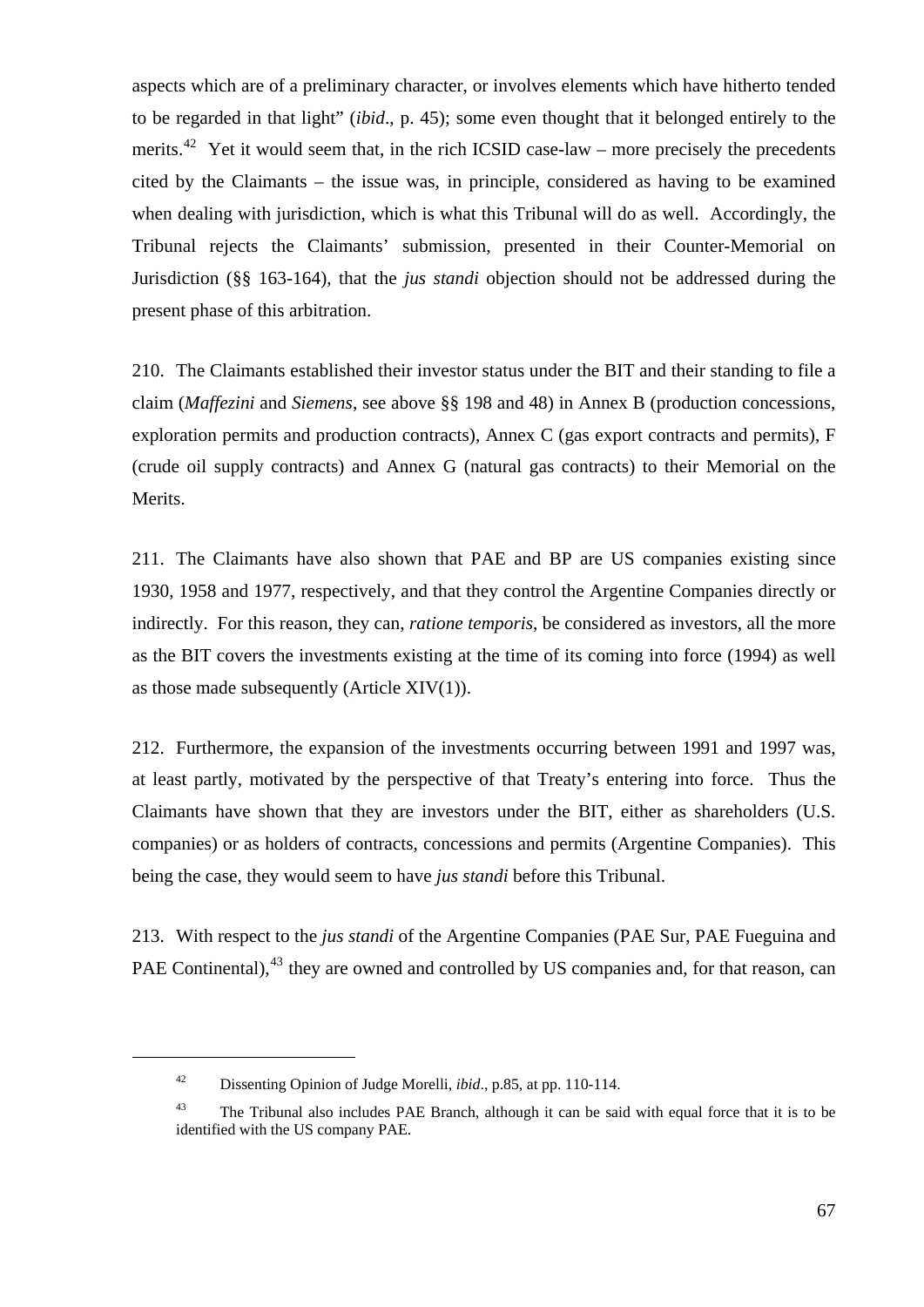also bring claims under Article 25(2)(b) of the ICSID Convention and Article VII(3)(a)(i) and (8) of the BIT.

214. The Tribunal should like to add the following observations regarding Respondent's objection to the *jus standi* of foreign shareholders in the present case. This problem has a long but uncertain past in international practice. According to that practice, the home States of foreign shareholders with direct claims (*e.g.*, concerning the payment of dividends) clearly had *jus standi* regardless of the quantity or value of the shares held. Regarding indirect rights, the situation was more complex. Generally, it was thought that, as long as the company's "national" State could claim on the international level, the home State of the shareholders could not; or, to be more precise, it could do so only if the shareholders' indirect rights had become direct ones as a result of the winding up of the company.

215. There was, however, a tendency to allow for an exception in situations, such as the present one, where the company itself was a "national" of the defendant State: in such cases the possibility of protecting foreign shareholders was thought desirable – at least if the shareholdings were of some importance (see for example the *El Triunfo* case decided by an *ad hoc* arbitration commission<sup>[44](#page-67-0)</sup>) since otherwise there would be no protection at all.

216. By contrast, in *Barcelona Traction*, the situation was a triangular one: the company was Canadian, the majority shareholders were Belgian, and the host State was Spain. The "national" State of the shareholders was considered to have no *jus standi* on the basis of a preliminary objection made by Spain and joined to the merits of the case. This was the scope of the ICJ's ruling in *Barcelona Traction*; the Court did not deal with the situation of foreign shareholders in domestic companies, which was that of *El Triunfo* and is that of the present case (Judgment, § 92). This hypothesis was in fact left open, although the Court's Judgment was considered by many as ruling out, at the level of general international law, claims made on behalf of foreign shareholders' indirect interests.

217. But the instant case is not situated at the level of general international law but at that of treaty law – the BIT and the ICSID Convention – and the Claimants have established that the

<span id="page-67-0"></span><u>.</u>

<sup>44</sup> *United States v. El Salvador*, Award of 8 May 1902, United Nations Reports of International Arbitral Awards, Vol. X, p. 467.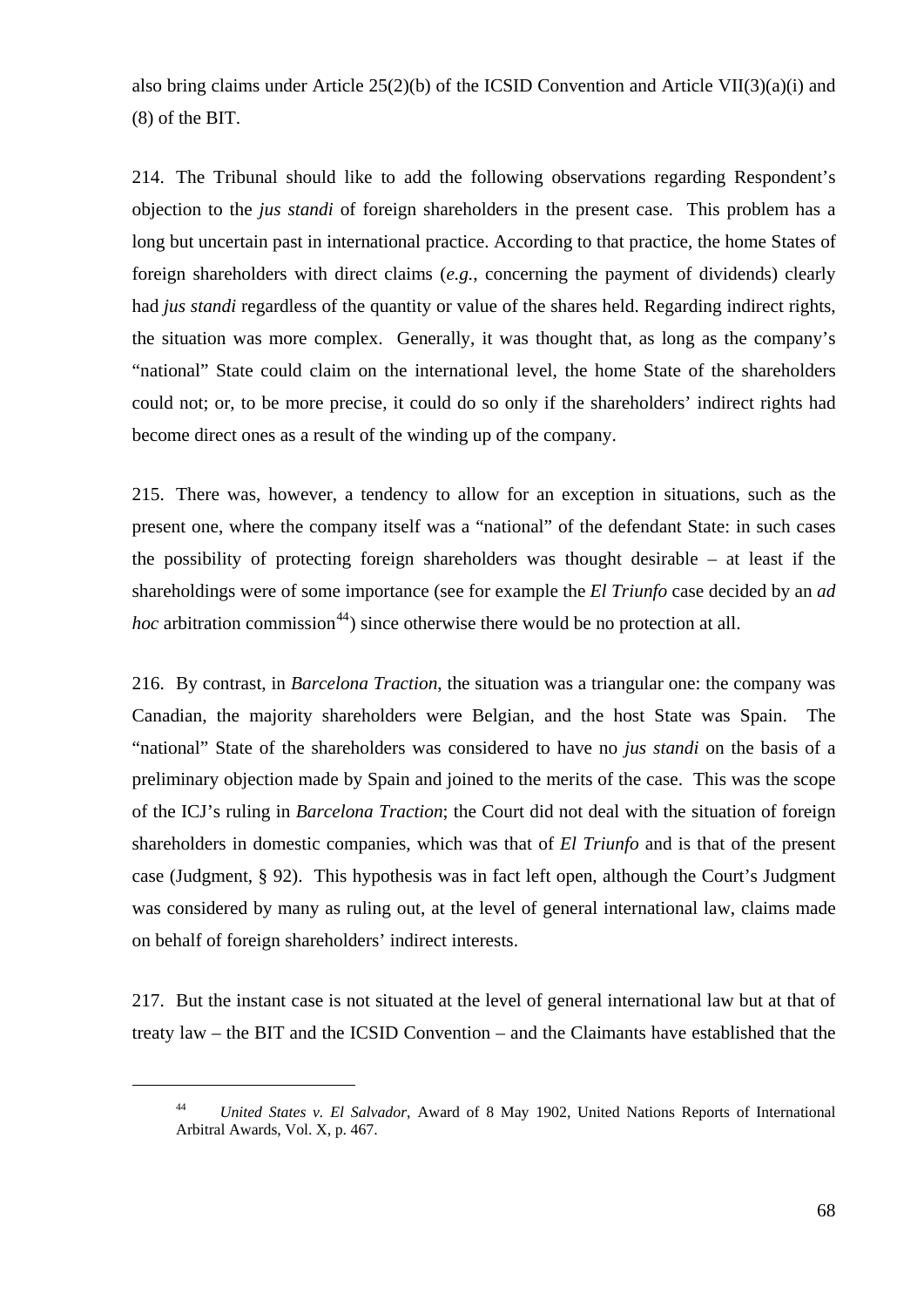applicable Treaty deviates from *Barcelona Traction*, allowing, *inter alia*, claims based on direct or indirect shareholdings of nationals of one Contracting State in companies of another Contracting State. It appears that the BITs concluded by the United States were meant to deviate from the *Barcelona Traction* rule as perceived (see above, § 200).

218. There is, therefore, no doubt on this question, and an impressive string of decisions on jurisdiction by ICSID tribunals confirm this conclusion. Whether it can be said, as was suggested by the ICSID Tribunal in *CMS* (above, § 57), "that the fact is that *lex specialis* in this respect is so prevalent that it can now be considered the general rule" (Decision on Jurisdiction, § 48), is a question which will be left open by the Tribunal. Another question which may remain open  $-$  because it does not arise here  $-$  is whether the BITs protect any shareholding or only shareholdings of a certain importance; there seems to be a widespread tendency on the part of ICSID tribunals to allow the protection of any foreign shareholding (see, *e.g.*, *LG&E* , above, § 77, Decision, at § 63).

219. The situation to be faced here is similar to that dealt with by the Annulment Committee in *Vivendi* (above, § 196). In *Vivendi*, the claim had been presented by both the foreign company, Compagnie Générale des Eaux (CGE), and the local company controlled by it, Compañia de Aguas del Aconquija (CAA). The Committee saw no problem in this, because CGE could have presented its claim for its shareholding in CAA, which was itself an investment protected by the BIT, whereas CAA, a foreign-controlled company, had suffered an encroachment upon its contractual rights, which was the main cause of action. But the Committee recognised CGE's *jus standi* to make claims relating to acts prejudicial to both its shareholding and to the contractual rights of the company of which it was a shareholder. It is evident, of course, that damages may be claimed only once; but this is an issue to be considered at the merits phase.The danger of double recovery by the Claimants, and, conversely, double jeopardy for the Respondent may be rather real. Actually, in the present case, there may even be triple recovery/jeopardy. The Tribunal expects the parties to address that issue during the merits phase.

220. Another point raised by the Respondent in its Memorial on Jurisdiction (§§ 135-139) in connexion with foreign shareholders' claims is that the latter, in recovering their investment, do so to the prejudice of other domestic or foreign shareholders, creditors and employees.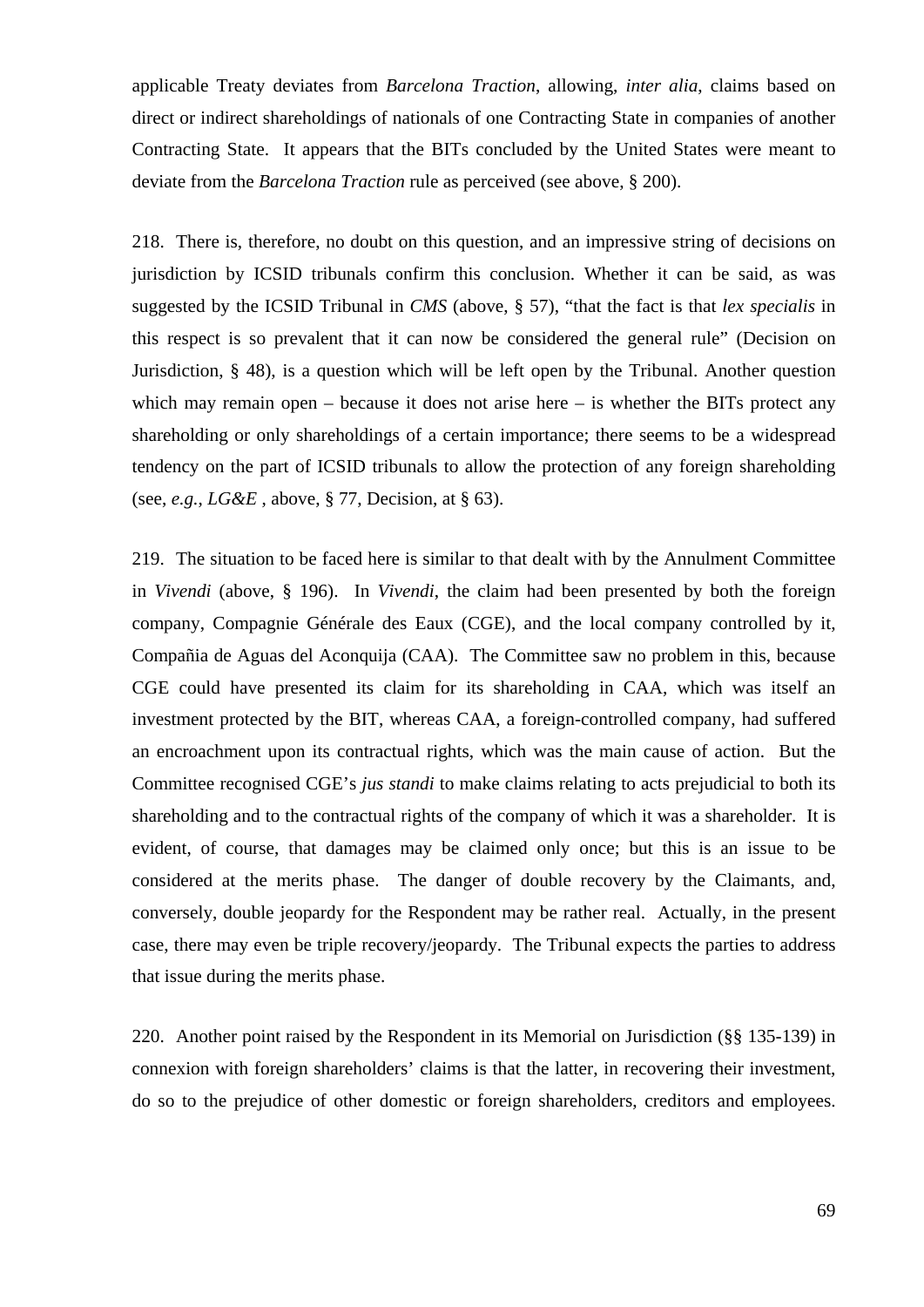This may be true; but it does not empower this Tribunal to stray from the path traced by the Contracting Parties in their BIT, which unquestionably protects shareholdings.

221. With respect to Argentina's invocation of the "denial of benefits" clause in Article I(2) of the BIT with respect to PAE – that entity, though being a US company, would not have substantial business contacts with the United States and is controlled by nationals of a third country –, the Claimants have convincingly shown that, as a matter of fact, PAE is controlled by BP America and BP Argentina, which are both US companies and have both substantial business contacts in the United States.

222. On the basis of the foregoing considerations, the Tribunal also dismisses the Sixth Preliminary Objection.

# **9. Respondent's Request for Further Evidence**

223. In its Memorial on Jurisdiction (§ 147), the Respondent complains about the lack of sufficient evidence regarding ownership of the three US companies, investments made in Argentina and damages, these matters being addressed only in witness statements. According to the Claimants (Counter-Memorial on Jurisdiction, §§ 228-229), they did file the necessary corporate documentation and testimony to provide the information required in the Requests for Arbitration and the Memorial on the Merits; they also provided supplementary evidence and offered to submit additional evidence if required by the Tribunal.

224. In its Memorial on Jurisdiction (§§ 146-152) the Government first notes that neither the ownership of the US companies nor the losses allegedly sustained are substantiated, except by witness statements. This omission cannot now be cured, according to Argentina, "for that would entail the violation of important procedural standards" (§ 147). The Respondent does not however develop this assertion. Argentina requests the Tribunal to order the Claimants: (i) to examine Mr. Richard Spies about the time at which the investments were made – between 1991 and 2001 according to the Claimants' Memorial – and about the inconsistency of this assertion with his own statement according to which the companies concerned (PAE, BP Argentina, BP America, PAE Sur, PAE Continental and PAE Fueguina) were not incorporated until between 1997 and 2002; (ii) to provide financial statements showing their losses since they started up to date; (iii) to instruct Serial de la Torre-Capitación, Selección y Desarollo, to produce and to transmit to the Respondent all requests for the selection and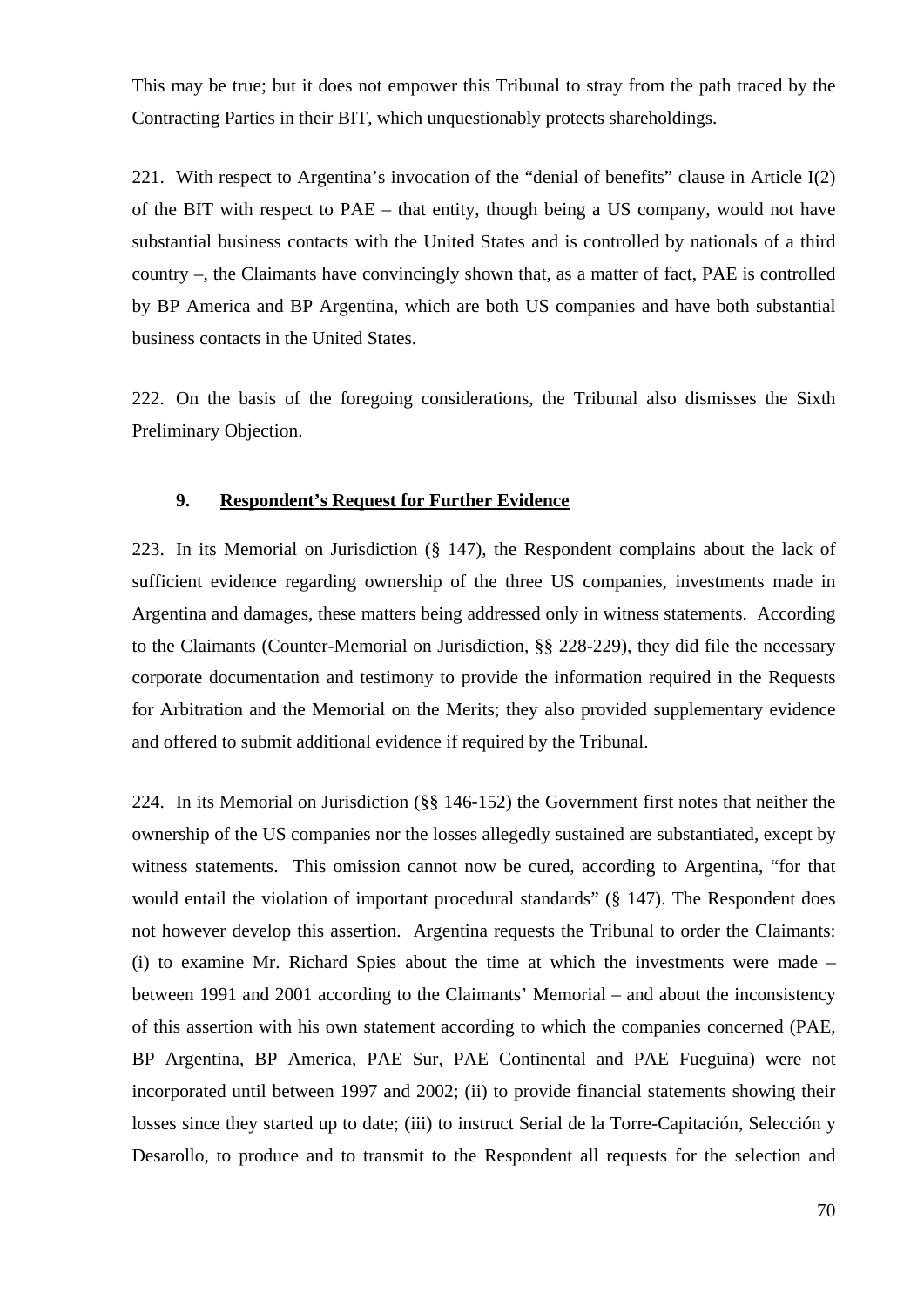hiring of personnel of any of the Claimants between January 2002 and October 2004, and to report to this Tribunal and to Argentina's Legal Counsel the instructions given by the Claimants to promise "attractive possibilities for development in the framework of excellent working conditions"; and (iv) to produce, and to notify the Respondent of, "the personnel hired, working conditions offered and remuneration agreed upon, during the same period".

225. Claimants oppose these demands, qualifying them as a "thinly disguised challenge to the merits". The "confusing alchemy of merit-based and jurisdictional issues" practiced by Argentina has, according to the Claimants, forced them to respond at length to merit-based arguments put forward by Argentina. Allegedly, this technique is meant to harass the Claimants, to distract the Tribunal from the issues at hand and to delay the discussion on the merits (Counter-Memorial on Jurisdiction, §§ 231-232). Moreover, Argentina's request is not in tune with the ICSID Arbitration Rules (Rule 33). It is possibly belated, not precise, does not indicate "the points to which [the] evidence will be directed" and is not "necessary". These allegations are dealt with at some length in the Claimants' Counter-Memorial on Jurisdiction (§§ 234-238) and culminate in the conclusion that Argentina's request is abusive, designed to harass the Claimants and intended to delay for months a decision on jurisdiction and a discussion of the merits (*ibid*., § 239), and thus should be denied.

226. In the Tribunal's judgment, Claimants have sufficiently shown corporate ownership and identity for the purposes of the Preliminary Objections. For the remainder, the elements referred to in Argentina's Request for Further Evidence are not necessary for reaching a decision on jurisdiction. Rather, they concern the merits of the case. As a result, the Tribunal shall not rule on Respondent's Request at this stage of the proceedings, except regarding corporate ownership and identity.